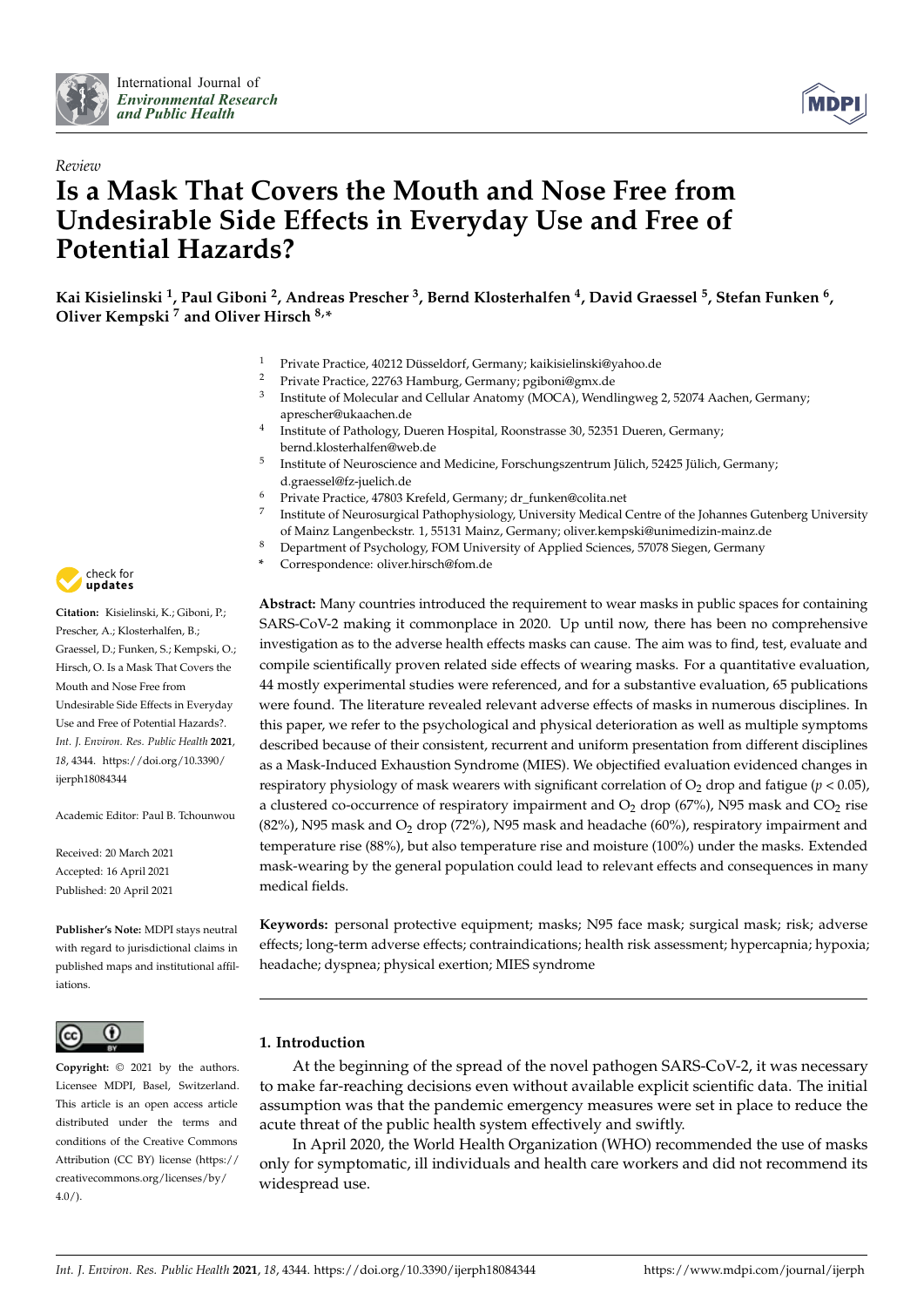In June 2020, they changed this recommendation to endorse the general use of masks in, e.g., crowded places [\[1,](#page-34-0)[2\]](#page-34-1). In a meta-analysis study commissioned by the WHO (evidence level Ia), no clear, scientifically graspable benefit of moderate or strong evidence was derived from wearing masks [\[3\]](#page-34-2).

While maintaining a distance of at least one meter showed moderate evidence with regard to the spreading of SARS-CoV-2, only weak evidence at best could be found for masks alone in everyday use (non-medical setting) [\[3\]](#page-34-2). Another meta-analysis conducted in the same year confirmed the weak scientific evidence for masks [\[4\]](#page-34-3).

Accordingly, the WHO did not recommend general or uncritical use of masks for the general population and expanded its risk and hazard list within just two months. While the April 2020 guideline highlighted the dangers of self-contamination, possible breathing difficulties and false sense of security, the June 2020 guideline found additional potential adverse effects such as headache, development of facial skin lesions, irritant dermatitis, acne or increased risk of contamination in public spaces due to improper mask disposal [\[1](#page-34-0)[,2\]](#page-34-1).

However, under pressure from increasing absolute numbers of positive SARS-CoV-2 tests, many prescribers further extended mask-wearing according to certain times and situations, always justified by the desire to limit the spread of the virus [\[5\]](#page-34-4). The media, numerous institutions and most of the population supported this approach.

Among the medical profession and scientists, the users and observers of medical devices, there have been simultaneous calls for a more nuanced approach [\[6](#page-34-5)[–8\]](#page-35-0). While there has been a controversial scientific discussion worldwide about the benefits and risks of masks in public spaces, they became the new social appearance in everyday life in many countries at the same time.

Although there seems to be a consensus among the decision makers who have introduced mandatory masks that medical exemptions are warranted, it is ultimately the responsibility of individual clinicians to weigh up when to recommend exemption from mandatory masks. Physicians are in a conflict of interest concerning this matter. On the one hand, doctors have a leading role in supporting the authorities in the fight against a pandemic. On the other hand, doctors must, in accordance with the medical ethos, protect the interests, welfare and rights of their patient's third parties with the necessary care and in accordance with the recognized state of medical knowledge [\[9–](#page-35-1)[11\]](#page-35-2).

A careful risk–benefit analysis is becoming increasingly relevant for patients and their practitioners regarding the potential long-term effects of masks. The lack of knowledge of legal legitimacy on the one hand and of the medical scientific facts on the other is a reason for uncertainty among clinically active colleagues.

The aim of this paper is to provide a first, rapid, scientific presentation of the risks of general mandatory mask use by focusing on the possible adverse medical effects of masks, especially in certain diagnostic, patient and user groups.

#### **2. Materials and Methods**

The objective was to search for documented adverse effects and risks of different types of mouth–nose-covering masks. Of interest here were, on the one hand, readymade and self-manufactured fabric masks, including so-called community masks and, on the other hand medical, surgical and N95 masks (FFP2 masks).

Our approach of limiting the focus to negative effects seems surprising at first glance. However, such an approach helps toprovide us with more information. This methodology is in line with the strategy of Villalonga-Olives and Kawachi, who also conducted a review exclusively on the negative effects [\[12\]](#page-35-3).

For an analysis of the literature, we defined the risk of mouth–nose protection as the description of symptoms or the negative effects of masks. Reviews and expert presentations from which no measurable values could be extracted, but which clearly present the research situation and describe negative effects, also fulfill this criterion.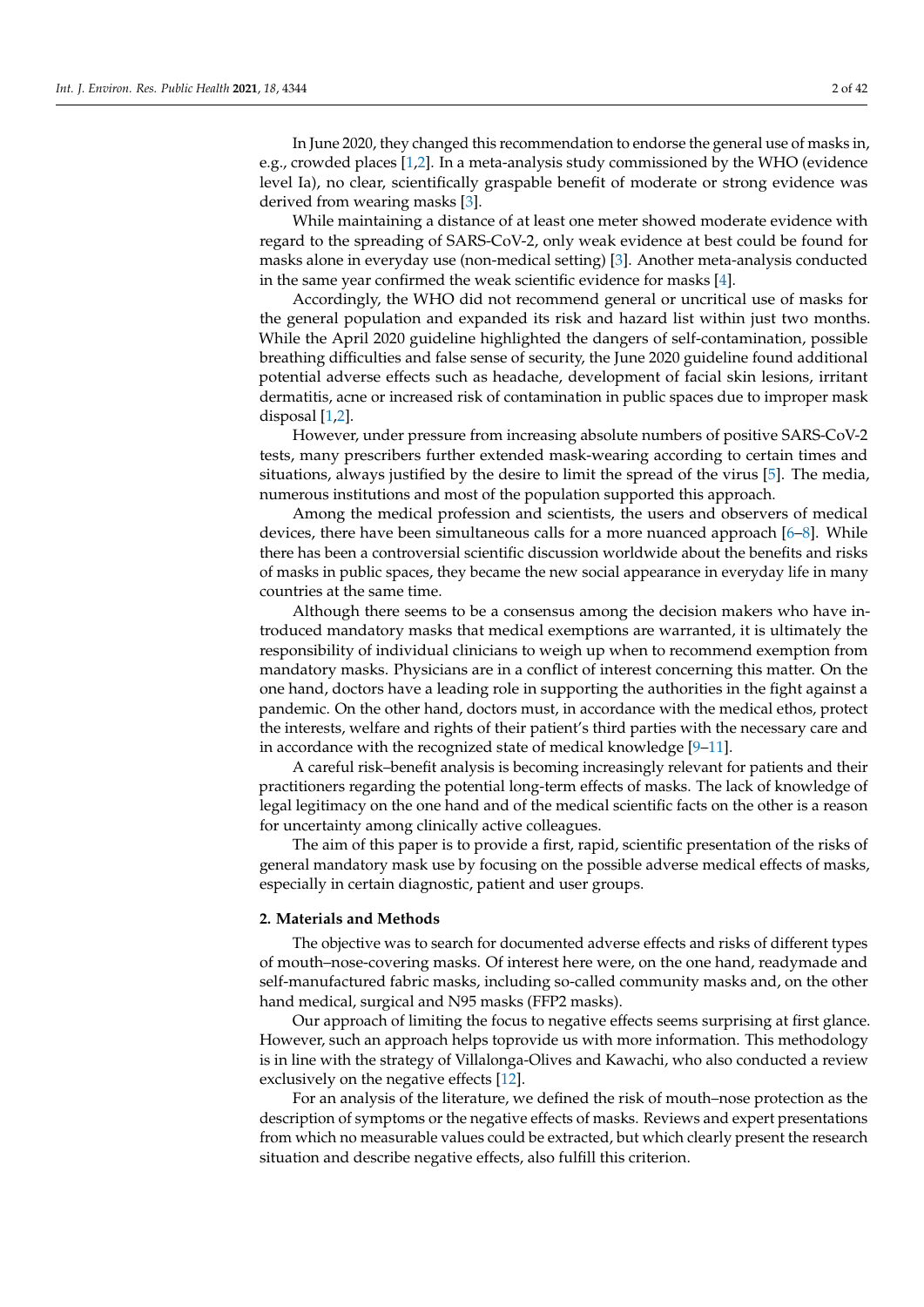Additionally, we defined the quantifiable, negative effect of masks as the presentation of a measured, statistically significant change in a physiological parameter in a pathological direction ( $p < 0.05$ ), a statistically significant detection of symptoms ( $p < 0.05$ ) or the occurrence of symptoms in at least 50% of those examined in a sample ( $n \ge 50\%$ ).

Up to and including 31 October 2020, we conducted a database search in PubMed/MEDLINE on scientific studies and publications on adverse effects and risks of different types of mouth–nose-covering masks according to the criteria mentioned above (see Figure [1:](#page-2-0) Review flowchart). Terms searched were "face masks", "surgical mask" and "N95" in combination with the terms "risk" and "adverse effects" as well as "side effects". The selection criteria of the papers were based on our above definition of risk and adverse effect of masks. Mainly English- and German-language publications of evidence levels I to III according to the recommendations of the Agency for Healthcare Research and Quality (AHQR) that were not older than 20 years at the time of the review were considered. The evaluation also excluded level IV evidence, such as case reports and irrelevant letters to the editor that exclusively reflect opinions without scientific evidence.

<span id="page-2-0"></span>

**Figure 1.** Scoping review flow diagram according to the PRISMA scheme.

After excluding 1113 papers that were irrelevant to the research question and did not meet the criteria mentioned (quantifiable, negative effects of masks, description of symptoms or the negative effects of masks), a total of 109 relevant publications were found for evaluation in the context of our scoping review (see Figure [1:](#page-2-0) Flow chart).

Sixty-five relevant publications concerning masks were considered being within the scope of the content-related evaluation. These included 14 reviews and 2 meta-analyses from the primary research. For the quantitative evaluation, 44 presentations of nega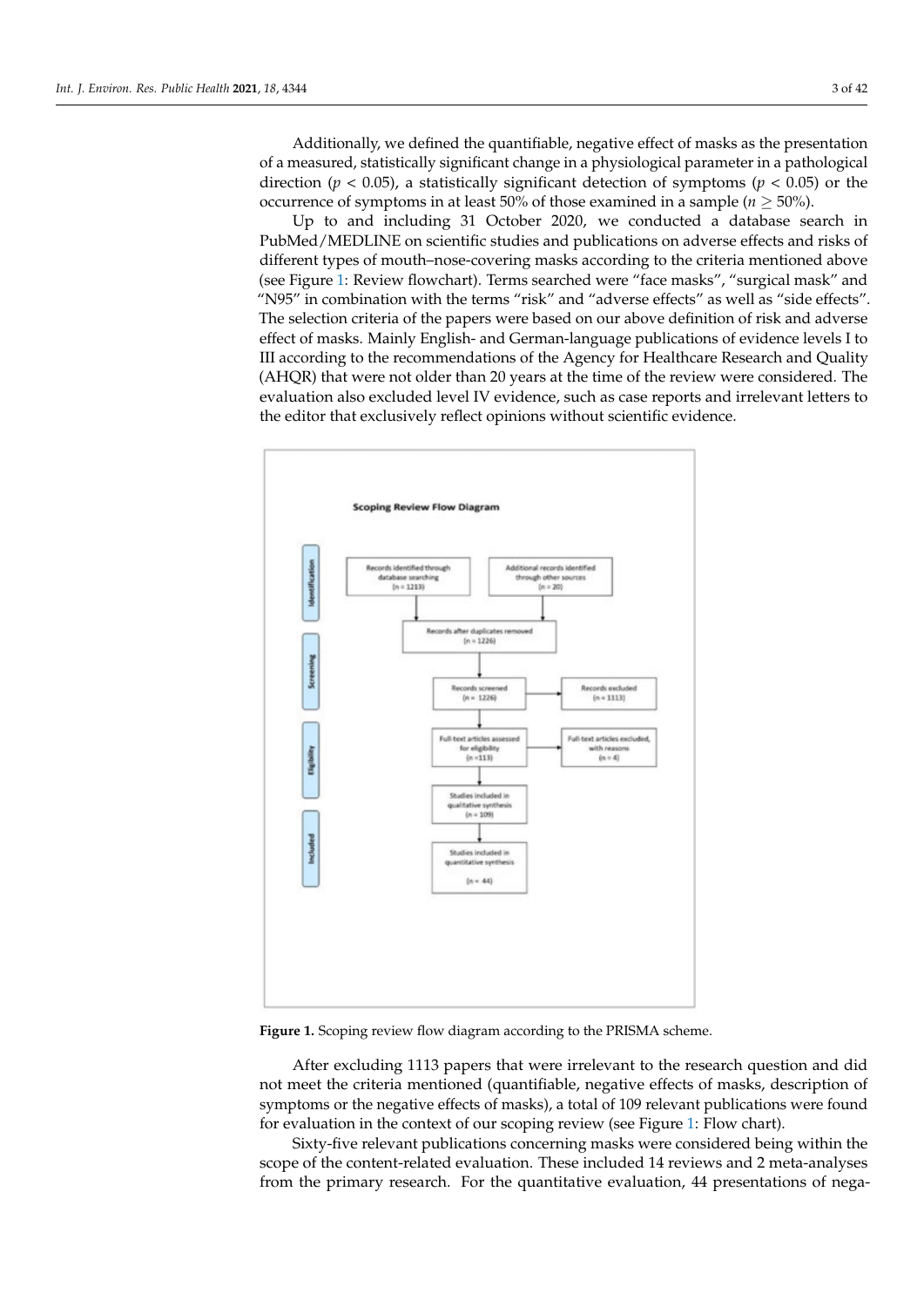tive effects from the years 2004 to 2020 were eligible. Thirty-one of these studies were experimental (70%), and 13 studies were data collection studies in the sense of simple observational studies, especially in the dermatological field (30%). The observed study parameters and significant results from these 44 publications ( $p < 0.05$  or  $n \ge 50\%$ ) were compiled in an overall display (Figure [2\)](#page-3-0). Based on this data, a correlation analysis of the observed mask effects was performed. This included a correlation calculation of the recorded symptoms and physiological changes (for nominally scaled, dichotomous variables according to Fisher using R, R Foundation for Statistical Computing, Vienna, Austria, version 4.0.2).

<span id="page-3-0"></span>

| significantly<br>measured mask-<br>induced changes in<br>scientific studies |            |                    |                         |   |     |           |             |                               |                   |                        |                       |             |                        |                      |            |           |          |                          |                     |      |                  |      |                 |                       |                         |                                |                      |                     |
|-----------------------------------------------------------------------------|------------|--------------------|-------------------------|---|-----|-----------|-------------|-------------------------------|-------------------|------------------------|-----------------------|-------------|------------------------|----------------------|------------|-----------|----------|--------------------------|---------------------|------|------------------|------|-----------------|-----------------------|-------------------------|--------------------------------|----------------------|---------------------|
| 2004-2020:<br>$= p < 0.05$<br>$n = n \ge 50$ %                              | abric Mask | Surgical Mask      | N86-Mask                | ä | coz | Humidity? | Temperature | <b>Breathing Resistance</b> ? | Respiratory Rate: | <b>Blood Pressure!</b> | Cerebral Vasodilation | Heart Rate: | Respiratory impairment | Exhaustion & Fatigue | Drowsiness | Dizziness | Headache | Psycho-vegetative Effect | Decrease in Empathy | ltch | Gloin limitation | Acne | <b>Rhinitis</b> | <b>Voice Disorder</b> | False Sense of Security | <b>Bacterial Contamination</b> | Fungal Contamination | Viral Constmination |
| Beder 2008                                                                  |            | X                  |                         | ٠ |     |           |             |                               |                   |                        |                       | ٠           |                        |                      |            |           |          |                          |                     |      |                  |      |                 |                       |                         |                                |                      |                     |
| Bharatendu 2020                                                             |            |                    | x                       |   | ٠   |           |             |                               |                   |                        | ٠                     |             |                        |                      |            |           | ٠        |                          |                     |      |                  |      |                 |                       |                         |                                |                      |                     |
| <b>Butz 2005</b>                                                            |            | ×                  |                         |   | ٠   |           |             |                               |                   |                        |                       |             |                        |                      |            |           |          |                          |                     |      |                  |      |                 |                       |                         |                                |                      |                     |
| Chughtai 2019                                                               |            | x                  |                         |   |     |           |             |                               |                   |                        |                       |             |                        |                      |            |           |          |                          |                     |      |                  |      |                 |                       |                         |                                |                      | ٠                   |
| Epstein 2020                                                                |            | x                  | x                       |   | ۰   |           |             |                               |                   |                        |                       |             |                        |                      |            |           |          |                          |                     |      |                  |      |                 |                       |                         |                                |                      |                     |
| Fikenzer 2020                                                               |            | $\bar{\mathbf{x}}$ | x                       | ٠ |     | ٠         | ٠           | ٠                             |                   |                        |                       |             | ٠                      | ٠                    |            |           |          |                          |                     | ٠    |                  |      |                 |                       |                         |                                |                      |                     |
| Foo 2006                                                                    |            |                    | ×                       |   |     |           |             |                               |                   |                        |                       |             |                        |                      |            |           |          |                          |                     |      | ٠                | ٠    |                 |                       |                         |                                |                      |                     |
| Georgi 2020                                                                 | x          | x                  | ×                       | ٠ | ٠   |           |             |                               | ٠                 |                        |                       |             | ٠                      | ٠                    |            |           |          |                          |                     |      |                  |      |                 |                       |                         |                                |                      |                     |
| Goh 2019                                                                    |            |                    | ×                       |   | ٠   |           |             |                               |                   |                        |                       |             |                        |                      |            |           |          |                          |                     |      |                  |      |                 |                       |                         |                                |                      |                     |
| Heider 2020                                                                 |            | x                  | x                       |   |     |           |             |                               |                   |                        |                       |             |                        |                      |            |           |          |                          |                     |      |                  |      |                 | ٠                     |                         |                                |                      |                     |
| Hua 2020                                                                    |            | X                  | x                       |   |     | ٠         |             |                               |                   |                        |                       |             |                        |                      |            |           |          |                          |                     | ٠    | ٠                |      |                 |                       |                         |                                |                      |                     |
| Jacobs 2009                                                                 |            | ×                  |                         |   |     |           |             |                               |                   |                        |                       |             |                        |                      |            |           | ٠        |                          |                     |      |                  |      |                 |                       |                         |                                |                      |                     |
| Jagim 2018                                                                  | x          |                    |                         | ٠ |     |           |             |                               |                   |                        |                       |             |                        | ٠                    | ٠          |           |          |                          |                     |      |                  |      |                 |                       |                         |                                |                      |                     |
| Kao 2004                                                                    |            |                    | ×                       | ٠ |     |           |             |                               | ٠                 |                        |                       |             | ٠                      |                      |            |           |          |                          |                     |      |                  |      |                 |                       |                         |                                |                      |                     |
| Klimek 2020                                                                 |            |                    |                         |   |     |           |             |                               |                   |                        |                       |             |                        |                      |            |           |          |                          |                     |      |                  |      | ٠               |                       |                         |                                |                      |                     |
| Kyung 2020                                                                  |            |                    | ×                       | ٠ | ٠   |           |             |                               | ٠                 |                        |                       | ٠           | ٠                      |                      |            |           |          |                          |                     |      |                  |      |                 |                       |                         |                                |                      |                     |
| Lan 2020                                                                    |            |                    | ×                       |   |     |           |             |                               |                   |                        |                       |             |                        |                      |            |           |          |                          |                     | ٠    | ٠                |      |                 |                       |                         |                                |                      |                     |
| Lee 2011                                                                    |            |                    | ×                       |   |     |           |             | ۰                             |                   |                        |                       |             |                        |                      |            |           |          |                          |                     |      |                  |      |                 |                       |                         |                                |                      |                     |
| Li 2005                                                                     |            | X                  | $\overline{\mathbf{x}}$ |   |     | ٠         | ٠           | ٠                             |                   | ٠                      |                       | ۰           | ٠                      | ٠                    |            |           |          |                          |                     | ۰    |                  |      |                 |                       |                         |                                |                      |                     |
| Lim 2006                                                                    |            |                    | ×                       |   |     |           |             |                               |                   |                        |                       |             |                        |                      |            |           | ٠        |                          |                     |      |                  |      |                 |                       |                         |                                |                      |                     |
| Liu 2020                                                                    | ×          | х                  | x                       | ۰ |     | ۰         | ٠           |                               |                   |                        |                       | ٠           | ٠                      | ٠                    | ٠          | ٠         |          |                          |                     |      | ۰                |      |                 |                       |                         |                                |                      |                     |
| Luckman 2020                                                                | x          | x                  | x                       |   |     |           |             |                               |                   |                        |                       |             |                        |                      |            |           |          |                          |                     |      |                  |      |                 |                       | ٠                       |                                |                      |                     |
| Luksamijarulkul 2014                                                        |            | ×                  |                         |   |     |           |             |                               |                   |                        |                       |             |                        |                      |            |           |          |                          |                     |      |                  |      |                 |                       |                         | ۰                              |                      |                     |
| Matusiak 2020                                                               | x          | X                  | x                       |   |     | ٠         | ٠           |                               |                   |                        |                       |             | ٠                      |                      |            |           |          |                          |                     | ٠    | ٠                |      |                 | ۰                     |                         |                                |                      |                     |
| Mo 2020                                                                     |            | X                  |                         |   | ٠   |           |             |                               |                   | ٠                      |                       |             |                        |                      |            |           |          |                          |                     |      |                  |      |                 |                       |                         |                                |                      |                     |
| Monalisa 2017                                                               |            | ×                  |                         |   |     |           |             |                               |                   |                        |                       |             |                        |                      |            |           |          |                          |                     |      |                  |      |                 |                       |                         | ۰                              | ٠                    |                     |
| Ong 2020                                                                    |            |                    | x                       |   |     |           |             |                               |                   |                        |                       |             |                        |                      |            |           | ٠        |                          |                     |      |                  |      |                 |                       |                         |                                |                      |                     |
| Person 2018                                                                 |            | x                  |                         |   |     |           |             |                               |                   |                        |                       |             | ٠                      |                      |            |           |          |                          |                     |      |                  |      |                 |                       |                         |                                |                      |                     |
| Pifarre 2020                                                                |            | X                  | ×                       | ٠ | ٠   |           |             |                               |                   |                        |                       |             |                        |                      |            |           |          |                          |                     |      |                  |      |                 |                       |                         |                                |                      |                     |
| Porcari 2016                                                                | ×          |                    |                         | ٠ |     |           |             |                               |                   |                        |                       |             |                        | ٠                    |            |           |          |                          |                     |      |                  |      |                 |                       |                         |                                |                      |                     |
| Prousa 2020                                                                 | x          | X                  | ×                       |   |     |           |             |                               |                   |                        |                       |             |                        |                      |            |           |          | ٠                        |                     |      |                  |      |                 |                       |                         |                                |                      |                     |
| Ramirez 2020                                                                |            | X                  | ×                       |   |     |           |             |                               |                   |                        |                       |             |                        |                      |            |           | ٠        |                          |                     |      |                  |      |                 |                       |                         |                                |                      |                     |
| Rebmann 2013                                                                |            | ×                  | x                       | ٠ | ٠   |           |             |                               |                   |                        |                       | ٠           | ٠                      | ٠                    | ٠          |           |          |                          |                     |      |                  |      |                 |                       |                         |                                |                      |                     |
| Roberge 2012                                                                |            | x                  |                         |   | ٠   | ٠         | ٠           |                               | ٠                 |                        |                       | ٠           | ٠                      |                      |            |           |          |                          |                     |      |                  |      |                 |                       |                         |                                |                      |                     |
| Roberge 2014                                                                |            |                    | x                       |   | ٠   |           | ٠           |                               |                   |                        |                       |             |                        |                      |            |           |          |                          |                     |      |                  |      |                 |                       |                         |                                |                      |                     |
| Rosner 2020                                                                 |            | X                  | x                       |   |     |           |             |                               |                   |                        |                       |             |                        |                      |            |           | ٠        |                          |                     |      | ٠                |      |                 |                       |                         |                                |                      |                     |
| Scarano 2020                                                                |            | x                  | x                       |   |     | ٠         | ٠           |                               |                   |                        |                       |             | ٠                      |                      |            |           |          |                          |                     |      | ٠                |      |                 |                       |                         |                                |                      |                     |
| Shenal 2012                                                                 | X          | X                  | x                       |   |     |           |             |                               |                   |                        |                       |             |                        | ٠                    |            |           |          |                          |                     |      |                  |      |                 |                       |                         |                                |                      |                     |
| Smart 2020                                                                  |            | X                  | x                       |   |     |           | ٠           |                               |                   |                        |                       |             | ٠                      |                      |            |           |          |                          |                     |      |                  |      |                 |                       |                         |                                |                      |                     |
| Szepietkowski 2020                                                          | X          | X                  | x                       |   |     |           |             |                               |                   |                        |                       |             |                        |                      |            |           |          |                          |                     | ٠    |                  |      |                 |                       |                         |                                |                      |                     |
| Techasatan 2020                                                             | x          | ×                  | x                       |   |     |           |             |                               |                   |                        |                       |             |                        |                      |            |           |          |                          |                     |      | ٠                |      |                 |                       |                         |                                |                      |                     |
|                                                                             |            |                    | x                       | ٠ |     |           |             |                               |                   |                        |                       |             |                        |                      |            |           |          |                          |                     |      |                  |      |                 |                       |                         |                                |                      |                     |
| <b>Tong 2015</b>                                                            |            |                    |                         |   |     |           |             |                               |                   |                        |                       |             |                        |                      |            |           |          |                          |                     |      |                  |      |                 |                       |                         |                                |                      |                     |
| Wong 2013                                                                   |            | x                  |                         |   |     |           |             |                               |                   |                        |                       |             |                        |                      |            |           |          |                          | ٠                   |      |                  |      |                 |                       |                         |                                |                      |                     |

**Figure 2.** Overview including all 44 considered studies with quantified, significant adverse effects of masks (black dots and black rectangles). Not all studies examined each mentioned parameter, as focused or subject-related questions were often in the foreground. Gray fields correspond to a lack of coverage in the primary studies, white fields represent measured effects. We found an often combination of significant chemical, physical, physiological parameters and complaints. Drowsiness summarizes the symptom for any qualitative neurological deficits described in the scientific literature examined.

In addition, another 64 publications with a neighboring range of topics were consulted in connection with the mask effects we found. These included declarations, guidelines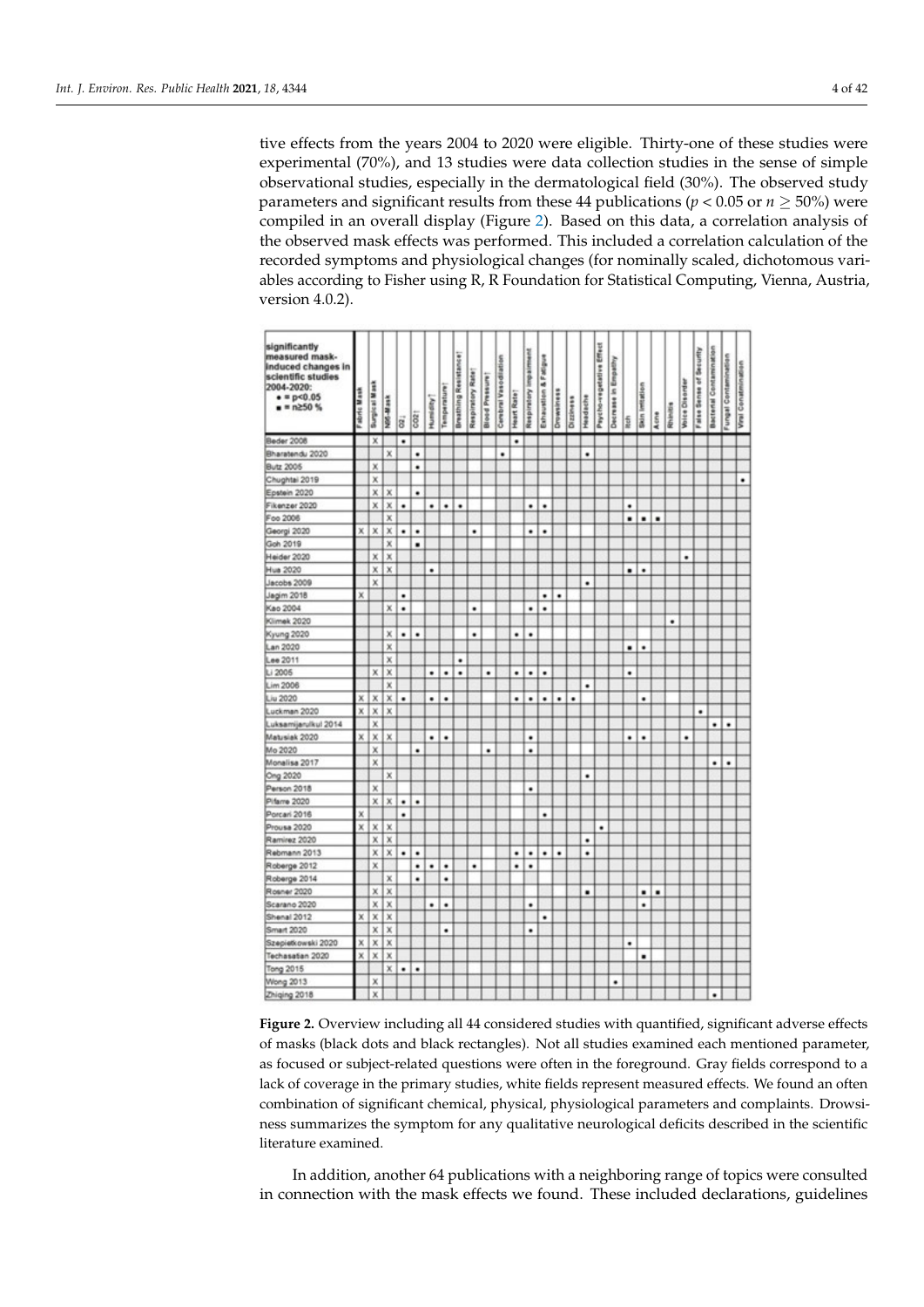and legal principles. In order to expand the amount of data for the discussion, we proceeded according to the "snowball principle" by locating citations of selected papers in the bibliographies and including them where appropriate.

Since the findings from the topics presented for discussion were to an unexpected degree subject-related, we decided to divide the results according to the fields of medicine. Of course, there are overlaps between the respective fields, which we point out in detail.

#### **3. Results**

A total of 65 scientific papers on masks qualified for a purely content-based evaluation. These included 14 reviews and two meta-analyses.

Of the mathematically evaluable, groundbreaking 44 papers with significant negative mask effects ( $p < 0.05$  or  $n \ge 50\%$ ), 22 were published in 2020 (50%), and 22 were published before the COVID-19 pandemic. Of these 44 publications, 31 (70%) were of experimental nature, and the remainder were observational studies (30%). Most of the publications in question were English (98%). Thirty papers referred to surgical masks (68%), 30 publications related to N95 masks (68%), and only 10 studies pertained to fabric masks (23%).

Despite the differences between the primary studies, we were able to demonstrate a statistically significant correlation in the quantitative analysis between the negative side effects of blood-oxygen depletion and fatigue in mask wearers with  $p = 0.0454$ .

In addition, we found a mathematically grouped common appearance of statistically significant confirmed effects of masks in the primary studies ( $p < 0.05$  and  $n \ge 50\%$ ) as shown in Figure [2.](#page-3-0) In nine of the 11 scientific papers (82%), we found a combined onset of N95 respiratory protection and carbon dioxide rise when wearing a mask. We found a similar result for the decrease in oxygen saturation and respiratory impairment with synchronous evidence in six of the nine relevant studies (67%). N95 masks were associated with headaches in six of the 10 studies (60%). For oxygen deprivation under N95 respiratory protectors, we found a common occurrence in eight of 11 primary studies (72%). Skin temperature rise under masks was associated with fatigue in 50% (three out of six primary studies). The dual occurrence of the physical parameter temperature rise and respiratory impairment was found in seven of the eight studies (88%). A combined occurrence of the physical parameters temperature rise and humidity/moisture under the mask was found in 100% within six of six studies, with significant readings of these parameters (Figure [2\)](#page-3-0).

The literature review confirms that relevant, undesired medical, organ and organ system-related phenomena accompanied by wearing masks occur in the fields of internal medicine (at least 11 publications, Section [3.2\)](#page-8-0). The list covers neurology (seven publications, Section [3.3\)](#page-10-0), psychology (more than 10 publications, Section [3.4\)](#page-11-0), psychiatry (three publications, Section [3.5\)](#page-12-0), gynecology (three publications, Section [3.6\)](#page-12-1), dermatology (at least 10 publications, Section [3.7\)](#page-13-0), ENT medicine (four publications, Section [3.8\)](#page-14-0), dentistry (one publication, Section [3.8\)](#page-14-0), sports medicine (four publications, Section [3.9\)](#page-15-0), sociology (more than five publications, Section [3.10\)](#page-16-0), occupational medicine (more than 14 publications, Section [3.11\)](#page-17-0), microbiology (at least four publications, Section [3.12\)](#page-18-0), epidemiology (more than 16 publications, Section [3.13\)](#page-19-0), and pediatrics (four publications, Section [3.14\)](#page-21-0) as well as environmental medicine (four publications, Section [3.15\)](#page-22-0).

We will present the general physiological effects as a basis for all disciplines. This will be followed by a description of the results from the different medical fields of expertise and closing off with pediatrics the final paragraph.

## <span id="page-4-0"></span>*3.1. General Physiological and Pathophysiological Effects for the Wearer*

As early as 2005, an experimental dissertation (randomized crossover study) demonstrated that wearing surgical masks in healthy medical personnel (15 subjects, 18–40 years old) leads to measurable physical effects with elevated transcutaneous carbon dioxide values after 30 min [\[13\]](#page-35-4). The role of dead space volume and  $CO<sub>2</sub>$  retention as a cause of the significant change ( $p < 0.05$ ) in blood gases on the way to hypercapnia, which was still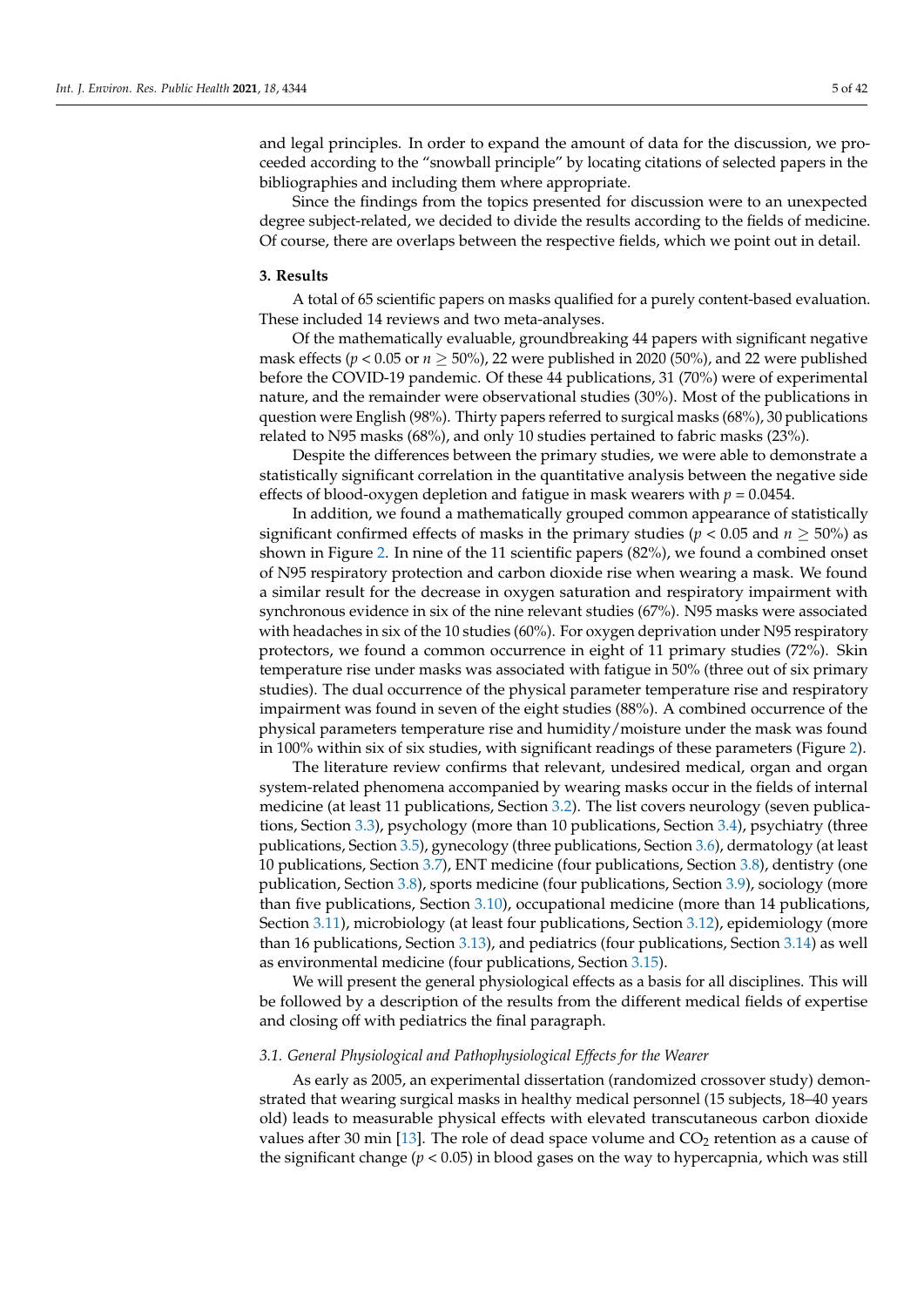within the limits, was discussed in this article. Masks expand the natural dead space (nose, throat, trachea, bronchi) outwards and beyond the mouth and nose.

An experimental increase in the dead space volume during breathing increases carbon dioxide  $(CO<sub>2</sub>)$  retention at rest and under exertion and correspondingly the carbon dioxide partial pressure  $pCO<sub>2</sub>$  in the blood ( $p < 0.05$ ) [\[14\]](#page-35-5).

As well as addressing the increased rebreathing of carbon dioxide  $(CO<sub>2</sub>)$  due to the dead space, scientists also debate the influence of the increased breathing resistance when using masks [\[15–](#page-35-6)[17\]](#page-35-7).

According to the scientific data, mask wearers as a whole show a striking frequency of typical, measurable, physiological changes associated with masks.

In a recent intervention study conducted on eight subjects, measurements of the gas content for oxygen (measured in  $O_2$  Vol%) and carbon dioxide (measured in  $CO_2$  ppm) in the air under a mask showed a lower oxygen availability even at rest than without a mask. A Multi-Rae gas analyzer was used for the measurements (RaeSystems<sup>®</sup>) (Sunnyvale, California CA, United States). At the time of the study, the device was the most advanced portable multivariant real-time gas analyzer. It is also used in rescue medicine and operational emergencies. The absolute concentration of oxygen  $(O_2 \text{ Vol} \%)$  in the air under the masks was significantly lower (minus  $12.4$  Vol%  $O_2$  in absolute terms, statistically significant with  $p < 0.001$ ) at 18.3% compared to 20.9% room air concentration. Simultaneously, a health-critical value of carbon dioxide concentration  $(CO<sub>2</sub> Vol%)$  increased by a factor of 30 compared to normal room air was measured (ppm with mask versus 464 ppm without mask, statistically significant with  $p < 0.001$  [\[18\]](#page-35-8).

These phenomena are responsible for a statistically significant increase in carbon dioxide  $(CO<sub>2</sub>)$  blood content in mask wearers [\[19,](#page-35-9)[20\]](#page-35-10), on the one hand, measured transcutaneously via an increased PtcCO<sub>2</sub> value  $[15,17,19,21,22]$  $[15,17,19,21,22]$  $[15,17,19,21,22]$  $[15,17,19,21,22]$  $[15,17,19,21,22]$ , on the other hand, via endexpiratory partial pressure of carbon dioxide ( $PETCO<sub>2</sub>$ ) [\[23](#page-35-13)[,24\]](#page-35-14) or, respectively, the arterial partial pressure of carbon dioxide (PaCO<sub>2</sub>) [\[25\]](#page-35-15).

In addition to the increase in the wearer's blood carbon dioxide  $(CO_2)$  levels ( $p < 0.05$ ) [\[13,](#page-35-4)[15,](#page-35-6)[17,](#page-35-7)[19,](#page-35-9)[21–](#page-35-11)[28\]](#page-35-16), another consequence of masks that has often been experimentally proven is a statistically significant drop in blood oxygen saturation  $(SpO<sub>2</sub>)$  ( $p < 0.05$ ) [ $18,19,21,23,29-34$  $18,19,21,23,29-34$  $18,19,21,23,29-34$  $18,19,21,23,29-34$  $18,19,21,23,29-34$ ]. A drop in blood oxygen partial pressure ( $PaO<sub>2</sub>$ ) with the effect of an accompanying increase in heart rate  $(p < 0.05)$  [\[15](#page-35-6)[,23](#page-35-13)[,29](#page-35-17)[,30](#page-35-19)[,34\]](#page-35-18) as well as an increase in respiratory rate (*p* < 0.05) [\[15,](#page-35-6)[21,](#page-35-11)[23,](#page-35-13)[35,](#page-35-20)[36\]](#page-35-21) have been proven.

A statistically significant measurable increase in pulse rate  $(p < 0.05)$  and decrease in oxygen saturation  $SpO<sub>2</sub>$  after the first ( $p < 0.01$ ) and second hour ( $p < 0.0001$ ) under a disposable mask (surgical mask) were reported by researchers in a mask intervention study they conducted on 53 employed neurosurgeons [\[30\]](#page-35-19).

In another experimental study (comparative study), surgical and N95 masks caused a significant increase in heart rate ( $p < 0.01$ ) as well as a corresponding feeling of exhaustion (*p* < 0.05). These symptoms were accompanied by a sensation of heat (*p* < 0.0001) and itching ( $p < 0.01$ ) due to moisture penetration of the masks ( $p < 0.0001$ ) in 10 healthy volunteers of both sexes after only 90 min of physical activity [\[35\]](#page-35-20). Moisture penetration was determined via sensors by evaluating logs (SCXI-1461, National Instruments, Austin, TX, USA).

These phenomena were reproduced in another experiment on 20 healthy subjects wearing surgical masks. The masked subjects showed statistically significant increases in heart rate ( $p < 0.001$ ) and respiratory rate ( $p < 0.02$ ) accompanied by a significant measurable increase in transcutaneous carbon dioxide PtcCO<sub>2</sub> ( $p$  < 0.0006). They also complained of breathing difficulties during the exercise [\[15\]](#page-35-6).

The increased rebreathing of carbon dioxide  $(CO<sub>2</sub>)$  from the enlarged dead space volume in mask wearers can reflectively trigger increased respiratory activity with increased muscular work as well as the resulting additional oxygen demand and oxygen consumption [\[17\]](#page-35-7). This is a reaction to pathological changes in the sense of an adaptation effect. A mask-induced drop in blood oxygen saturation value (SpO<sub>2</sub>) [\[30\]](#page-35-19) or the blood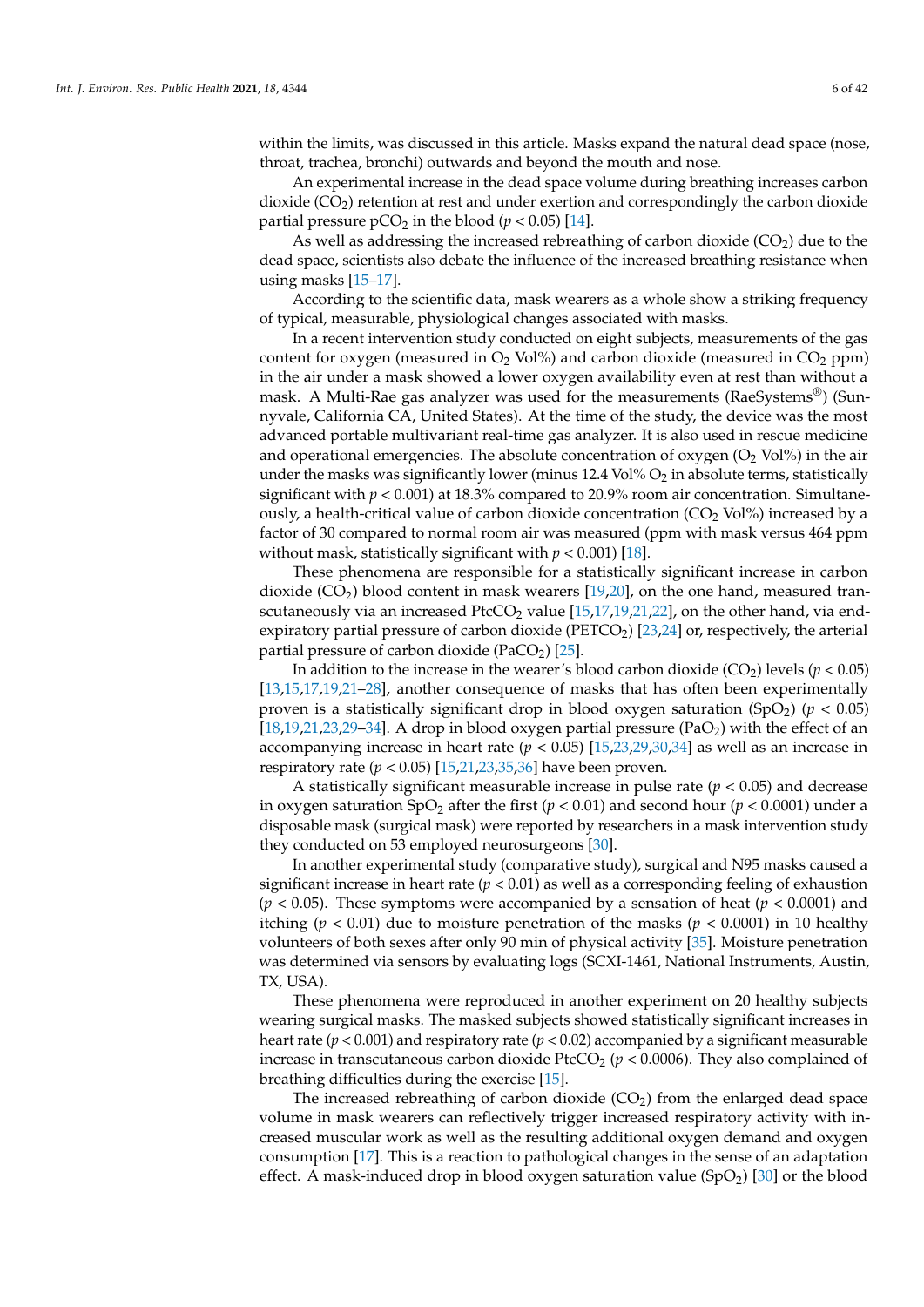oxygen partial pressure (PaO<sub>2</sub>) [\[34\]](#page-35-18) can in turn additionally intensify subjective chest complaints [\[25,](#page-35-15)[34\]](#page-35-18).

The documented mask-induced changes in blood gases towards hypercapnia (increased carbon dioxide/ $CO<sub>2</sub>$  blood levels) and hypoxia (decreased oxygen/ $O<sub>2</sub>$  blood levels) may result in additional nonphysical effects such as confusion, decreased thinking ability and disorientation [\[23](#page-35-13)[,36](#page-35-21)[–39\]](#page-36-0), including overall impaired cognitive abilities and decrease in psychomotoric abilities [\[19,](#page-35-9)[32,](#page-35-22)[38–](#page-36-1)[41\]](#page-36-2). This highlights the importance of changes in blood gas parameters ( $O<sub>2</sub>$  and  $CO<sub>2</sub>$ ) as a cause of clinically relevant psychological and neurological effects. The above parameters and effects (oxygen saturation, carbon dioxide content, cognitive abilities) were measured in a study on saturation sensors (Semi-Tec AG, Therwil, Switzerland), using a Borg Rating Scale, Frank Scale, Roberge Respirator Comfort Scale and Roberge Subjective Symptoms-during-Work Scale, as well as with a Likert scale [\[19\]](#page-35-9). In the other main study, conventional ECG, capnography and symptom questionnaires were used in measuring carbon dioxide levels, pulse and cognitive abilities [\[23\]](#page-35-13). Other physiological data collection was done with pulse oximeters (Allegiance, MCGaw, USA), subjective complaints were assessed with a 5-point Likert scale and motoric speed was recorded with linear-position transducers (Tendo-Fitrodyne, Sport Machins, Trencin, Slovakia) [\[32\]](#page-35-22). Some researchers used standardized, anonymized questionnaires to collect data on subjective complaints associated with masks [\[37\]](#page-36-3).

In an experimental setting with different mask types (community, surgical, N95) a significant increase in heart rate ( $p < 0.04$ ), a decrease in oxygen saturation SpO<sub>2</sub> ( $p < 0.05$ ) with an increase in skin temperature under the mask (face) and difficulty of breathing (*p* < 0.002) were recorded in 12 healthy young subjects (students). In addition, the investigators observed dizziness ( $p < 0.03$ ), listlessness ( $p < 0.05$ ), impaired thinking ( $p < 0.03$ ) and concentration problems ( $p < 0.02$ ), which were also statistically significant when wearing masks [\[29\]](#page-35-17).

According to other researchers and their publications, masks also interfere with temperature regulation, impair the field of vision and of non-verbal and verbal communication [\[15,](#page-35-6)[17](#page-35-7)[,19,](#page-35-9)[36,](#page-35-21)[37,](#page-36-3)[42](#page-36-4)[–45\]](#page-36-5).

The above-mentioned measurable and qualitative physiological effects of masks can have implications in various areas of expertise in medicine.

It is known from pathology that not only supra-threshold stimuli exceeding normal limits have disease-relevant consequences. Subthreshold stimuli are also capable of causing pathological changes if the exposure time is long enough. Examples occur from the slightest air pollution by hydrogen sulfide resulting in respiratory problems (throat irritation, coughing, reduced absorption of oxygen) and neurological diseases (headaches, dizziness) [\[46\]](#page-36-6). Furthermore, subthreshold but prolonged exposure to nitrogen oxides and particulate matter is associated with an increased risk of asthma, hospitalization and higher overall mortality [\[47](#page-36-7)[,48\]](#page-36-8). Low concentrations of pesticides are also associated with disease-relevant consequences for humans such as mutations, development of cancer and neurological disorders [\[49\]](#page-36-9). Likewise, the chronic subthreshold intake of arsenic is associated with an increased risk of cancer [\[50\]](#page-36-10), subthreshold intake of cadmium with the promotion of heart failure [\[51\]](#page-36-11), subthreshold intake of lead is associated with hypertension, renal metabolic disorders and cognitive impairment [\[52\]](#page-36-12) or subthreshold intake of mercury with immune deficiency and neurological disorders [\[53\]](#page-36-13). Subliminal UV radiation exposure over long periods is also known to cause mutation-promoting carcinogenic effects (especially white skin cancer) [\[54\]](#page-36-14).

The mask-induced adverse changes are relatively minor at first glance, but repeated exposure over longer periods in accordance with the above-mentioned pathogenetic principle is relevant. Long-term disease-relevant consequences of masks are to be expected. Insofar, the statistically significant results found in the studies with mathematically tangible differences between mask wearers and people without masks are clinically relevant. They give an indication that with correspondingly repeated and prolonged exposure to physical, chemical, biological, physiological and psychological conditions, some of which are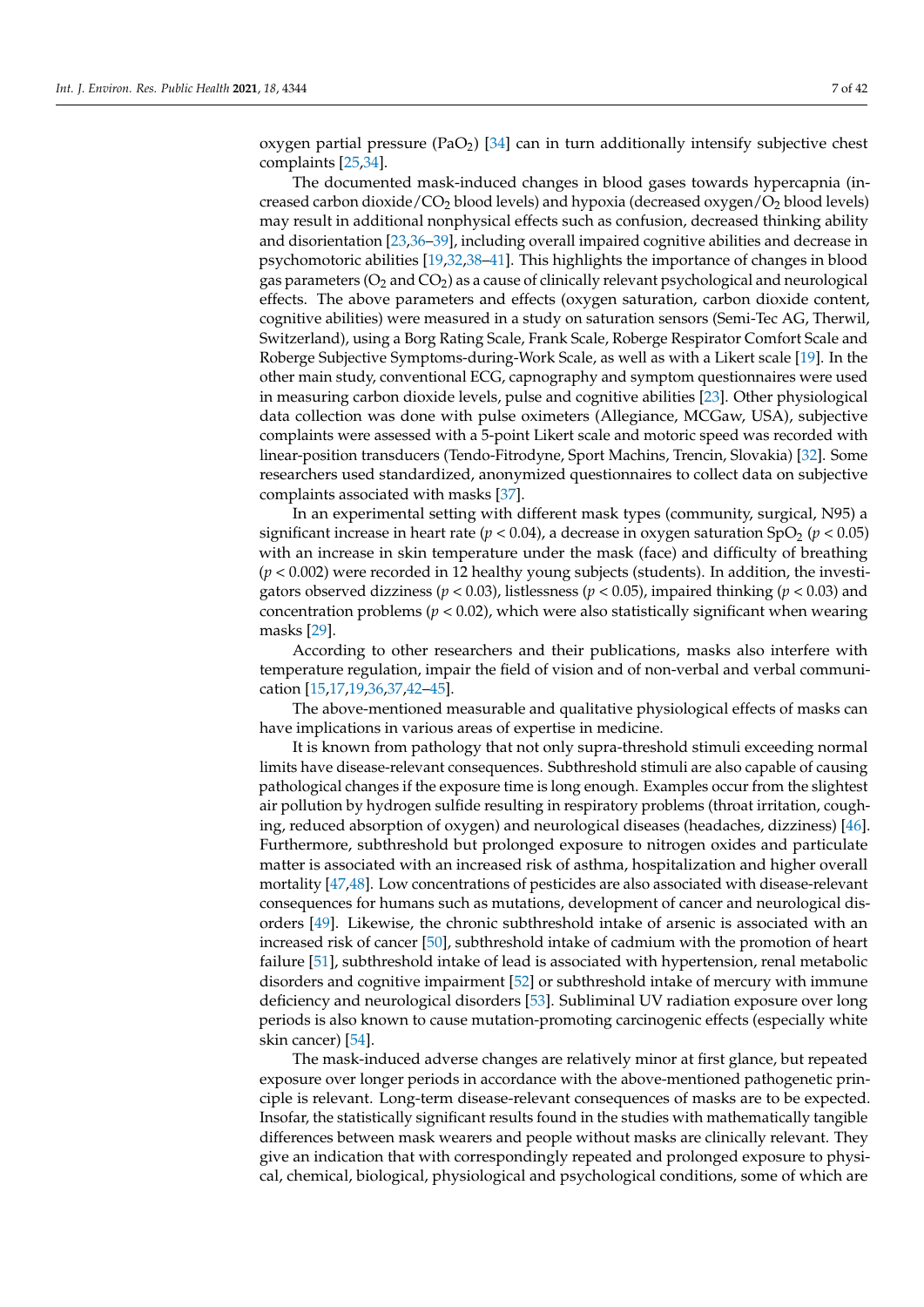subliminal, but which are significantly shifted towards pathological areas, health-reducing changes and clinical pictures can develop such as high blood pressure and arteriosclerosis, including coronary heart disease (metabolic syndrome) as well as neurological diseases. For small increases in carbon dioxide in the inhaled air, this disease-promoting effect has been proven with the creation of headaches, irritation of the respiratory tract up to asthma as well as an increase in blood pressure and heart rate with vascular damage and, finally, neuropathological and cardiovascular consequences [\[38\]](#page-36-1). Even slightly but persistently increased heart rates encourage oxidative stress with endothelial dysfunction, via increased inflammatory messengers, and finally, the stimulation of arteriosclerosis of the blood vessels has been proven [\[55\]](#page-36-15). A similar effect with the stimulation of high blood pressure, cardiac dysfunction and damage to blood vessels supplying the brain is suggested for slightly increased breathing rates over long periods [\[56](#page-36-16)[,57\]](#page-36-17). Masks are responsible for the aforementioned physiological changes with rises in inhaled carbon dioxide [\[18–](#page-35-8)[28\]](#page-35-16), small sustained increases in heart rate [\[15](#page-35-6)[,23](#page-35-13)[,29](#page-35-17)[,30,](#page-35-19)[35\]](#page-35-20) and mild but sustained increases in respiratory rates [\[15](#page-35-6)[,21](#page-35-11)[,23](#page-35-13)[,34](#page-35-18)[,36\]](#page-35-21).

For a better understanding of the side effects and dangers of masks presented in this literature review, it is possible to refer to well-known principles of respiratory physiology (Figure [3\)](#page-8-1).

The average dead space volume during breathing in adults is approximately 150–180 mL and is significantly increased when wearing a mask covering the mouth and nose [\[58\]](#page-36-18). With an N95 mask, for example, the dead space volume of approximately 98–168 mL was determined in an experimental study [\[59\]](#page-36-19). This corresponds to a mask-related dead space increase of approximately 65 to 112% for adults and, thus, almost a doubling. At a respiratory rate of 12 per minute, the pendulum volume respiration with such a mask would, thus, be at least 2.9–3.8 L per minute. Therefore, the dead space amassed by the mask causes a relative reduction in the gas exchange volume available to the lungs per breath by 37% [\[60\]](#page-36-20). This largely explains the impairment of respiratory physiology reported in our work and the resulting side effects of all types of masks in everyday use in healthy and sick people (increase in respiratory rate, increase in heart rate, decrease in oxygen saturation, increase in carbon dioxide partial pressure, fatigue, headaches, dizziness, impaired thinking, etc.) [\[36](#page-35-21)[,58\]](#page-36-18).

In addition to the effect of increased dead space volume breathing, however, maskrelated breathing resistance is also of exceptional importance (Figure [3\)](#page-8-1) [\[23,](#page-35-13)[36\]](#page-35-21).

Experiments show an increase in airway resistance by a remarkable 126% on inhalation and 122% on exhalation with an N95 mask [\[60\]](#page-36-20). Experimental studies have also shown that moisturization of the mask (N95) increases the breathing resistance by a further 3% [\[61\]](#page-36-21) and can, thus, increase the airway resistance up to 2.3 times the normal value.

This clearly shows the importance of the airway resistance of a mask. Here, the mask acts as a disturbance factor in breathing and makes the observed compensatory reactions with an increase in breathing frequency and simultaneous feeling of breathlessness plausible (increased work of the respiratory muscles). This extra strain due to the amplified work of breathing against bigger resistance caused by the masks also leads to intensified exhaustion with a rise in heart rate and increased  $CO<sub>2</sub>$  production. Fittingly, in our review of the studies on side effects of masks (Figure [2\)](#page-3-0), we also found a percentage clustering of significant respiratory impairment and a significant drop in oxygen saturation (in about 75% of all study results).

In the evaluation of the primary papers, we also determined a statically significant correlation of the drop in oxygen saturation  $(SpO<sub>2</sub>)$  and fatigue with a common occurrence in 58% of the mask use studies with significant results (Figure [2,](#page-3-0) *p* < 0.05).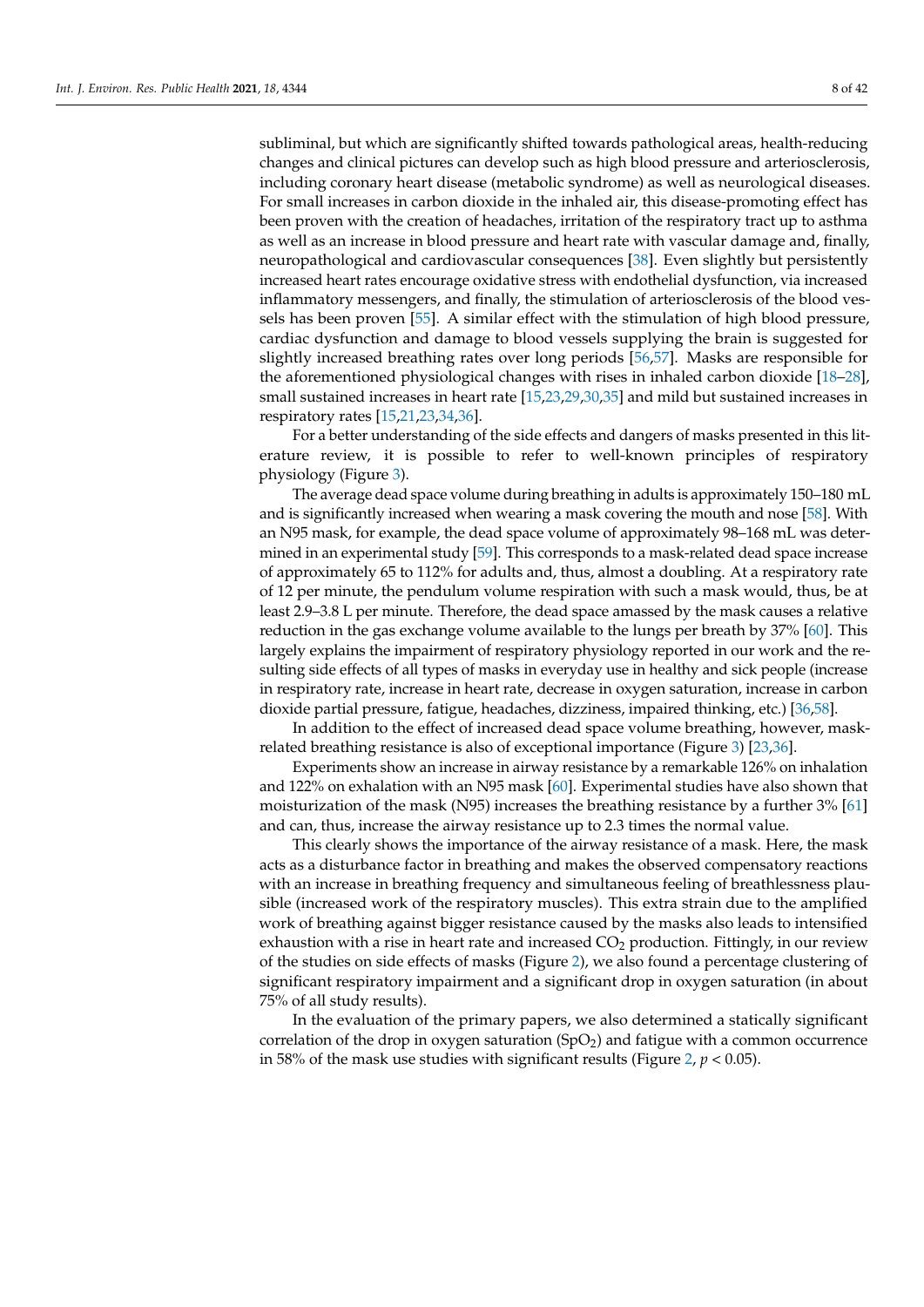<span id="page-8-1"></span>

**Figure 3.** Pathophysiology of the mask (important physical and chemical effects): Illustration of the breathing resistance\* and of the dead space volume of an N95 mask in an adult. When breathing, there is an overall significantly reduced possible gas exchange volume of the lungs of minus 37% caused by the mask (Lee 2011) [\[60\]](#page-36-20) according to a decrease in breathing depth and volume due to the greater breathing resistance of plus128%\* (exertion when inhaling greater than when exhaling) and due to the increased dead space volume of plus80%\*\*, which does not participate directly in the gas exchange and is being only partially mixed with the environment. (\* = averaged inspiration and expiration according to Lee 2011 [\[60\]](#page-36-20) including moisture penetration according to Roberge 2010 [\[61\]](#page-36-21), \*\* = averaged values according to  $Xu$  2015 [\[59\]](#page-36-19)).

#### <span id="page-8-0"></span>*3.2. Internistic Side Effects and Dangers*

As early as 2012, an experiment showed that walking in the 20 masked subjects compared to the identical activity without masks significantly increased heart rates (average +9.4 beats per minute, *p* < 0.001) and breathing rates (*p* < 0.02). These physiological changes were accompanied by transcutaneous significantly measurable increased transcutaneous carbon dioxide (PtcCO<sub>2</sub>) levels ( $p < 0.0006$ ) as well as respiratory difficulties in the mask wearers compared to the control group [\[15\]](#page-35-6).

In a recent experimental comparative study from 2020, 12 healthy volunteers under surgical masks as well as under N95 masks experienced measurable impairments in the measured lung function parameters as well as cardiopulmonary capacity (lower maximum blood lactate response) during moderate to heavy physical exertion compared to exertion without masks  $(p < 0.001)$  [\[31\]](#page-35-23). The mask-induced increased airway resistance led to increased respiratory work with increased oxygen consumption and demand, both of the respiratory muscles and the heart. Breathing was significantly impeded  $(p < 0.001)$ and participants reported mild pain. The scientists concluded from their results that the cardiac compensation of the pulmonary, mask-induced restrictions, which still functioned in healthy people, was probably no longer possible in patients with reduced cardiac output [\[31\]](#page-35-23).

In another recent study, researchers tested fabric masks (community masks), surgical masks and FFP2/N95 masks in 26 healthy people during exercise on a cycle ergometer. All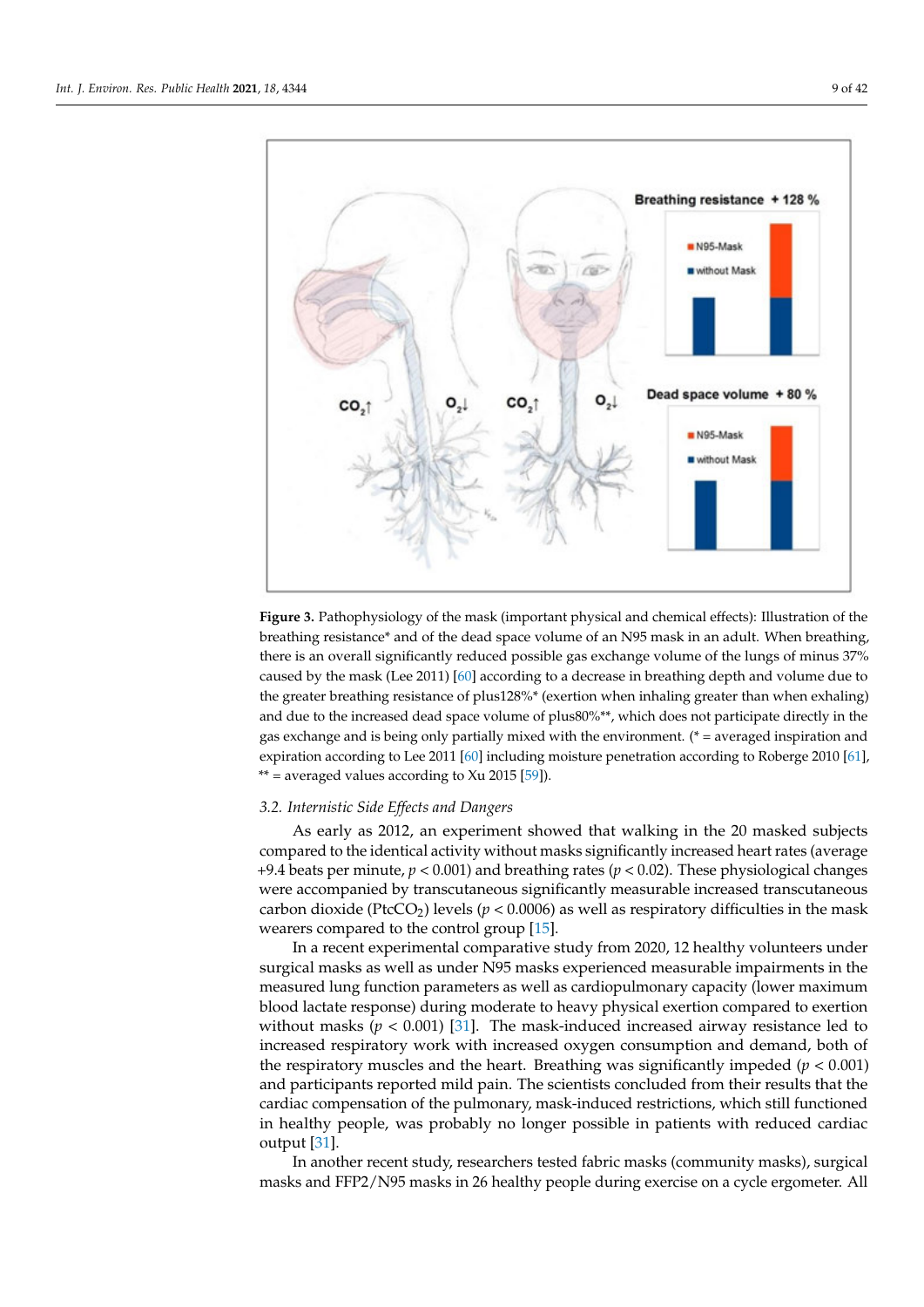masks also showed a measurable carbon dioxide  $(CO_2)$  retention (PtcCO<sub>2</sub>) (statistically significant with  $p < 0.001$  and, for N95 masks, a decrease in the oxygen saturation value SpO<sup>2</sup> (statistically significant at 75 and 100 W with *p* < 0.02 and *p* < 0.005, respectively). The clinical relevance of these changes was shown in an increase in breathing frequency with fabric masks ( $p < 0.04$ ) as well as in the occurrence of the previously described maskspecific complaints such as a feeling of heat, shortness of breath and headaches. The stress perception was recorded on a Borg scale from 1 to 20. During physical exertion under an N95 mask, the group with masks showed a significant increase in the feeling of exhaustion compared to the group without with 14.6 versus 11.9 on the scale of 20. During the exposure, 14 of the 24 subjects wearing masks complained of shortness of breath (58%), four of headaches and two of a feeling of heat. Most of the complaints concerned FFP2 masks (72%) [\[21\]](#page-35-11).

The aforementioned physiological and subjective physical effects of masks on healthy people at rest and under exertion [\[21](#page-35-11)[,31\]](#page-35-23) give an indication of the effect of masks on sick and elderly people even without exertion.

In an observational study of ten 20 to 50 year-old nurses wearing N95 masks during their shift work, side effects such as breathing difficulties ("I can't breathe"), feelings of exhaustion, headache (*p* < 0.001), drowsiness (*p* < 0.001) and a decrease in oxygen saturation SpO<sub>2</sub> ( $p < 0.05$ ) as well as an increase in heart rate ( $p < 0.001$ ) were statistically significant in association with an increase in obesity (BMI) [\[19\]](#page-35-9). The occurrence of symptoms under masks was also associated with older age (statistically significant correlation of fatigue and drowsiness with  $p < 0.01$  each, nausea with  $p < 0.05$ , an increase in blood pressure with  $p < 0.01$ , headache with  $p < 0.05$ , breathing difficulties with  $p < 0.001$  [\[19\]](#page-35-9).

In an intervention study involving 97 patients with advanced chronic obstructive pulmonary disease (COPD) the respiratory rate, oxygen saturation and exhaled carbon dioxide equivalents (capnometry) changed unfavorably and significantly after the use of N95 masks (FFP2 equivalent) with an initial 10-minute rest and subsequent 6-minute walking. Seven patients discontinued the experiment due to serious complaints with a decrease in the oxygen saturation value  $SpO<sub>2</sub>$  and a pathological carbon dioxide (CO<sub>2</sub>) retention as well as increased end-expiratory partial pressure of carbon dioxide ( $PETCO<sub>2</sub>$ ) [\[23\]](#page-35-13). In two patients, the PETCO<sub>2</sub> exceeded the normal limits and reached values of  $>50$  mmHg. An FEV1 < 30% and a modified Medical Research Council (mMRC) Dyspnea Scale Score of  $\geq$ 3, both indicators of advanced COPD, correlated with mask intolerance overall in this study. The most common symptom under mask was breathlessness at 86%. In the dropouts of the study, dizziness (57%) and headaches were also often recorded. In the mask-tolerant COPD patients, significant increases in heart rate, respiratory rate and end-expiratory carbon dioxide partial pressure  $PETCO<sub>2</sub>$  could be objectified even at rest, after only 10 min of mask-wearing ( $p < 0.001$ ), accompanied by a decrease in oxygen saturation SpO<sub>2</sub> (*p* < 0.001) [\[23\]](#page-35-13). The results of this study with an evidence level IIa are indicative for COPD mask wearers.

In another retrospective comparative study on COPD and surgical masks, examiners were able to demonstrate statistically an increase in arterial partial pressure of carbon dioxide (PaCO<sub>2</sub>) of approximately  $+8$  mmHg ( $p < 0.005$ ) and a concomitant mask-related increase in systolic blood pressure of  $+11$  mmHg ( $p < 0.02$ ) [\[25\]](#page-35-15). This increase is relevant in hypertensive patients, but also in healthy people with borderline blood pressure values as pathological value range triggered by mask-wearing can be induced.

In 39 hemodialysis patients with end-stage renal disease, a type N95 mask (FFP2 equivalent) caused a significant drop in blood oxygen partial pressure (PaO<sub>2</sub>) in 70% of patients at rest (on hemodialysis) within only  $4 h (p = 0.006)$ . Despite a compensatory increased respiratory rate ( $p < 0.001$ ), malaise with chest pain occurred ( $p < 0.001$ ) and even resulted in hypoxemia (drop in oxygen below the normal limit) in 19% of the subjects [\[34\]](#page-35-18). The researchers concluded from their findings that elderly or patients with reduced cardiopulmonary function have a higher risk of developing a severe respiratory failure while wearing a mask [\[34\]](#page-35-18).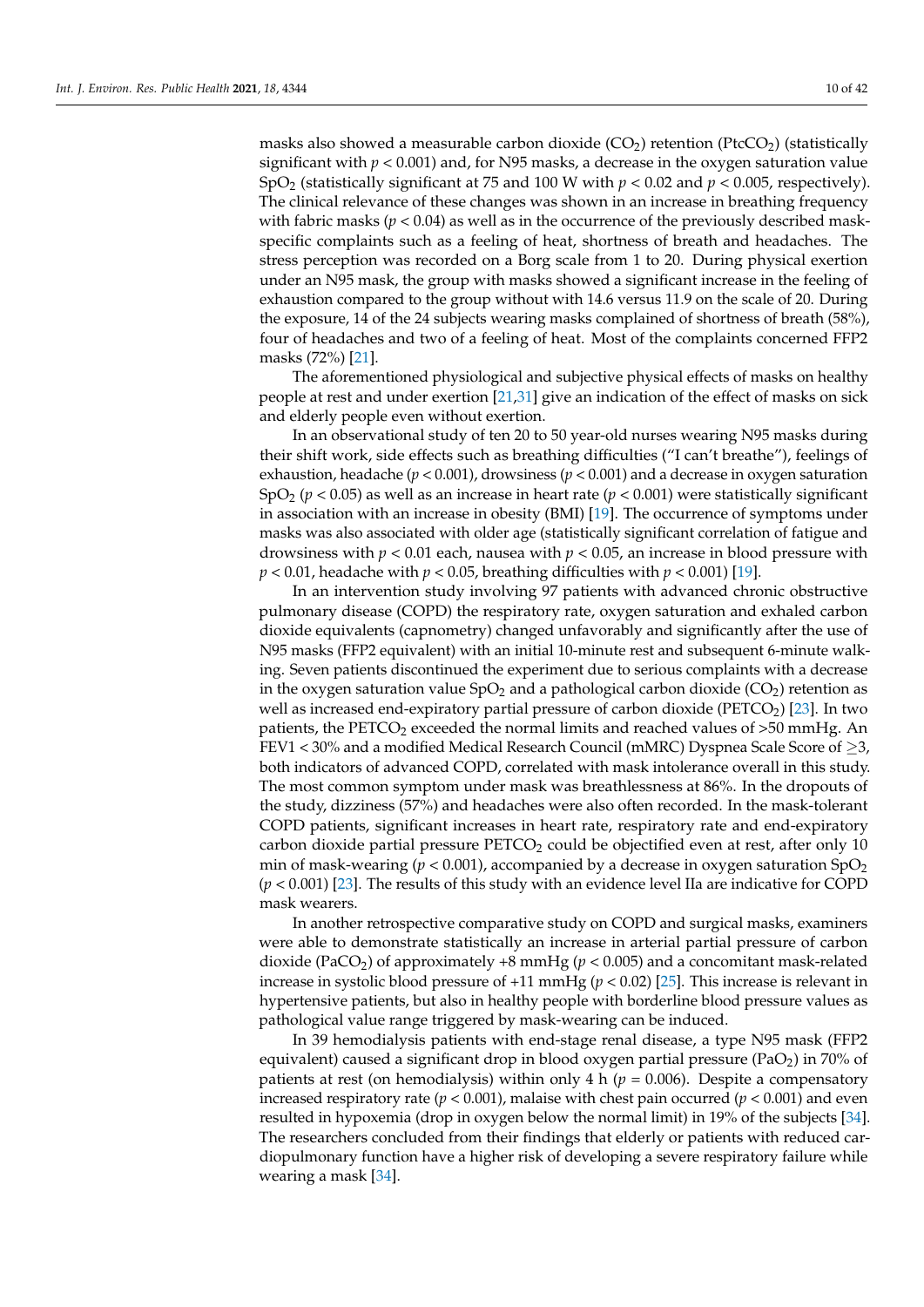In a review paper on the risks and benefits of masks worn during the COVID-19 crisis, other authors provide an equally critical assessment of mandatory mask use for patients with pneumonia, both with and without COVID-19 pneumonia disease [\[16\]](#page-35-24).

#### <span id="page-10-0"></span>*3.3. Neurological Side Effects and Dangers*

In a scientific evaluation of syncope in the operating theatre, 36 of 77 affected persons (47%) were associated with wearing a mask [\[62\]](#page-36-22). However, other factors could not be ruled out as contributory causes.

In their level III evidence review, neurologists from Israel, the UK and the USA state that a mask is unsuitable for epileptics because it can trigger hyperventilation [\[63\]](#page-36-23). The use of a mask significantly increases the respiratory rate by about plus 15 to 20% [\[15,](#page-35-6)[21,](#page-35-11)[23](#page-35-13)[,34](#page-35-18)[,64\]](#page-37-0). However, an increase in breathing frequency leading to hyperventilation is known to be used for provocation in the diagnosis of epilepsy and causes seizureequivalent EEG changes in 80% of patients with generalized epilepsy and in up to 28% of focal epileptics [\[65\]](#page-37-1).

Physicians from New York studied the effects of wearing masks of the surgical-type mask and N95 among medical personnel in a sample of 343 participants (surveyed using standardized, anonymized questionnaires). Wearing the masks caused detectable physical adverse effects such as impaired cognition (24% of wearers) and headaches in 71.4% of the participants. Of these, 28% persisted and required medication. Headache occurred in 15.2% under 1 h of wear, in 30.6% after 1 h of wear and in 29.7% after 3 h of wear. Thus, the effect intensified with increasing wearing time [\[37\]](#page-36-3).

Confusion, disorientation and even drowsiness (Likert scale questionnaire) and reduced motoric abilities (measured with a linear position transducer) with reduced reactivity and overall impaired performance (measured with the Roberge Subjective Symptomsduring-Work Scale) as a result of mask use have also been documented in other studies [\[19](#page-35-9)[,23](#page-35-13)[,29](#page-35-17)[,32](#page-35-22)[,36,](#page-35-21)[37\]](#page-36-3).

The scientists explain these neurological impairments with a mask-induced latent drop in blood gas oxygen levels  $O_2$  (towards hypoxia) or a latent increase in blood gas carbon dioxide levels  $CO<sub>2</sub>$  (towards hypercapnia) [\[36\]](#page-35-21). In view of the scientific data, this connection also appears to be indisputable [\[38](#page-36-1)[–41\]](#page-36-2).

In a mask experiment from 2020, significant impaired thinking (*p* < 0.03) and impaired concentration (*p* < 0.02) were found for all mask types used (fabric, surgical and N95 masks) after only 100 min of wearing the mask [\[29\]](#page-35-17). The thought disorders correlated significantly with a drop in oxygen saturation  $(p < 0.001)$  during mask use.

Initial headaches (*p* < 0.05) were experienced by up to 82% of 158, 21–35 year-old mask wearers in another study of N95 respiratory protection with one third (34%) experiencing headaches up to four times daily. Participants wore the mask for 18.3 days over a 30-day period with a mean of 5.9 h per day [\[66\]](#page-37-2).

Significantly increased headache (*p* < 0.05) could be observed not only for N95 but also for surgical masks in participants of another observational study of health care workers [\[67\]](#page-37-3).

In another study, the researchers classified 306 users with an average age of 43 years and wearing different types of masks, of whom 51% had an initial headache as a specific symptom related exclusively to increased surgical and N95 mask use (1 to 4 h, *p* = 0.008) [\[68\]](#page-37-4).

Researchers from Singapore were able to demonstrate in a trial involving 154 healthy N95 health service mask wearers that a significant increase in mask-induced blood carbon dioxide levels (measured by end-expiratory partial pressure of carbon dioxide  $PETCO<sub>2</sub>$ ) and a measurably greater vasodilatation with an increase in cerebral artery flow in the cerebri media resulted. This was associated with headaches in the trial group  $(p < 0.001)$  [\[27\]](#page-35-25).

According to the researchers, the aforementioned changes also contribute to headaches during the prolonged use of masks with a shift towards hypoxia and hypercapnia. Furthermore, stress and mechanical factors such as the irritation of cervical nerves in the neck and head area caused by the tight mask straps pressuring the nerve strands also contribute to headaches [\[66\]](#page-37-2).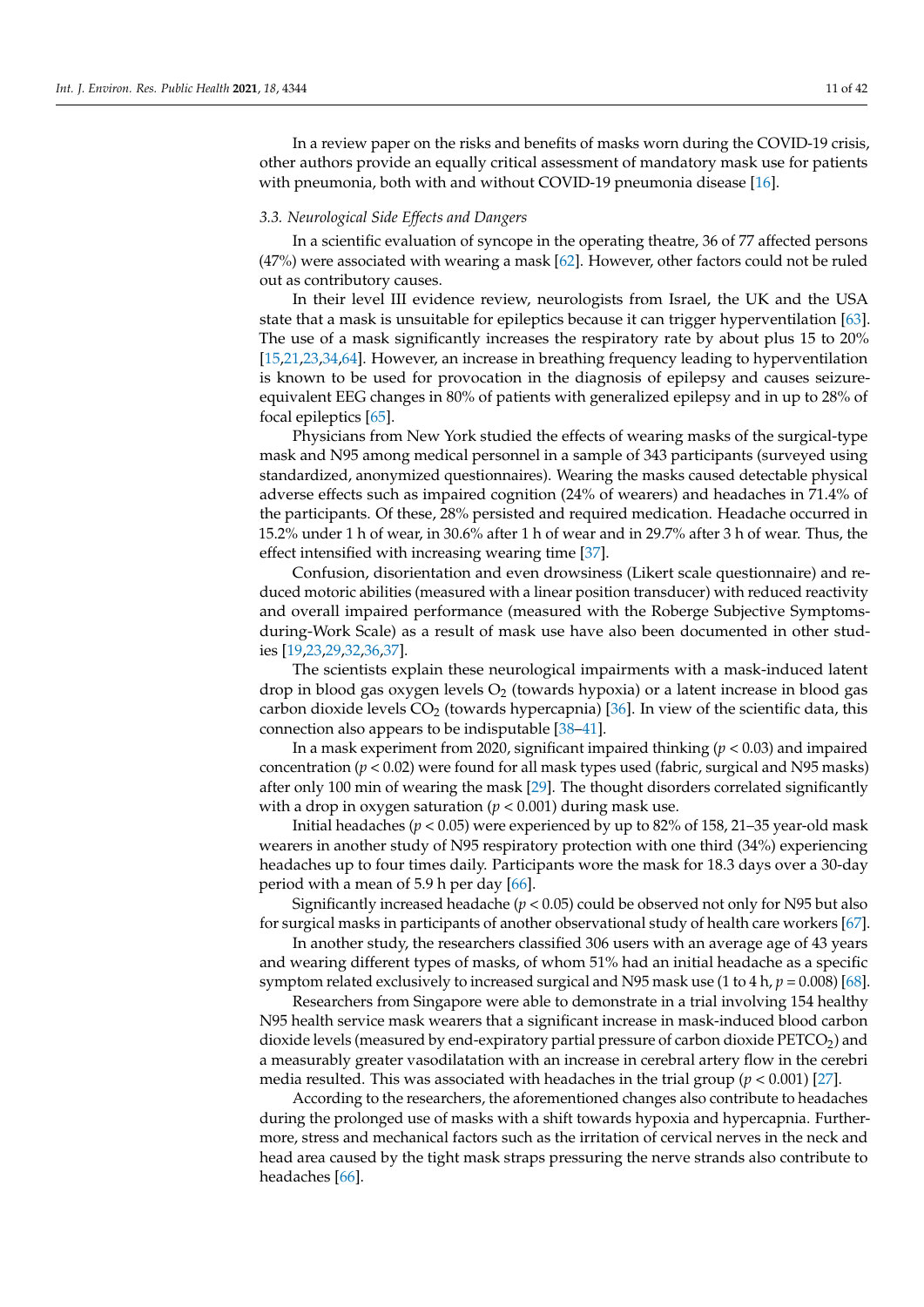In the analysis of the primary studies, we were able to detect an association between the N95 mask and headaches. In six out of 10 studies, the significant headache appeared in conjunction with the N95 mask (60% of all studies, Figure [2\)](#page-3-0).

## <span id="page-11-0"></span>*3.4. Psychological Side Effects and Dangers*

According to an experimental study, wearing surgical masks and N95 masks can also lead to a reduced quality of life owing to reduced cardiopulmonary capacity [\[31\]](#page-35-23). Masks, along with causing physiological changes and discomfort with progressive length of use, can also lead to significant discomfort ( $p < 0.03$  to  $p < 0.0001$ ) and a feeling of exhaustion  $(p < 0.05$  to 0.0001) [\[69\]](#page-37-5).

Besides the shift in blood gases towards hypercapnia (increase in  $CO<sub>2</sub>$ ) and hypoxia (decrease in  $O_2$ ), detailed under general physiological effects (Section [3.1\)](#page-4-0), masks also restrict the cognitive abilities of the individual (measured using a Likert scale survey) accompanied by a decline in psycho-motoric abilities and consequently a reduced responsiveness (measured using a linear position transducer) as well as an overall reduced performance capability (measured with the Roberge Subjective Symptoms-during-Work Scale) [\[29,](#page-35-17)[32,](#page-35-22)[38,](#page-36-1)[39,](#page-36-0)[41\]](#page-36-2).

The mask also causes an impaired field of vision (especially affecting the ground and obstacles on the ground) and also presents an inhibition to habitual actions such as eating, drinking, touching, scratching and cleaning the otherwise uncovered part of the face, which is consciously and subconsciously perceived as a permanent disturbance, obstruction and restriction [\[36\]](#page-35-21). Wearing masks, thus, entails a feeling of deprivation of freedom and loss of autonomy and self-determination, which can lead to suppressed anger and subconscious constant distraction, especially as the wearing of masks is mostly dictated and ordered by others [\[70,](#page-37-6)[71\]](#page-37-7). These perceived interferences of integrity, self-determination and autonomy, coupled with discomfort, often contribute to substantial distraction and may ultimately be combined with the physiologically mask-related decline in psychomotoric abilities, reduced responsiveness and an overall impaired cognitive performance. It leads to misjudging situations as well as delayed, incorrect and inappropriate behavior and a decline in the effectiveness of the mask wearer [\[36,](#page-35-21)[37,](#page-36-3)[39](#page-36-0)[–41\]](#page-36-2).

The use of masks for several hours often causes further detectable adverse effects such as headaches, local acne, mask-associated skin irritation, itching, sensations of heat and dampness, impairments and discomfort predominantly affecting the head and face [\[19,](#page-35-9)[29](#page-35-17)[,35](#page-35-20)[–37,](#page-36-3)[71–](#page-37-7)[73\]](#page-37-8). However, the head and face are significant for well-being due to their large representation in the sensitive cerebral cortex (homunculus) [\[36\]](#page-35-21).

According to a questionnaire survey, masks also frequently cause anxiety and psychovegetative stress reactions in children—as well as in adults—with an increase in psychosomatic and stress-related illnesses and depressive self-experience, reduced participation, social withdrawal and lowered health-related self-care [\[74\]](#page-37-9). Over 50% of the mask wearers studied had at least mild depressive feelings [\[74\]](#page-37-9). Additional fear-inducing and often exaggerated media coverage can further intensify this. A recent retrospective analysis of the general media in the context of the 2014 Ebola epidemic showed a scientific truth content of only 38% of all publicly published information [\[75\]](#page-37-10). Researchers classified a total of 28% of the information as provocative and polarizing and 42% as exaggerating risks. In addition, 72% of the media content aimed to stir up health-related negative feelings. The feeling of fear, combined with insecurity and the primal human need to belong [\[76\]](#page-37-11), causes a social dynamic that seems partly unfounded from a medical and scientific point of view.

The mask, which originally served purely hygienic purpose, has been transformed into a symbol of conformity and pseudo-solidarity. The WHO, for example, lists the advantages of the use of masks by healthy people in public to include a potentially reduced stigmatization of mask wearers, a sense of contribution to preventing the spread of the virus and a reminder to comply with other measures [\[2\]](#page-34-1).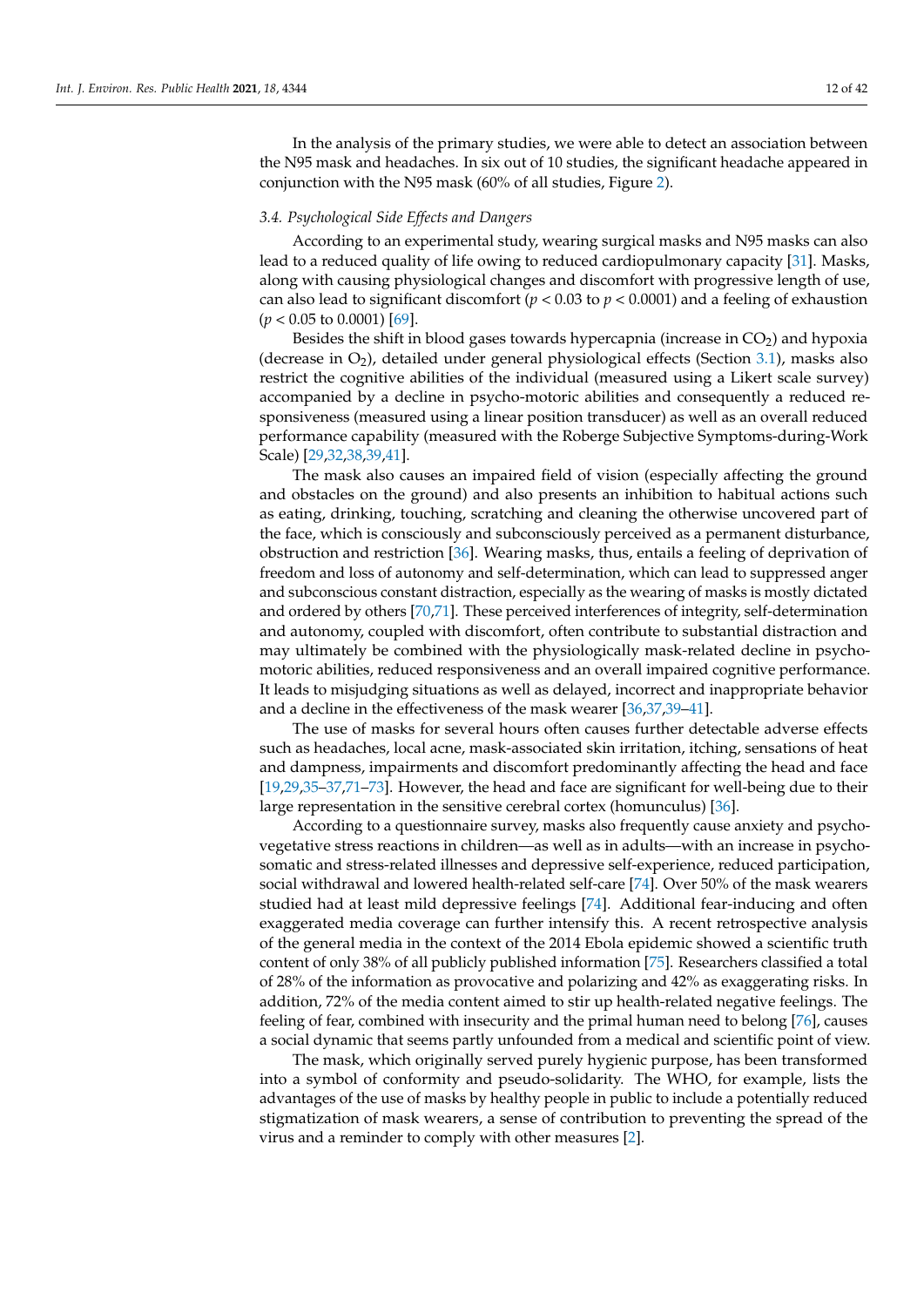## <span id="page-12-0"></span>*3.5. Psychiatric Side Effects and Dangers*

As explained earlier, masks can cause increased rebreathing with an accumulation of carbon dioxide in the wearer due to increased dead space volume  $[16–18,20]$  $[16–18,20]$  $[16–18,20]$  (Figure [3\)](#page-8-1), with often statistically significant measurable elevated blood carbon dioxide (CO2) levels in sufferers [\[13,](#page-35-4)[15,](#page-35-6)[17,](#page-35-7)[19](#page-35-9)[–28\]](#page-35-16) (Figure [2\)](#page-3-0). However, changes that lead to hypercapnia are known to trigger panic attacks [\[77](#page-37-12)[,78\]](#page-37-13). This makes the significantly measurable increase in  $CO<sub>2</sub>$  caused by wearing a mask clinically relevant.

Interestingly, breath provocation tests by inhaling  $CO<sub>2</sub>$  are used to differentiate anxiety states in panic disorders and premenstrual dysphoria from other psychiatric clinical pictures. Here, absolute concentrations of  $5\%$  CO<sub>2</sub> already suffice to trigger panic reactions within 15–16 min [\[77\]](#page-37-12). The normal exhaled air content of  $CO_2$  is about 4%.

It is obvious from experimental studies on masked subjects that concentration changes in the respiratory gases in the above-mentioned range with values above 4% could occur during rebreathing with prolonged mask use [\[18,](#page-35-8)[23\]](#page-35-13).

The activation of the locus coeruleus by  $CO<sub>2</sub>$  is used to generate panic reactions via respiratory gases [\[78](#page-37-13)[,79\]](#page-37-14). This is because the locus coeruleus is an important part of the system of vegetative noradrenergic neurons, a control center in the brainstem, which reacts to an appropriate stimulus and changes in the gas concentrations in the blood by releasing the stress hormone noradrenaline [\[78\]](#page-37-13).

From the physiological, neurological and psychological side effects and dangers described above (Sections [3.1,](#page-4-0) [3.3](#page-10-0) and [3.4\)](#page-11-0), additional problems can be derived for the use of masks in psychiatric cases. People undergoing treatment for dementia, paranoid schizophrenia, personality disorders with anxiety and panic attacks, but also panic disorders with claustrophobic components, are difficult to reconcile with a mask requirement, because even small increases in  $CO<sub>2</sub>$  can cause and intensify panic attacks [\[44](#page-36-24)[,77–](#page-37-12)[79\]](#page-37-14).

According to a psychiatric study, patients with moderate to severe dementia have no understanding of COVID-19 protection measures and have to be persuaded to wear masks constantly [\[80\]](#page-37-15).

According to a comparative study, patients with schizophrenia have a lower acceptance of mask-wearing (54.9% agreement) than ordinary practice patients (61.6%) [\[81\]](#page-37-16). The extent to which mask-wearing can lead to an exacerbation of schizophrenia symptoms has not yet been researched in detail.

When wearing masks, confusion, impaired thinking, disorientation (standardized recording via special rating and Likert scales,  $p < 0.05$ ) and in some cases a decrease in maximum speed and reaction time (measured with the linear-position transducer,  $p < 0.05$ ) were observed [\[19,](#page-35-9)[32,](#page-35-22)[36,](#page-35-21)[38](#page-36-1)[–41\]](#page-36-2). Psychotropic drugs reduce psycho-motoric functions in psychiatric patients. This can become clinically relevant especially with regard to the further reduced ability to react and the additional increased susceptibility to accidents of such patients when wearing masks.

In order to avoid an unintentional  $CO<sub>2</sub>$ -triggered anesthesia [\[39\]](#page-36-0), fixed and medically sedated patients, without the possibility of continuous monitoring, should not be masked according to the criteria of the Centers for Disease Control and Prevention, USA (CDC). This is because of the possible  $CO<sub>2</sub>$  retention described above, as there is a risk of unconsciousness, aspiration and asphyxia [\[16,](#page-35-24)[17](#page-35-7)[,20](#page-35-10)[,38](#page-36-1)[,82](#page-37-17)[,83\]](#page-37-18).

#### <span id="page-12-1"></span>*3.6. Gynaecological Side Effects and Dangers*

As a critical variable, a low blood carbon dioxide level in pregnant women is maintained via an increased respiratory minute volume, stimulated by progesterone [\[22\]](#page-35-12). For a pregnant woman and her unborn child, there is a metabolic need for a fetal–maternal carbon dioxide ( $CO<sub>2</sub>$ ) gradient. The mother's blood carbon dioxide level should always be lower than that of the unborn child in order to ensure the diffusion of  $CO<sub>2</sub>$  from the fetal blood into the maternal circulation via the placenta.

Therefore, mask-related phenomena described above (Sections [3.1](#page-4-0) and [3.2\)](#page-8-0), such as the measurable changes in respiratory physiology with increased breathing resistance,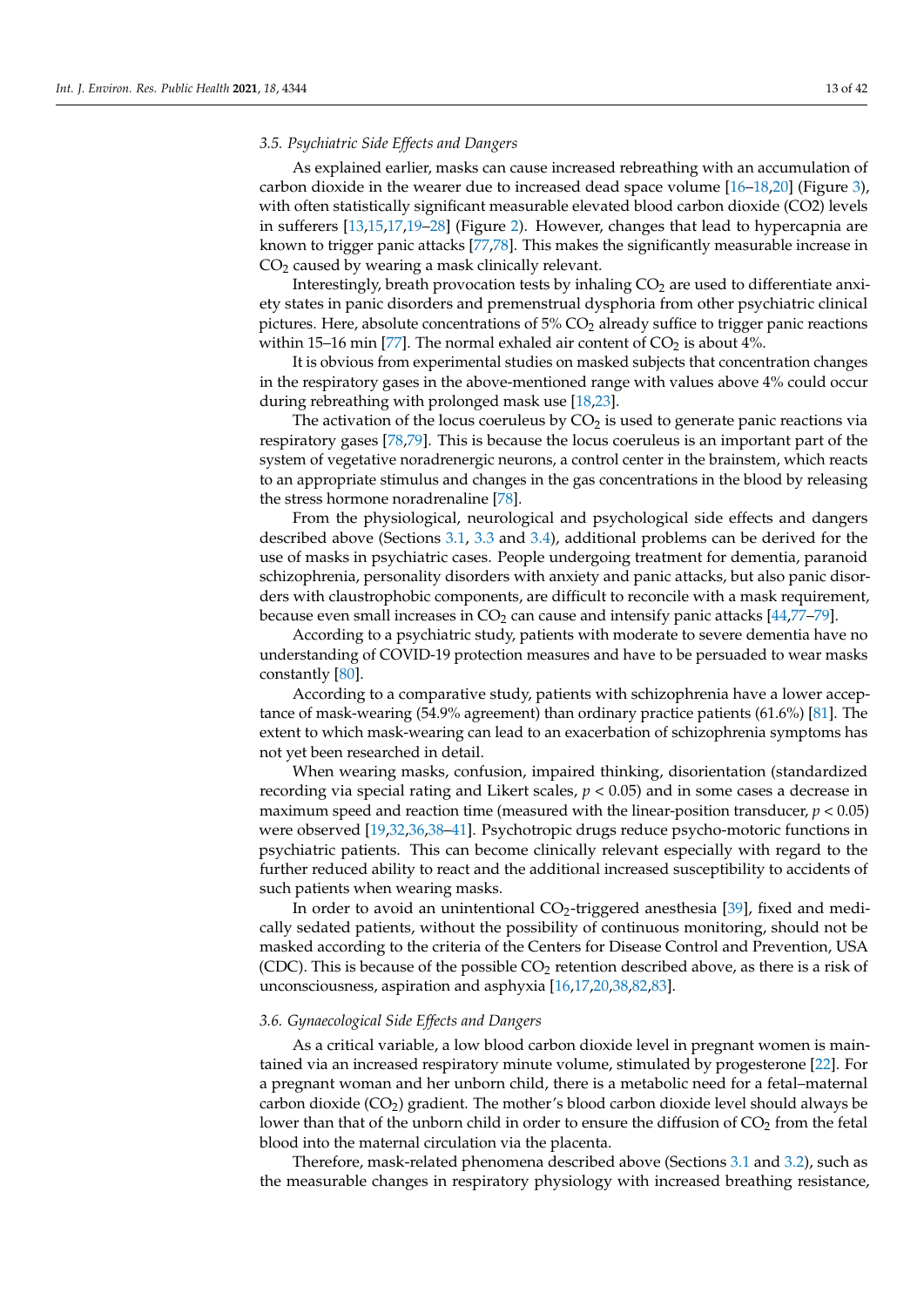increased dead space volume (Figure [3\)](#page-8-1) and the retention of exhaled carbon dioxide  $(CO_2)$ are of importance. If  $CO<sub>2</sub>$  is increasingly rebreathed under masks, this manifestation could, even with subliminal carbon dioxide increases, act as a disturbing variable of the fetal–maternal  $CO<sub>2</sub>$  gradient increasing over time of exposure and, thus, develop clinical relevance, also with regard to a reduced compensation reserve of the expectant mothers [\[20,](#page-35-10)[22,](#page-35-12)[28\]](#page-35-16).

In a comparative study, 22 pregnant women wearing N95 masks during 20 min of exercise showed significantly higher percutaneous  $CO<sub>2</sub>$  values, with average PtcCO<sub>2</sub> values of 33.3 mmHg compared to 31.3 mmHg than in 22 pregnant women without masks  $(p = 0.04)$  [\[22\]](#page-35-12). The heat sensation of the expectant mothers was also significantly increased with masks, with *p* < 0.001 [\[22\]](#page-35-12).

Accordingly, in another intervention study, researchers demonstrated that breathing through an N95 mask (FFP2 equivalent) impeded gas exchange in 20 pregnant women at rest and during exercise, causing additional stress on their metabolic system [\[28\]](#page-35-16). Thus, under an N95 mask, 20 pregnant women showed a decrease in oxygen uptake capacity  $VO<sub>2</sub>$ of about 14% (statistically significant,  $p = 0.013$ ) and a decrease in carbon dioxide output capacity VCO<sub>2</sub> of about 18% (statistically significant,  $p = 0.001$ ). Corresponding significant changes in exhaled oxygen and carbon dioxide equivalents were also documented with increases in exhaled carbon dioxide (FeCO<sub>2</sub>) ( $p < 0.001$ ) and decreases in exhaled oxygen  $(FeO<sub>2</sub>)$  ( $p < 0.001$ ), which were explained by an altered metabolism due to respiratory mask obstruction [\[28\]](#page-35-16).

In experiments with predominantly short mask application times, neither the mothers nor the fetuses showed statistically significant increases in heart rates or changes in respiratory rates and oxygen saturation values. However, the exact effects of prolonged mask use in pregnant women remain unclear overall. Therefore, in pregnant women, extended use of surgical and N95 masks is viewed critically [\[20\]](#page-35-10).

In addition, it is unclear whether the substances contained in industrially manufactured masks that can be inhaled over longer periods of time (e.g., formaldehyde as an ingredient of the textile and thiram as an ingredient of the ear bands) are teratogenic [\[20](#page-35-10)[,84\]](#page-37-19).

## <span id="page-13-0"></span>*3.7. Dermatological Side Effects and Dangers*

Unlike garments worn over closed skin, masks cover body areas close to the mouth and nose, i.e., body parts that are involved with respiration.

Inevitably, this leads not only to a measurable temperature rise [\[15,](#page-35-6)[44,](#page-36-24)[85\]](#page-37-20), but also to a severe increase in humidity due to condensation of the exhaled air, which in turn changes the natural skin milieu considerably of perioral and perinasal areas [\[36,](#page-35-21)[61,](#page-36-21)[82\]](#page-37-17). It also increases the redness, pH-value, fluid loss through the skin epithelium, increased hydration and sebum production measurably [\[73\]](#page-37-8). Preexisting skin diseases are not only perpetuated by these changes, but also exacerbated. In general, the skin becomes more susceptible to infections and acne.

The authors of an experimental study were able to prove a disturbed barrier function of the skin after only 4 h of wearing a mask in 20 healthy volunteers, both for surgical masks and for N95 masks [\[73\]](#page-37-8). In addition, germs (bacteria, fungi and viruses) accumulate on the outside and inside of the masks due to the warm and moist environment [\[86](#page-37-21)[–89\]](#page-37-22). They can cause clinically relevant fungal, bacterial or viral infections. The unusual increase in the detection of rhinoviruses in the sentinel studies of the German Robert Koch Institute (RKI) from 2020 [\[90\]](#page-38-0) could be another indication of this phenomenon.

In addition, a region of the skin that is not evolutionarily adapted to such stimuli is subjected to increased mechanical stress. All in all, the above-mentioned facts cause the unfavorable dermatological effects with mask related adverse skin reactions like acne, rashes on the face and itch symptoms [\[91\]](#page-38-1).

A Chinese research group reported skin irritation and itching when using N95 masks among 542 test participants and also a correlation between the skin damage that occurred and the time of exposure (68.9% at  $\leq$ 6 h/day and 81.7% at >6 h/day) [\[92\]](#page-38-2).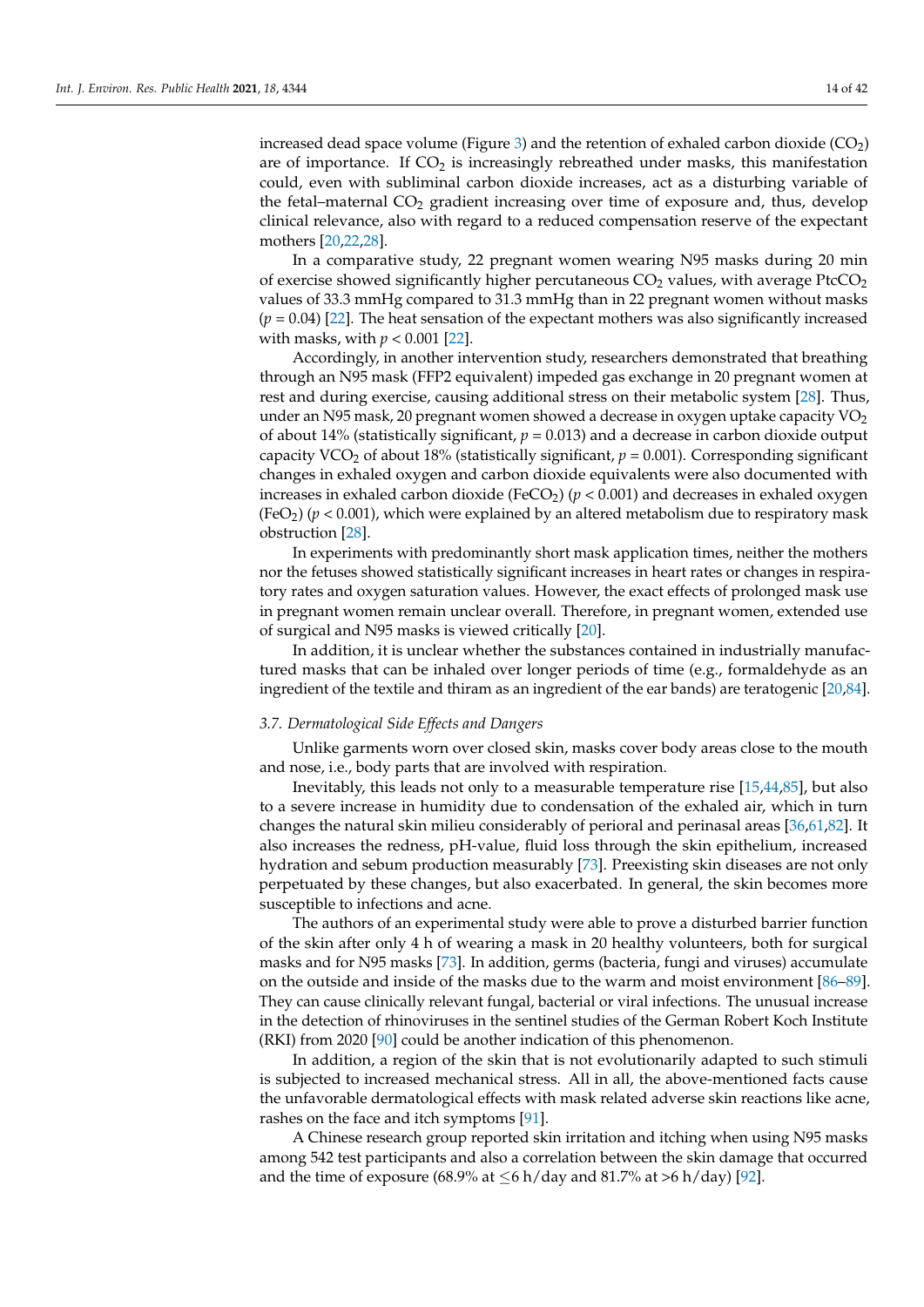A New York study evaluated in a random sample of 343 participants the effects of frequent wearing of surgical mask type and N95 masks among healthcare workers during the COVID-19 pandemic. Wearing the masks caused headache in 71.4% of participants, in addition to drowsiness in 23.6%, detectable skin damage in 51% and acne in 53% of mask users [\[37\]](#page-36-3).

On the one hand, direct mechanical skin lesions occur on the nose and cheekbones due to shear force, especially when masks are frequently put on and taken off [\[37](#page-36-3)[,92\]](#page-38-2).

On the other hand, masks create an unnaturally moist and warm local skin environment [\[29,](#page-35-17)[36](#page-35-21)[,82\]](#page-37-17). In fact, scientists were able to demonstrate a significant increase in humidity and temperature in the covered facial area in another study in which the test individuals wore masks for one hour [\[85\]](#page-37-20). The relative humidity under the masks was measured with a sensor (Atmo-Tube, San Francisco, CA, USA). The sensation of humidity and temperature in the facial area is more crucial for well-being than other body regions [\[36](#page-35-21)[,44\]](#page-36-24). This can increase discomfort under the masks. In addition, the increase in temperature favors bacterial optimization.

The pressure of the masks also causes an obstruction of the flow physiology of lymph and blood vessels in the face, with the consequence of increased disturbance of skin function [\[73\]](#page-37-8) and ultimately also contributing to acne in up to 53% of all wearers and other skin irritations in up to 51% of all wearers [\[36](#page-35-21)[,37](#page-36-3)[,82\]](#page-37-17).

Other researchers examined 322 participants with N95 masks in an observational study and detected acne in up to 59.6% of them, itching in 51.4% and redness in 35.8% as side effects [\[72\]](#page-37-23).

In up to 19.6% (273) of the 1393 wearers of different masks (community masks, surgical, N95 masks), itching could be objectified in one study, in 9% even severely. An atopic predisposition (allergy tendency) correlated with the risk of itching. The length of use was significantly related to the risk of itching (*p* < 0.0001) [\[93\]](#page-38-3).

In another dermatological study from 2020, 96.9% of 876 users of all mask types (community masks, surgical masks, N95 masks) confirmed adverse problems with a significant increase in itching (7.7%), accompanied by fogging-up of glasses (21.3%), flushing (21.3%), slurred speech (12.3%) and difficulty breathing (35.9%) ( $p < 0.01$ ) [\[71\]](#page-37-7).

Apart from an increased incidence of acne [\[37,](#page-36-3)[72](#page-37-23)[,91\]](#page-38-1) under masks, contact eczema and urticaria [\[94\]](#page-38-4) are generally described in connection with hypersensitivities to ingredients of the industrially manufactured masks (surgical mask and N95) such as formaldehyde (ingredient of the textile) and thiram (ingredient of the ear bands) [\[73,](#page-37-8)[84\]](#page-37-19). The hazardous substance thiram, originally a pesticide and corrosive, is used in the rubber industry as a optimization accelerator. Formaldehyde is a biocide and carcinogen and is used as a disinfectant in the industry.

Even isolated permanent hyperpigmentation as a result of post-inflammatory or pigmented contact dermatitis has been described by dermatologists after prolonged mask use [\[72,](#page-37-23)[91\]](#page-38-1).

#### <span id="page-14-0"></span>*3.8. ENT and Dental Side Effects and Dangers*

There are reports from dental communities about negative effects of masks and are accordingly titled "mask mouth" [\[95\]](#page-38-5). Provocation of gingivitis (inflammation of the gums), halitosis (bad breath), candidiasis (fungal infestation of the mucous membranes with Candida albicans) and cheilitis (inflammation of the lips), especially of the corners of the mouth, and even plaque and caries are attributed to the excessive and improper use of masks. The main trigger of the oral diseases mentioned is an increased dry mouth due to a reduced saliva flow and increased breathing through the open mouth under the mask. Mouth breathing causes surface dehydration and reduced salivary flow rate (SFR) [\[95\]](#page-38-5). Dry mouth is scientifically proven due to mask wear [\[29\]](#page-35-17). The bad habit of breathing through the open mouth while wearing a mask seems plausible because such breathing pattern compensates for the increased breathing resistance, especially when inhaling through the masks [\[60](#page-36-20)[,61\]](#page-36-21). In turn, the outer skin moisture [\[71,](#page-37-7)[73](#page-37-8)[,85\]](#page-37-20) with altered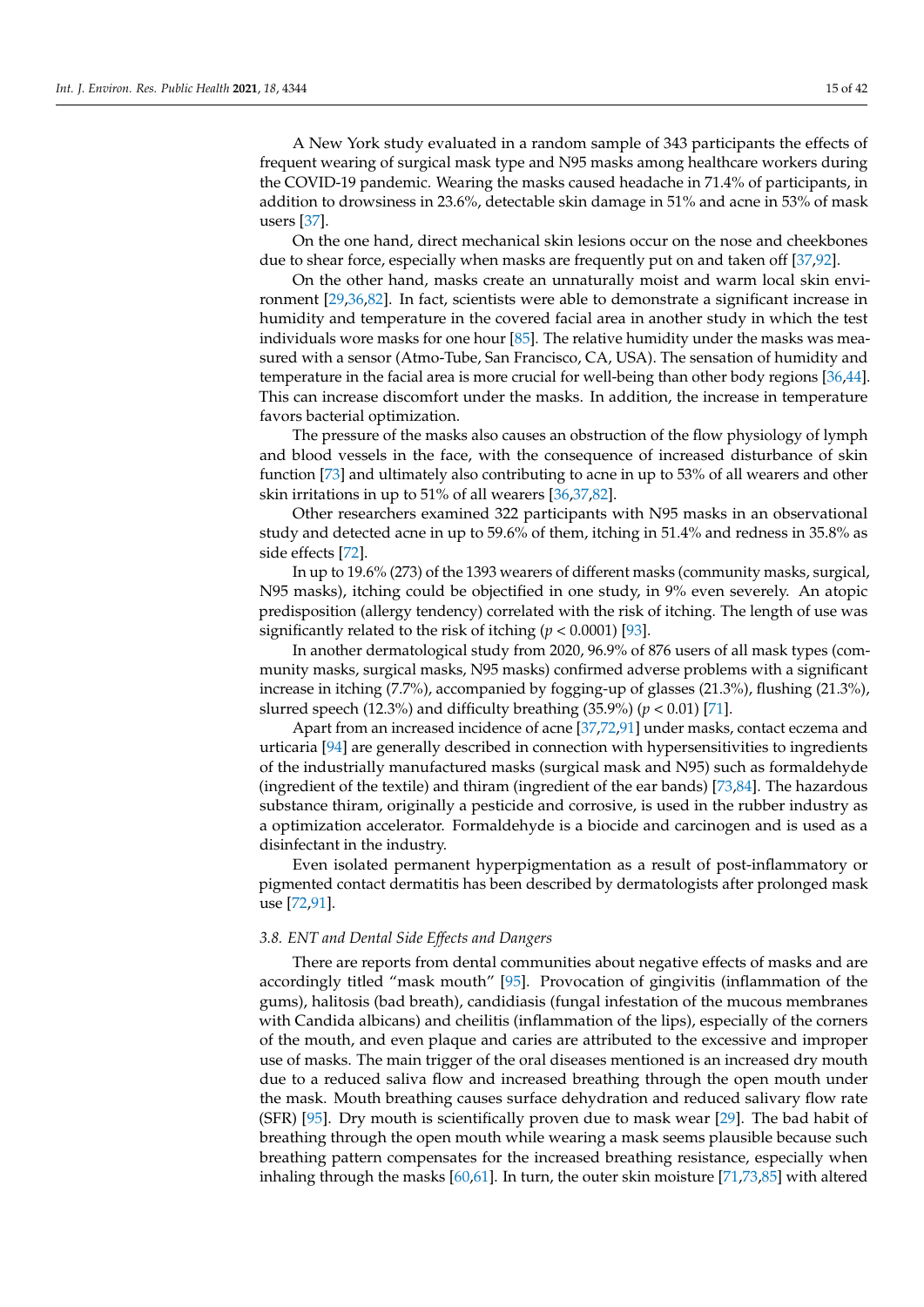skin flora, which has already been described under dermatological side effects (Section [3.7\)](#page-13-0), is held responsible as an explanation for the inflammation of the lips and corners of the mouth (cheilitis) [\[95\]](#page-38-5). This clearly shows the disease-promoting reversal of the natural conditions caused by masks. The physiological internal moisture with external dryness in the oral cavity converts into internal dryness with external moisture.

ENT physicians recently discovered a new form of irritant rhinitis due to N95 mask use in 46 patients. They performed endoscopies and nasal irrigations on mask wearers, which were subsequently assessed pathologically. Clinical problems were recorded with standardized questionnaires. They found statistically significant evidence of mask-induced rhinitis and itching and swelling of the mucous membranes as well as increased sneezing (*p* < 0.01). Endoscopically, it showed an increased secretion and evidence of inhaled mask polypropylene fibers as the trigger of mucosal irritation [\[96\]](#page-38-6).

In a study of 221 health care workers, ENT physicians objectified a voice disorder in 33% of mask users. The VHI-10 score of 1 to 10, which measures voice disorders, was on average 5.72 higher in these mask users (statistically significant with *p* < 0.001). The mask not only acted as an acoustic filter, provoking excessively loud speech, it also seems to trigger impaired vocal cord coordination because the mask compromises the pressure gradients required for undisturbed speech [\[43\]](#page-36-25). The researchers concluded from their findings that masks could pose a potential risk of triggering new voice disorders as well as exacerbating existing ones.

## <span id="page-15-0"></span>*3.9. Sports Medicine Side Effects and Dangers*

According to the literature, performance-enhancing effects of masks regarding cardiovascular optimization and improvement of oxygen uptake capacity cannot be proven.

For example, in an experimental reference study (12 subjects per group), the training mask that supposedly mimics altitude training (ETM: elevation training mask) only had training effects on the respiratory muscles. However, mask wearers showed significantly lower oxygen saturation values (SpO<sub>2</sub>%) during exercise (SpO<sub>2</sub> of 94% for mask wearers versus 96% for mask-less,  $p < 0.05$  [\[33\]](#page-35-26), which can be explained by an increased dead space volume and increased resistance during breathing. The measured oxygen saturation values were significantly lower than the normal values in the group of mask wearers, which indicates a clinical relevance.

The proven adaptation effect of the respiratory muscles in healthy athletes [\[33\]](#page-35-26) clearly suggests that masks have a disruptive effect on respiratory physiology.

In another intervention study on mask use in weightlifters, researchers documented statistically significant effects of reduced attention (questionnaire recording, Likert scale) and a slowed maximum speed of movement detectable by means of sensors (both significant at *p* < 0.001), leading the researchers to conclude that mask use in sport is not without risks. As a secondary finding, they also detected a significant decrease in oxygen saturation  $SpO<sub>2</sub>$  when performing special weight-lifting exercises ("back squats") in the mask group after only 1 min of exercise compared to the mask-free group (*p* < 0.001) [\[32\]](#page-35-22). The proven tendency of the masks to shift the chemical parameter oxygen saturation  $SpO<sub>2</sub>$ in a pathological direction (lower limit value 95%) may well have clinical relevance in untrained or sick individuals.

Sports medicine confirmed an increase in carbon dioxide  $(CO<sub>2</sub>)$  retention, with an elevation in  $CO<sub>2</sub>$  partial pressure in the blood with larger respiratory dead space volumes [\[14\]](#page-35-5).

In fact, dead space-induced  $CO<sub>2</sub>$  retention while wearing a mask during exercise was also experimentally proven. The effects of a short aerobic exercise under N95 masks were tested on 16 healthy volunteers. A significantly increased end-expiratory partial pressure of carbon dioxide (PETCO<sub>2</sub>) with plus 8 mmHg ( $p < 0.001$ ) was found [\[24\]](#page-35-14). The increase in blood carbon dioxide ( $CO<sub>2</sub>$ ) in the mask wearers under maximum load was plus 14%  $CO<sub>2</sub>$ for surgical masks and plus  $23\%$  CO<sub>2</sub> for N95 masks, an effect that may well have clinical relevance in the pre-diseased, elderly and children, as these values strongly approached the pathological range [\[24\]](#page-35-14).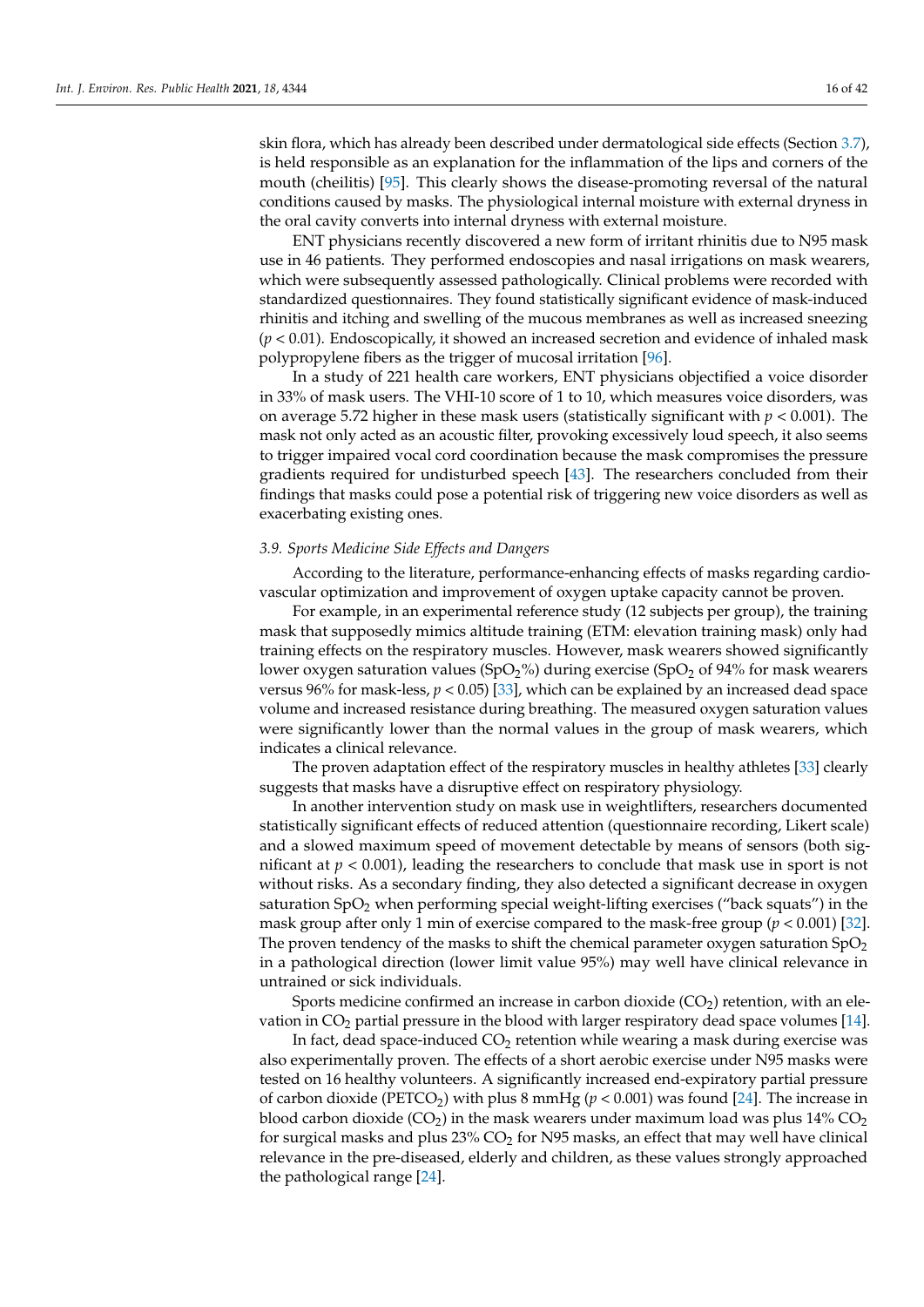In an interesting endurance study with eight middle-aged subjects (19–66), the gas content for  $O<sub>2</sub>$  and  $CO<sub>2</sub>$  under the masks was determined before and after exercise. Even at rest, the oxygen availability under the masks was 13% lower than without the masks and the carbon dioxide  $(CO<sub>2</sub>)$  concentration was 30 times higher. Under stress (Ruffier test), the oxygen concentration (%  $O_2$ ) below the mask dropped significantly by a further 3.7%, while the carbon dioxide concentration (%  $CO<sub>2</sub>$ ) increased significantly by a further 20% (statistically significant with  $p < 0.001$ ). Correspondingly, the oxygen saturation of the blood (SpO<sub>2</sub>) of the test persons also decreased significantly from 97.6 to 92.1% ( $p < 0.02$ ) [\[18\]](#page-35-8). The drop in the oxygen saturation value (SpO<sub>2</sub>) to 92%, clearly below the normal limit of 95%, is to be classified as clinically relevant and detrimental to health.

These facts are an indication that the use of masks also triggers the effects described above leading to hypoxia and hypercapnia in sports. Accordingly, the WHO and Centers for Disease Control and Prevention, GA, USA (CDC) advise against wearing masks during physical exercise [\[82,](#page-37-17)[97\]](#page-38-7).

## <span id="page-16-0"></span>*3.10. Social and Sociological Side Effects and Dangers*

The results of a Chilean study with health care workers show that masks act like an acoustic filter and provoke excessively loud speech. This causes a voice disorder [\[43\]](#page-36-25). The increased volume of speech also contributes to increased aerosol production by the mask wearer [\[98\]](#page-38-8). These experimental data measured with the Aerodynamic Particle Sizer (APS, TSI, model 332, TSI Incorporated, Minnesota, MI, USA) are highly relevant.

Moreover, mask wearers are prevented from interacting normally in everyday life due to impaired clarity of speech [\[45\]](#page-36-5), which tempts them to get closer to each other.

This results in a distorted prioritization in the general public, which counteracts the recommended measures associated with the COVID-19 pandemic. The WHO prioritizes social distancing and hand hygiene with moderate evidence and recommends wearing a mask with weak evidence, especially in situations where individuals are unable to maintain a physical distance of at least 1 m [\[3\]](#page-34-2).

The disruption of non-verbal communication due to the loss of facial expression recognition under the mask can increase feelings of insecurity, discouragement and numbness as well as isolation, which can be extremely stressful for the mentally and hearingimpaired [\[16\]](#page-35-24).

Experts point out that masks disrupt the basics of human communication (verbal and nonverbal). The limited facial recognition caused by masks leads to a suppression of emotional signals. Masks, therefore, disrupt social interaction, erasing the positive effect of smiles and laughter but at the same time greatly increasing the likelihood of misunderstandings because negative emotions are also less evident under masks [\[42\]](#page-36-4).

A decrease in empathy perception through mask use with disruption of the doctor– patient relationship has already been scientifically proven on the basis of a randomized study (statistically significant, with  $p = 0.04$ ) [\[99\]](#page-38-9). In this study, the Consultation Empathy Care Measury, the Patient Enablement Instrument (PEI) Score and a Satisfaction Rating Scale were assessed in 1030 patients. The 516 doctors, who wore masks throughout, conveyed reduced empathy towards the patients and, thus, nullified the positive healthpromoting effects of a dynamic relationship. These results demonstrate a disruption of interpersonal interaction and relationship dynamics caused by masks.

The WHO guidance on the use of masks in children in the community, published in August 2020, points out that the benefits of mask use in children must be weighed up against the potential harms, including social and communicational concerns [\[100\]](#page-38-10).

Fears that widespread pandemic measures will lead to dysfunctional social life with degraded social, cultural and psychological interactions have also been expressed by other experts [\[6](#page-34-5)[–8,](#page-35-0)[42\]](#page-36-4).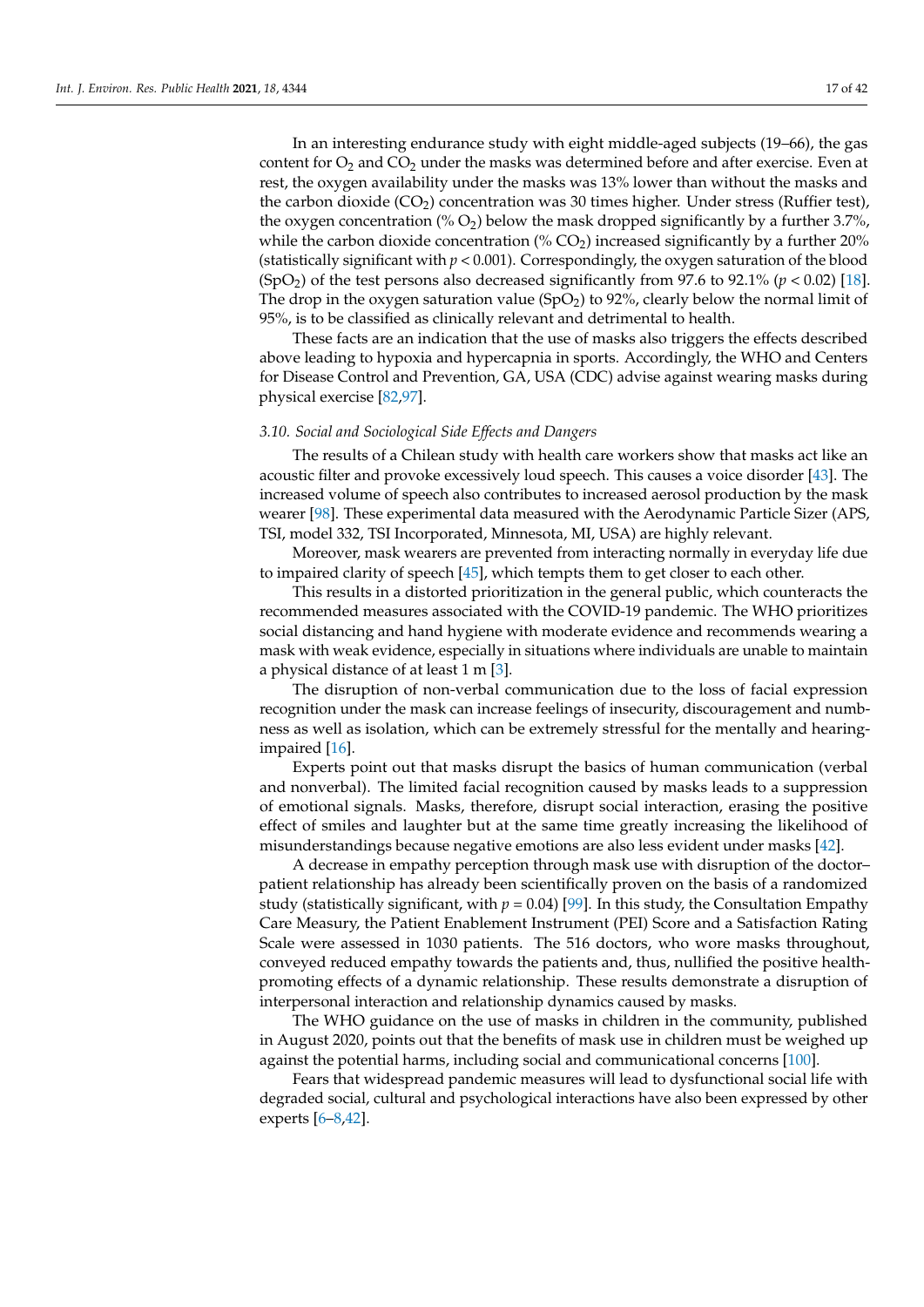## <span id="page-17-0"></span>*3.11. Social and Occupational Medicine Side Effects and Hazards*

In addition to mask-specific complaints such as a feeling of heat, dampness, shortness of breath and headache, various physiological phenomena were documented, such as the significant increase in heart and respiratory rate, the impairment of lung function parameters, the decrease in cardiopulmonary capacity (e.g., lower maximum blood lactate response) [\[15](#page-35-6)[,19](#page-35-9)[,21](#page-35-11)[,23](#page-35-13)[,29–](#page-35-17)[31\]](#page-35-23), as well as the changes in oxygen and carbon dioxide both in the end-expiratory and the air under the mask that was measured in the blood of the individuals [\[13](#page-35-4)[,15](#page-35-6)[,18](#page-35-8)[,19,](#page-35-9)[21](#page-35-11)[–25,](#page-35-15)[27–](#page-35-25)[34\]](#page-35-18). The significant changes were measurable after only a few minutes of wearing a mask and in some cases reached magnitudes of minus 13% reduced  $O_2$  concentration and 30-fold increased  $CO_2$  concentration of the inhaled air under masks  $(p < 0.001)$  [\[18\]](#page-35-8). The changes observed were not only statistically significant, but also clinically relevant; the subjects also showed pathological oxygen saturation after exposure to masks  $(p < 0.02)$  [\[18\]](#page-35-8).

Shortness of breath during light exertion (6 min walking) under surgical masks has been recorded with statistical significance in 44 healthy subjects in a prospective experimental intervention study  $(p < 0.001)$  [\[101\]](#page-38-11). Here, the complaints were assessed using a subjective, visual analogue scale.

In another study from 2011, all tested masks caused a significantly measurable increase in discomfort and a feeling of exhaustion in the 27 subjects during prolonged usage (*p* < 0.0001) [\[69\]](#page-37-5).

These symptoms lead to additional stress for the occupational mask wearer and, thus, in relation to the feeling of exhaustion, contribute to the self-perpetuating vicious circle caused by the vegetative sympathetic activation, which further increases the respiratory and heart rate, blood pressure and increased sense of exhaustion [\[16](#page-35-24)[,20](#page-35-10)[,35,](#page-35-20)[83\]](#page-37-18).

Other studies showed that the psychological and physical effects of the masks can lead to an additional reduction in work performance (measured with the Roberge Subjective Symptoms-during-Work Scale, a Likert scale of 1–5) via increased feelings of fatigue, dissatisfaction and anxiety [\[58,](#page-36-18)[102,](#page-38-12)[103\]](#page-38-13).

Wearing masks over a longer period of time also led to physiological and psychological impairments in other studies and, thus, reduced work performance [\[19](#page-35-9)[,36](#page-35-21)[,58](#page-36-18)[,69\]](#page-37-5). In experiments on respiratory-protective equipment, an increase in the dead space volume by 350 mL leads to a reduction in the possible performance time by approx. −19%, furthermore to a decrease in breathing comfort by −18% (measured via a subjective rating scale) [\[58\]](#page-36-18). In addition, the time spent working and the flow of work is interrupted and reduced by putting on and taking off the masks and changing them. The reduced work performance has been recorded in the literature found as described above (especially in Sections [3.1](#page-4-0) and [3.2\)](#page-8-0) but has not been quantified further in detail [\[36,](#page-35-21)[58\]](#page-36-18).

Surgical mask type and N95 protective equipment frequently caused adverse effects in medical personnel such as headaches, breathing difficulties, acne, skin irritation, itching, decreased alertness, decreased mental performance and feelings of dampness and heat [\[19,](#page-35-9)[29](#page-35-17)[,37](#page-36-3)[,71](#page-37-7)[,85\]](#page-37-20). Subjective, work performance-reducing, mask-related impairments in users, measured with special survey scores and Likert scales, have also been described in other studies [\[15](#page-35-6)[,21](#page-35-11)[,27](#page-35-25)[,32,](#page-35-22)[35,](#page-35-20)[43,](#page-36-25)[66](#page-37-2)[–68,](#page-37-4)[72](#page-37-23)[,96](#page-38-6)[,99\]](#page-38-9).

In Section [3.7](#page-13-0) on dermatology, we already mentioned a paper that demonstrated a significant temperature increase of 1.9 °C on average (to over 34.5 °C) in the mask-covered facial area  $(p < 0.05)$  [\[85\]](#page-37-20). Due to the relatively larger representation in the sensitive cerebral cortex (homunculus), the temperature sensation in the face is more decisive for the feeling of well-being than other body regions [\[36](#page-35-21)[,44\]](#page-36-24). The perception of discomfort when wearing a mask can, thus, be intensified. Interestingly, in our analysis, we found a combined occurrence of the physical variable temperature rise under the mask and the symptom respiratory impairment in seven of eight studies concerned, with a mutual significantly measured occurrence in 88%. We also detected a combined occurrence of significantly measured temperature rise under the mask and significantly measured fatigue in 50% of the relevant primary studies (three of six papers, Figure [2\)](#page-3-0). These clustered associations of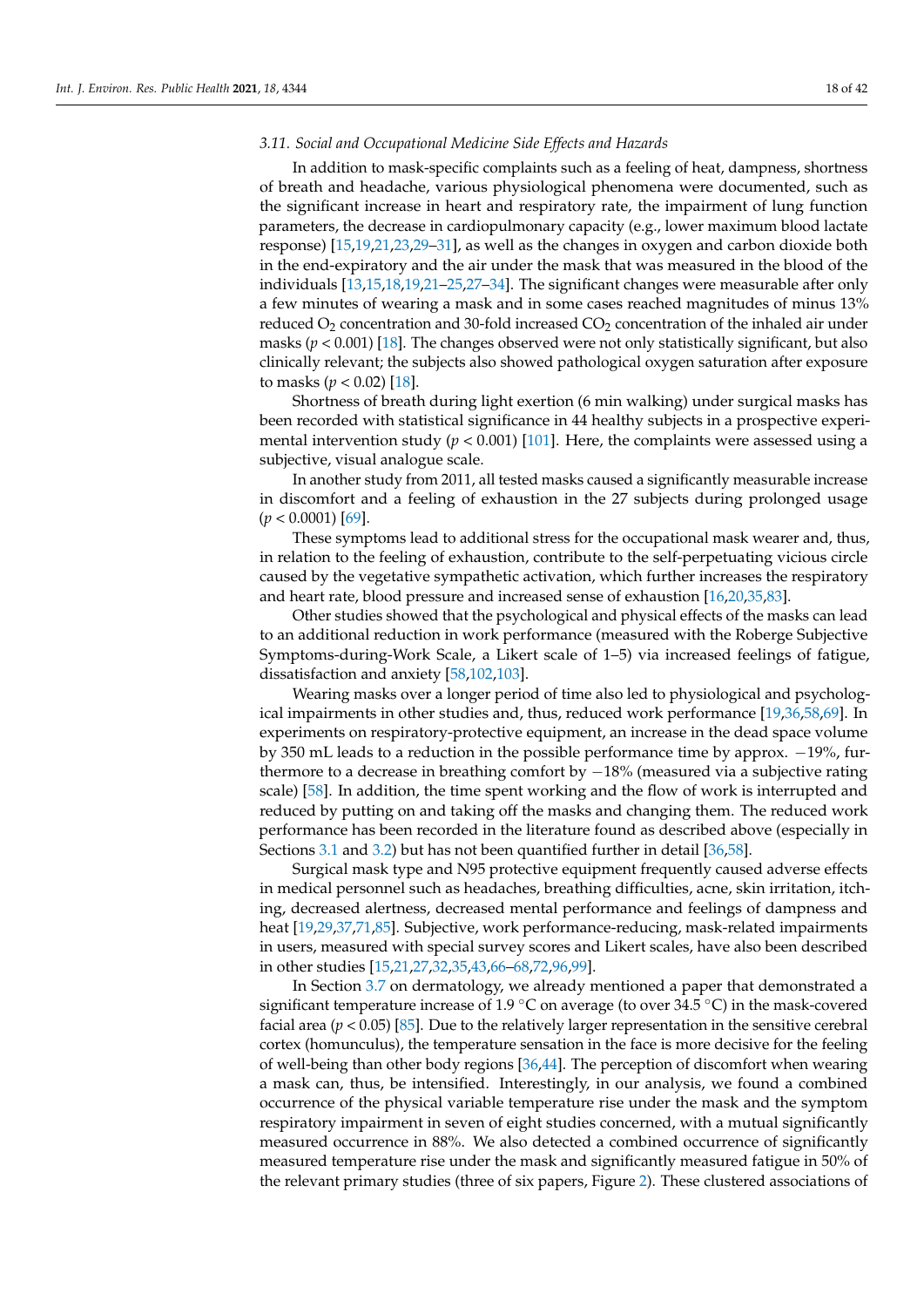temperature rise with symptoms of respiratory impairment and fatigue suggest a clinical relevance of the detected temperature rise under masks. In the worst case scenario, the effects mentioned can reinforce each other and lead to decompensation, especially in the presence of COPD, heart failure and respiratory insufficiency.

The sum of the disturbances and discomforts that can be caused by a mask also contributes to distraction (see also psychological impairment). These, in conjunction with a decrease in psycho-motoric skills, reduced responsiveness and overall impaired cognitive performance (all of which are pathophysiological effects of wearing a mask) [\[19,](#page-35-9)[29](#page-35-17)[,32](#page-35-22)[,39–](#page-36-0)[41\]](#page-36-2) can lead to a failure to recognize hazards and, thus, to accidents or avoidable errors at work [\[19,](#page-35-9)[36,](#page-35-21)[37\]](#page-36-3). Of particular note here are mask-induced listlessness (*p* < 0.05), impaired thinking (*p* < 0.05) and concentration problems (*p* < 0.02) as measured by a Likert scale (1–5) [\[29\]](#page-35-17). Accordingly, occupational health regulations take action against such scenarios. The German Industrial Accident Insurance (DGUV) has precise and extensive regulations for respiratory protective equipment where they document the limitation of wearing time, levels of work intensity and defined instruction obligation [\[104\]](#page-38-14).

The standards and norms prescribed in many countries regarding different types of masks to protect their workers are also significant from an occupational health point of view [\[105\]](#page-38-15). In Germany, for example, there are very strict safety specifications for masks from other international countries. These specify the requirements for the protection of the wearer [\[106\]](#page-38-16). All these standards and the accompanying certification procedures were increasingly relaxed with the introduction of mandatory masks for the general public. This meant that non-certified masks such as community masks were also used on a large scale in the work and school sectors for longer periods during the pandemic measures [\[107\]](#page-38-17). Most recently, in October 2020, the German Social Accident Insurance (DGUV) recommended the same usage time limits for community masks as for filtering half masks, namely, a maximum of three shifts of 120 min per day with recovery breaks of 30 min in between. In Germany, FFP2 (N95) masks must be worn for 75 min, followed by a 30-minute break. An additional suitability examination by specialized physicians is also obligatory and stipulated for occupationally used respirators [\[104\]](#page-38-14).

## <span id="page-18-0"></span>*3.12. Microbiological Consequences for Wearer and Environment: Foreign/Self-Contamination*

Masks cause retention of moisture [\[61\]](#page-36-21). Poor filtration performance and incorrect use of surgical masks and community masks, as well as their frequent reuse, imply an increased risk of infection [\[108–](#page-38-18)[110\]](#page-38-19). The warm and humid environment created by and in masks without the presence of protective mechanisms such as antibodies, the complement system, defense cells and pathogen-inhibiting and on a mucous membrane paves the way for unimpeded growth and, thus, an ideal growth and breeding ground for various pathogens such as bacteria and fungi [\[88\]](#page-37-24) and also allows viruses to accumulate [\[87\]](#page-37-25). The warm and humid mask microclimate favors the accumulation of various germs on and underneath the masks [\[86\]](#page-37-21), and the germ density is measurably proportional to the length of time the mask is worn. After only 2 h of wearing the mask, the pathogen density increases almost tenfold in experimental observation studies [\[87,](#page-37-25)[89\]](#page-37-22).

From a microbiological and epidemiological point of view, masks in everyday use pose a risk of contamination. This can occur as foreign contamination but also as selfcontamination. On the one hand, germs are sucked in or attach themselves to the masks through convection currents. On the other hand, potential infectious agents from the nasopharynx accumulate excessively on both the outside and inside of the mask during breathing [\[5,](#page-34-4)[88\]](#page-37-24). This is compounded by contact with contaminated hands. Since masks are constantly penetrated by germ-containing breath and the pathogen reproduction rate is higher outside mucous membranes, potential infectious pathogens accumulate excessively on the outside and inside of masks. On and in the masks, there are quite serious, potentially disease-causing bacteria and fungi such as *E. coli* (54% of all germs detected), Staphylococcus aureus (25% of all germs detected), Candida (6%), Klebsiella (5%), Enterococci (4%),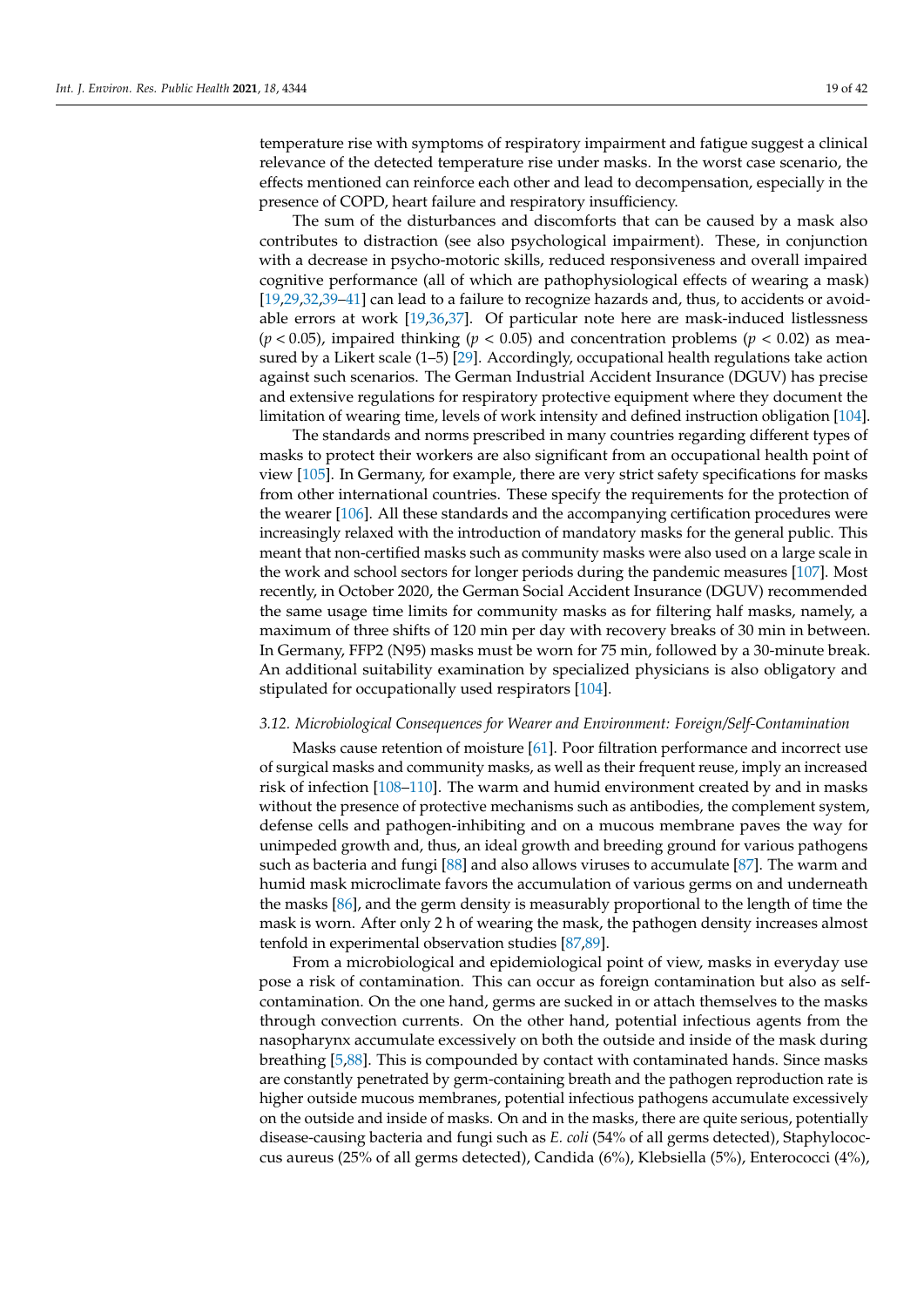Pseudomonads (3%), Enterobacter (2%) and Micrococcus (1%) even detectable in large quantities [\[88\]](#page-37-24).

In another microbiological study, the bacterium Staphylococcus aureus (57% of all bacteria detected) and the fungus Aspergillus (31% of all fungi detected) were found to be the dominant germs on 230 surgical masks examined [\[86\]](#page-37-21).

After more than six hours of use, the following viruses were found in descending order on 148 masks worn by medical personnel: adenovirus, bocavirus, respiratory syncytial virus and influenza viruses [\[87\]](#page-37-25).

From this aspect, it is also problematic that moisture distributes these potential pathogens in the form of tiny droplets via capillary action on and in the mask, whereby further proliferation in the sense of self- and foreign contamination by the aerosols can then occur internally and externally with every breath [\[35\]](#page-35-20). In this regard, it is also known from the literature that masks are responsible for a proportionally disproportionate production of fine particles in the environment and, surprisingly, much more so than in people without masks [\[98\]](#page-38-8).

It was shown that all mask-wearing subjects released significantly more smaller particles of size 0.3–0.5 µm into the air than mask-less people, both when breathing, speaking and coughing (fabric, surgical, N95 masks, measured with the Aerodynamic Particle Sizer, APS, TS, model 3329) [\[98\]](#page-38-8). The increase in the detection of rhinoviruses in the sentinel studies of the German RKI from 2020 [\[90\]](#page-38-0) could be a further indication of this phenomenon, as masks were consistently used by the general population in public spaces in that year.

#### <span id="page-19-0"></span>*3.13. Epidemiological Consequences*

The possible side effects and dangers of masks described in this paper are based on studies of different types of masks. These include the professional masks of the surgical mask type and N95/KN95 (FFP2 equivalent) that are commonly used in everyday life, but also the community fabric masks that were initially used. In the case of N95, the N stands for National Institute for Occupational Safety and Health of the United States (NIOSH), and 95 indicates the 95 per cent filtering capacity for fine particles up to at least 0.3  $\mu$ m [\[82\]](#page-37-17).

A major risk of mask use in the general public is the creation of a false sense of security with regard to protection against viral infections, especially in the sense of a falsely assumed strong self-protection. Disregarding infection risks may not only neglect aspects of source control, but also result in other disadvantages. Although there are quite a few professional positive accounts of the widespread use of masks in the general populace [\[111\]](#page-38-20), most of the serious and evident scientific reports conclude that the general obligation to wear masks conveys a false sense of security [\[4,](#page-34-3)[5\]](#page-34-4). However, this leads to a neglect of those measures that, according to the WHO, have a higher level of effectiveness than maskwearing: social distancing and hand hygiene [\[2,](#page-34-1)[112\]](#page-38-21). Researchers were able to provide statistically significant evidence of a false sense of security and more risky behavior when wearing masks in an experimental setting [\[112\]](#page-38-21).

Decision makers in many countries informed their citizens early on in the pandemic in March 2020 that people without symptoms should not use a medical mask, as this created a false sense of security [\[113\]](#page-38-22). The recommendation was ultimately changed in many countries. At least Germany pointed out that wearers of certain types of masks such as the common fabric masks (community masks) cannot rely on them to protect them or others from transmission of SARS-CoV-2 [\[114\]](#page-38-23).

However, scientists not only complain about the lack of evidence for fabric masks in the scope of a pandemic  $[16,110]$  $[16,110]$ , but also about the high permeability of fabric masks with particles and the potential risk of infection they pose [\[108,](#page-38-18)[109\]](#page-38-24). Ordinary fabric masks with a 97% penetration for particle dimensions of  $>0.3$  µm are in stark contrast to medical-type surgical masks with a 44% penetration. In contrast, the N95 mask has a penetration rate of less than 0.01% for particles  $\geq$  0.3  $\mu$ m in the laboratory experiment [\[108](#page-38-18)[,115\]](#page-39-0).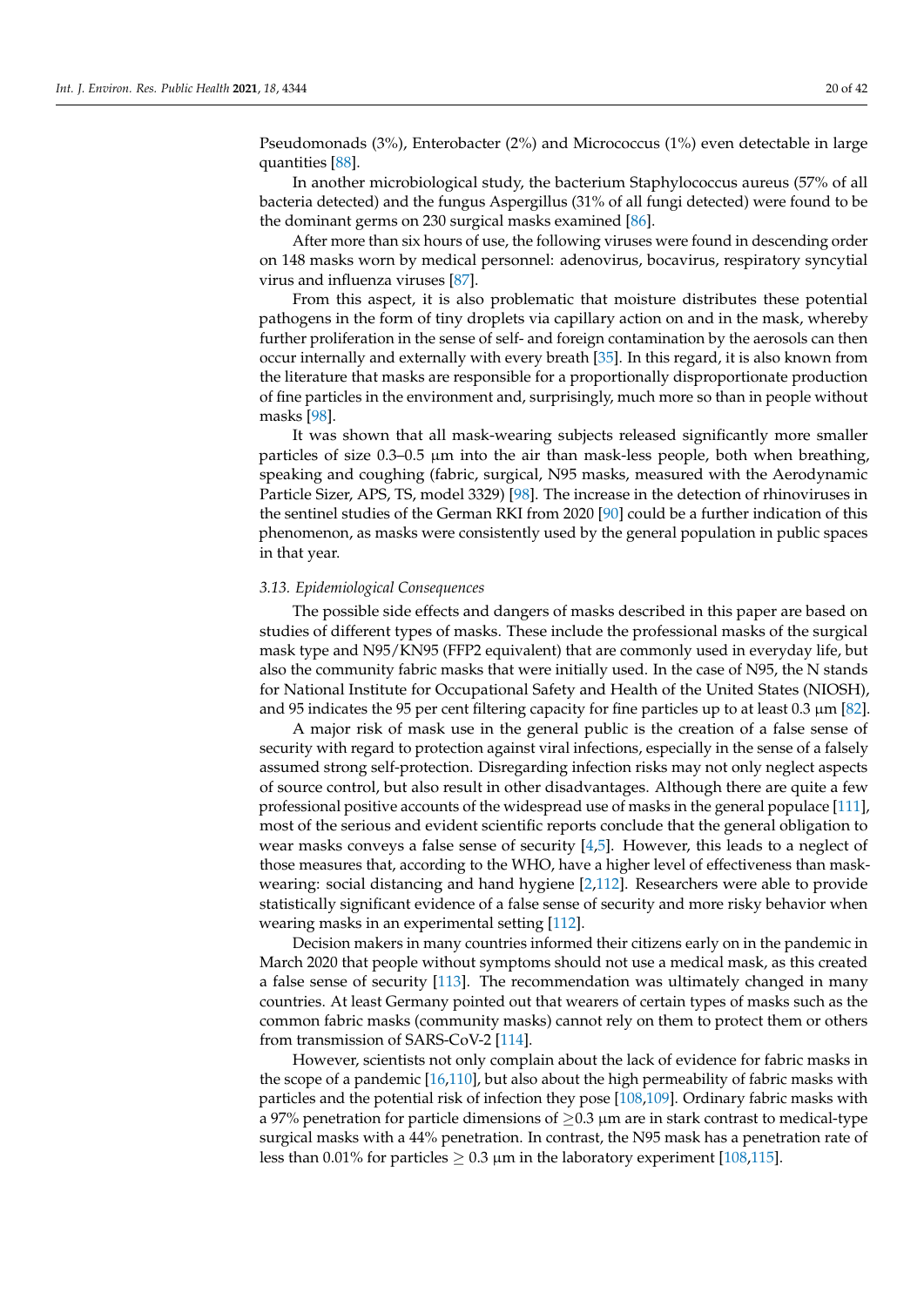For the clinical setting in hospitals and outpatient clinics, the WHO guidelines recommend only surgical masks for influenza viruses for the entire patient treatment except for the strongly aerosol-generating measures, for which finer filtering masks of the type N95 are suggested. However, the WHO's endorsement of specific mask types is not entirely evidence-based due to the lack of high-quality studies in the health sector [\[108,](#page-38-18)[109,](#page-38-24)[116](#page-39-1)[,117\]](#page-39-2).

In a laboratory experiment (evidence level IIa study), it was demonstrated that both surgical masks and N95 masks have deficits in protection against SARS-CoV-2 and influenza viruses using virus-free aerosols [\[118\]](#page-39-3). In this study, the FFP2-equivalent N95 mask performed significantly better in protection (8–12 times more effective) than the surgical mask, but neither mask type established reliable, hypothesis-generated protection against corona and influenza viruses. Both mask types could be penetrated unhindered by aerosol particles with a diameter of 0.08 to 0.2 µm. Both the SARS-CoV-2 pathogens with a size of 0.06 to 0.14  $\mu$ m [\[119\]](#page-39-4) and the influenza viruses with 0.08 to 0.12  $\mu$ m are unfortunately well below the mask pore sizes [\[118\]](#page-39-3).

The filtering capacity of the N95 mask up to 0.3  $\mu$ m [\[82\]](#page-37-17) is usually not achieved by surgical masks and community masks. However, aerosol droplets, which have a diameter of 0.09 to 3  $\mu$ m in size, are supposed to serve as a transport medium for viruses. These also penetrate the medical masks by 40%. Often, there is also a poor fit between the face and the mask, which further impairs their function and safety [\[120\]](#page-39-5). The accumulation of aerosol droplets on the mask is problematic. Not only do they absorb nanoparticles such as viruses [\[6\]](#page-34-5), but they also follow the airflow when inhaling and exhaling, causing them to be carried further. In addition, a physical decay process has been described for aerosol droplets at increasing temperatures, as also occurs under a mask [\[15](#page-35-6)[,44](#page-36-24)[,85\]](#page-37-20). This process can lead to a decrease in size of the fine water droplets up to the diameter of a virus [\[121](#page-39-6)[,122\]](#page-39-7). The masks filter larger aerosol droplets but cannot retain viruses themselves and such smaller, potentially virus-containing aerosol droplets of less than 0.2  $\mu$ m and hence cannot stop the spread of virus [\[123\]](#page-39-8).

Similarly, in an in vivo comparative studies of N95 and surgical masks, there were no significant differences in influenza virus infection rates [\[124,](#page-39-9)[125\]](#page-39-10). Although this contrasts with encouraging in vitro laboratory results with virus-free aerosols under non-natural conditions, even with fabric masks [\[126\]](#page-39-11), it should be noted that under natural in-vivo conditions, the promising filtration functions of fabric masks based on electrostatic effects also rapidly diminish under increasing humidity [\[127\]](#page-39-12). A Swiss textile lab test of various masks available on the market to the general public recently confirmed that most mask types filter aerosols insufficiently. For all but one of the eight reusable fabric mask types tested, the filtration efficacy according to EN149 was always less than 70% for particles of 1 µm in size. For disposable masks, only half of all eight mask types tested were efficient enough at filtering to retain 70% of particles 1  $\mu$ m in size [\[128\]](#page-39-13).

A recent experimental study even demonstrated that all mask-wearing people (surgical, N95, fabric masks) release significantly and proportionately smaller particles of size  $0.3$  to  $0.5$   $\mu$ m into the air than mask-less people, both when breathing, speaking and coughing [\[98\]](#page-38-8). According to this, the masks act like nebulizers and contribute to the production of very fine aerosols. Smaller particles, however, spread faster and further than large ones for physical reasons. Of particular interest in this experimental reference study was the finding that a test subject wearing a single-layer fabric mask was also able to release a total of 384% more particles (of various sizes) when breathing than a person without [\[98\]](#page-38-8).

It is not only the aforementioned functional weaknesses of the masks themselves that lead to problems, but also their use. This increases the risk of a false sense of security. According to the literature, mistakes are made by both healthcare workers and lay people when using masks as hygienically correct mask use is by no means intuitive. Overall, 65% of healthcare professionals and as many as 78% of the general population, use masks incorrectly [\[116\]](#page-39-1). With both surgical masks and N95 masks, adherence to the rules of use is impaired and not adequately followed due to reduced wearability with heat discomfort and skin irritation [\[29,](#page-35-17)[35,](#page-35-20)[116,](#page-39-1)[129\]](#page-39-14). This is exacerbated by the accumulation of carbon dioxide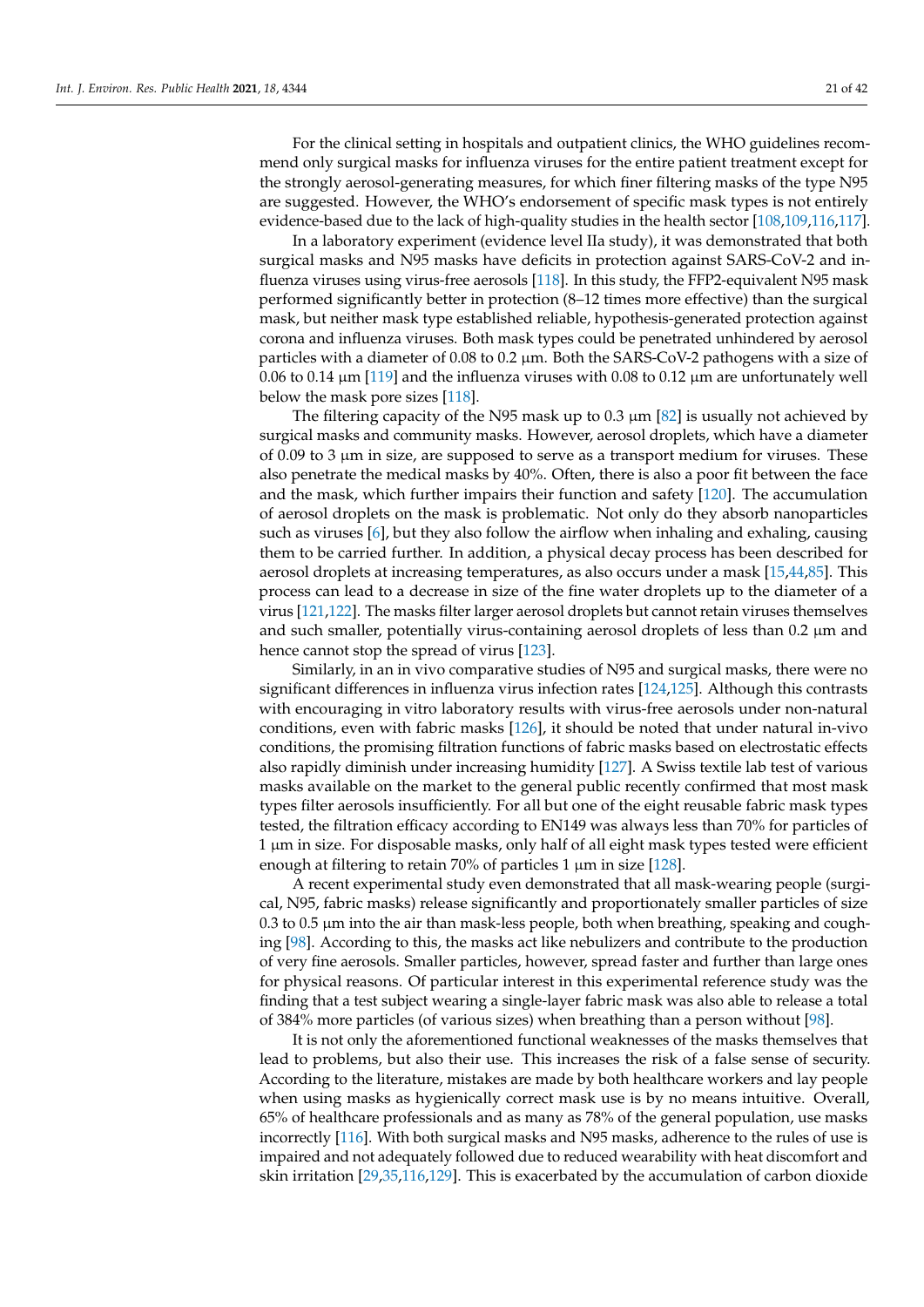due to the dead space (especially under the N95 masks) with the resulting headaches described [\[19,](#page-35-9)[27](#page-35-25)[,37,](#page-36-3)[66–](#page-37-2)[68](#page-37-4)[,83\]](#page-37-18). Increased heart rate, itching and feelings of dampness [\[15,](#page-35-6)[29,](#page-35-17)[30,](#page-35-19)[35,](#page-35-20)[71\]](#page-37-7) also lead to reduced safety and quality during use (see also social and occupational health side effects and hazards). For this reason, (everyday) masks are even considered a general risk for infection in the general population, which does not come close to imitating the strict hygiene rules of hospitals and doctors' offices: the supposed safety, thus, becomes a safety risk itself [\[5\]](#page-34-4).

In a meta-analysis of evidence level Ia commissioned by the WHO, no effect of masks in the context of influenza virus pandemic prevention could be demonstrated [\[130\]](#page-39-15). In 14 randomized controlled trials, no reduction in the transmission of laboratory-confirmed influenza infections was shown. Due to the similar size and distribution pathways of the virus species (influenza and Corona, see above), the data can also be transferred to SARS-CoV-2 [\[118\]](#page-39-3). Nevertheless, a combination of occasional mask-wearing with adequate hand-washing caused a slight reduction in infections for influenza in one study [\[131\]](#page-39-16). However, since no separation of hand hygiene and masks was achieved in this study, the protective effect can rather be attributed to hand hygiene in view of the aforementioned data [\[131\]](#page-39-16).

A recently published large prospective Danish comparative study comparing mask wearers and non-mask wearers in terms of their infection rates with SARS-CoV2 could not demonstrate any statistically significant differences between the groups [\[132\]](#page-39-17).

## <span id="page-21-0"></span>*3.14. Paediatric Side Effects and Hazards*

Children are particularly vulnerable and may be more likely to receive inappropriate treatment or additional harm. It can be assumed that the potential adverse mask effects described for adults are all the more valid for children (see Section [3.1](#page-4-0) to Section [3.13:](#page-19-0) physiological internal, neurological, psychological, psychiatric, dermatological, ENT, dental, sociological, occupational and social medical, microbiological and epidemiological impairments and also Figures [2](#page-3-0) and [3\)](#page-8-1).

Special attention must be paid to the respiration of children, which represents a critical and vulnerable physiological variable due to higher oxygen demand, increased hypoxia susceptibility of the CNS, lower respiratory reserve, smaller airways with a stronger increase in resistance when the lumen is narrowed. The diving reflex caused by stimulating the nose and upper lip can cause respiratory arrest to bradycardia in the event of oxygen deficiency.

The masks currently used for children are exclusively adult masks manufactured in smaller geometric dimensions and had neither been specially tested nor approved for this purpose [\[133\]](#page-39-18).

In an experimental British research study, the masks frequently led to feelings of heat (*p* < 0.0001) and breathing problems (*p* < 0.03) in 100 school children between 8 and 11 years of age especially during physical exertion, which is why the protective equipment was taken off by 24% of the children during physical activity [\[133\]](#page-39-18). The exclusion criteria for this mask experiment were lung disease, cardiovascular impairment and claustrophobia [\[133\]](#page-39-18).

Scientists from Singapore were able to demonstrate in their level Ib study published in the renowned journal "nature" that 106 children aged between 7 and 14 years who wore FFP2 masks for only 5 min showed an increase in the inspiratory and expiratory  $CO<sub>2</sub>$  levels, indicating disturbed respiratory physiology [\[26\]](#page-35-27).

However, a disturbed respiratory physiology in children can have long-term diseaserelevant consequences. Slightly elevated CO<sub>2</sub> levels are known to increase heart rate, blood pressure, headache, fatigue and concentration disorders [\[38\]](#page-36-1).

Accordingly, the following conditions were listed as exclusion criteria for mask use [\[26\]](#page-35-27): any cardiopulmonary disease including but not limited to: asthma, bronchitis, cystic fibrosis, congenital heart disease, emphysema; any condition that may be aggravated by physical exertion, including but not limited to: exercise-induced asthma; lower respiratory tract infections (pneumonia, bronchitis within the last 2 weeks), anxiety disorders,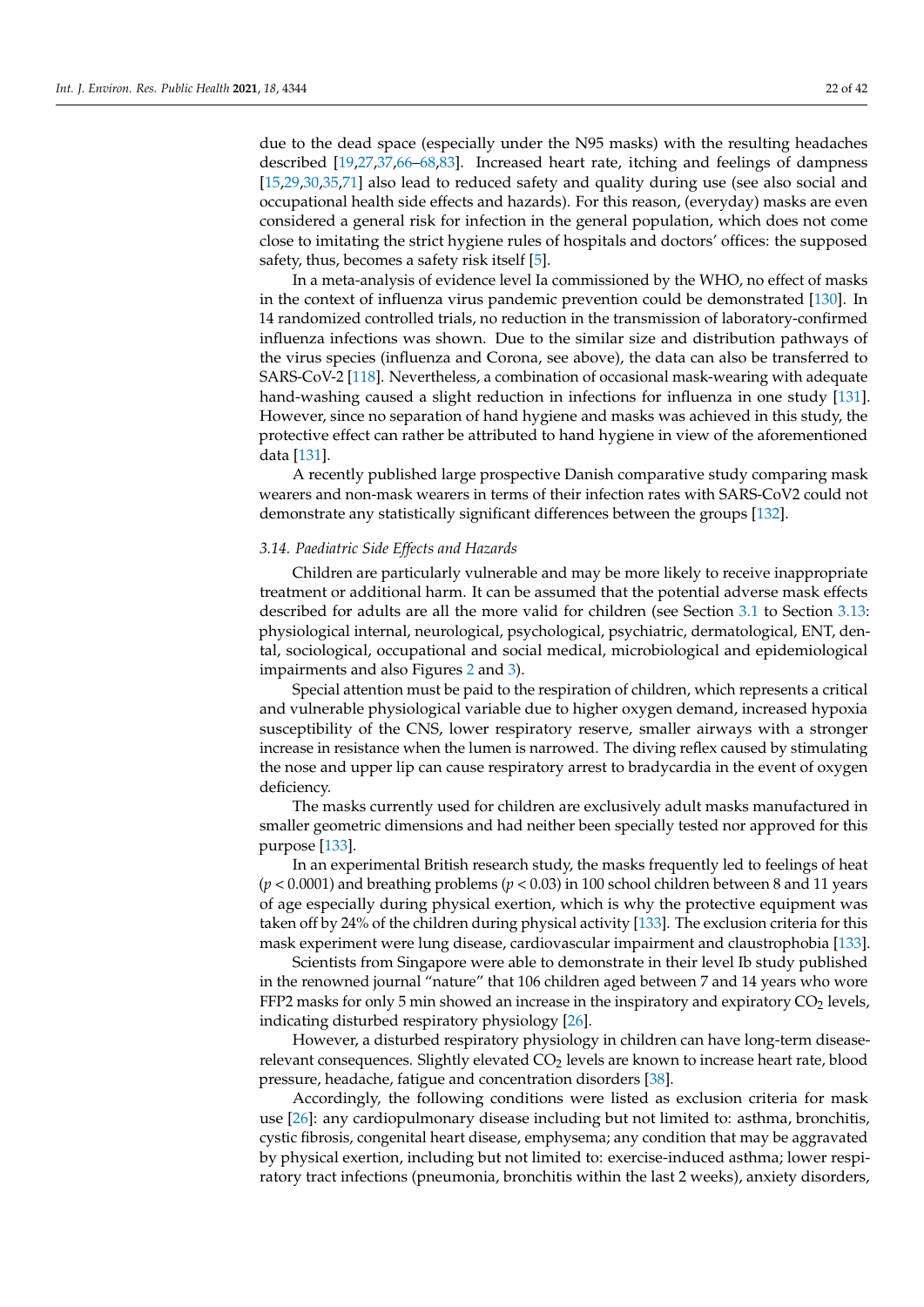diabetes, hypertension or epilepsy/attack disorder; any physical disability due to medical, orthopedic or neuromuscular disease; any acute upper respiratory illness or symptomatic rhinitis (nasal obstruction, runny nose or sneezing); any condition with deformity that affects the fit of the mask (e.g., increased facial hair, craniofacial deformities, etc.).

It is also important to emphasize the possible effects of masks in neurological diseases, as described earlier (Section [3.3\)](#page-10-0).

Both masks and face shields caused fear in 46% of children (37 out of 80) in a scientific study. If children are given the choice of whether the doctor examining them should wear a mask they reject this in 49% of the cases. Along with their parents, the children prefer the practitioner to wear a face visor (statistically significant with *p* < 0.0001) [\[134\]](#page-39-19).

A recent observational study of tens of thousands of mask-wearing children in Germany helped the investigators objectify complaints of headaches (53%), difficulty concentrating (50%), joylessness (49%), learning difficulties (38%) and fatigue in 37% of the 25,930 children evaluated. Of the children observed, 25% had new onset anxiety and even nightmares [\[135\]](#page-39-20). In children, the threat scenarios generated by the environment are further maintained via masks, in some cases, even further intensified, and in this way, existing stress is intensified (presence of subconscious fears) [\[16](#page-35-24)[,35](#page-35-20)[,136,](#page-39-21)[137\]](#page-39-22).

This can in turn lead to an increase in psychosomatic and stress-related illnesses [\[74](#page-37-9)[,75\]](#page-37-10). For example, according to an evaluation, 60% of mask wearers showed stress levels of the highest grade 10 on a scale of 1 to a maximum of 10. Less than 10% of the mask wearers surveyed had a stress level lower than 8 out of a possible 10 [\[74\]](#page-37-9).

As children are considered a special group, the WHO also issued a separate guideline on the use of masks in children in the community in August 2020, explicitly advising policy makers and national authorities, given the limited evidence, that the benefits of mask use in children must be weighed up against the potential harms associated with mask use. This includes feasibility and discomfort, as well as social and communication concerns [\[100\]](#page-38-10).

According to experts, masks block the foundation of human communication and the exchange of emotions and not only hinder learning but deprive children of the positive effects of smiling, laughing and emotional mimicry [\[42\]](#page-36-4). The effectiveness of masks in children as a viral protection is controversial, and there is a lack of evidence for their widespread use in children; this is also addressed in more detail by the scientists of the German University of Bremen in their thesis paper 2.0 and 3.0 [\[138\]](#page-39-23).

#### <span id="page-22-0"></span>*3.15. Effects on the Environment*

According to WHO estimates of a demand of 89 million masks per month, their global production will continue to increase under the Corona pandemic [\[139\]](#page-39-24). Due to the composition of, e.g., disposable surgical masks with polymers such as polypropylene, polyurethane, polyacrylonitrile, polystyrene, polycarbonate, polyethylene and polyester [\[140\]](#page-39-25), an increasing global challenge, also from an environmental point of view, can be expected, especially outside Europe, in the absence of recycling and disposal strategies [\[139\]](#page-39-24). The aforementioned single use polymers have been identified as a significant source of plastic and plastic particles for the pollution of all water cycles up to the marine environment [\[141\]](#page-39-26).

A significant health hazard factor is contributed by mask waste in the form of microplastics after decomposition into the food chain. Likewise, contaminated macroscopic disposable mask waste—especially before microscopic decay—represents a widespread medium for microbes (protozoa, bacteria, viruses, fungi) in terms of invasive pathogens [\[86](#page-37-21)[–89](#page-37-22)[,142\]](#page-40-0). Proper disposal of bio-contaminated everyday mask material is insufficiently regulated even in western countries.

## **4. Discussion**

The potential drastic and undesirable effects found in multidisciplinary areas illustrate the general scope of global decisions on masks in general public in the light of combating the pandemic. According to the literature found, there are clear, scientifically recorded adverse effects for the mask wearer, both on a psychological and on a social and physical level.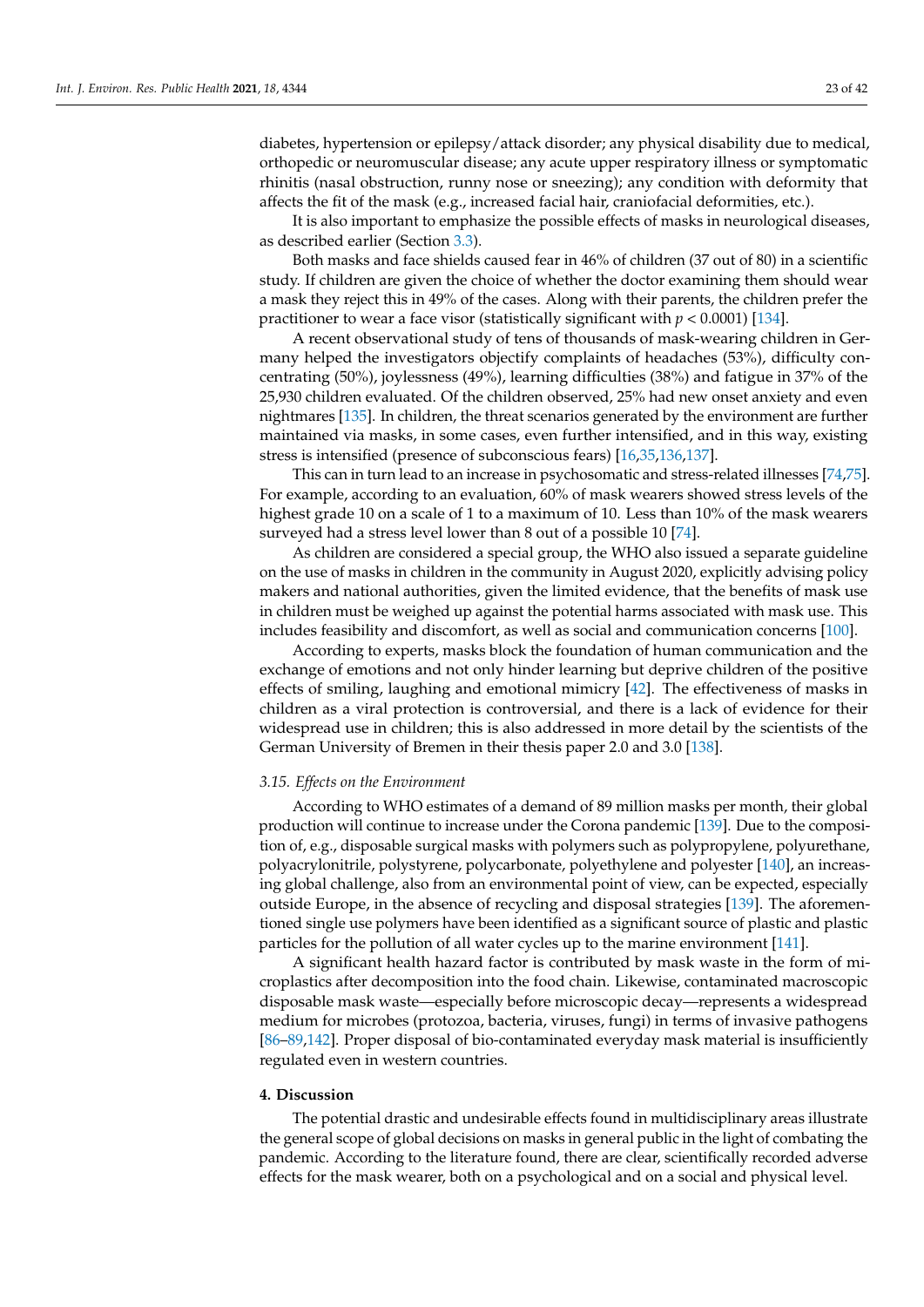Neither higher level institutions such as the WHO or the European Centre for Disease Prevention and Control (ECDC) nor national ones, such as the Centers for Disease Control and Prevention, GA, USA (CDC) or the German RKI, substantiate with sound scientific data a positive effect of masks in the public (in terms of a reduced rate of spread of COVID-19 in the population) [\[2,](#page-34-1)[4,](#page-34-3)[5\]](#page-34-4).

Contrary to the scientifically established standard of evidence-based medicine, national and international health authorities have issued their theoretical assessments on the masks in public places, even though the compulsory wearing of masks gives a deceptive feeling of safety [\[5](#page-34-4)[,112](#page-38-21)[,143\]](#page-40-1).

From an infection epidemiological point of view, masks in everyday use offer the risk of self-contamination by the wearer from both inside and outside, including via contaminated hands [\[5](#page-34-4)[,16](#page-35-24)[,88\]](#page-37-24). In addition, masks are soaked by exhaled air, which potentially accumulates infectious agents from the nasopharynx and also from the ambient air on the outside and inside of the mask. In particular, serious infection-causing bacteria and fungi should be mentioned here [\[86,](#page-37-21)[88,](#page-37-24)[89\]](#page-37-22), but also viruses [\[87\]](#page-37-25). The unusual increase in the detection of rhinoviruses in the sentinel studies of the German RKI from 2020 [\[90\]](#page-38-0) could be an indication of this phenomenon. Clarification through further investigations would therefore be desirable.

Masks, when used by the general public, are considered by scientists to pose a risk of infection because the standardized hygiene rules of hospitals cannot be followed by the general public [\[5\]](#page-34-4). On top of that, mask wearers (surgical, N95, fabric masks) exhale relatively smaller particles (size  $0.3$  to  $0.5 \mu m$ ) than mask-less people and the louder speech under masks further amplifies this increased fine aerosol production by the mask wearer (nebulizer effect) [\[98\]](#page-38-8).

The history of modern times shows that already in the influenza pandemics of 1918–1919, 1957–58, 1968, 2002, in SARS 2004–2005 as well as with the influenza in 2009, masks in everyday use could not achieve the hoped-for success in the fight against viral infection scenarios [\[67](#page-37-3)[,144\]](#page-40-2). The experiences led to scientific studies describing as early as 2009 that masks do not show any significant effect with regard to viruses in an everyday scenario [\[129](#page-39-14)[,145\]](#page-40-3). Even later, scientists and institutions rated the masks as unsuitable to protect the user safely from viral respiratory infections [\[137,](#page-39-22)[146](#page-40-4)[,147\]](#page-40-5). Even in hospital use, surgical masks lack strong evidence of protection against viruses [\[67\]](#page-37-3).

Originally born out of the useful knowledge of protecting wounds from surgeons' breath and predominantly bacterial droplet contamination [\[144,](#page-40-2)[148,](#page-40-6)[149\]](#page-40-7), the mask has been visibly misused with largely incorrect popular everyday use, particularly in Asia in recent years [\[150\]](#page-40-8). Significantly, the sociologist Beck described the mask as a cosmetic of risk as early as 1992 [\[151\]](#page-40-9). Unfortunately, the mask is inherent in a vicious circle: strictly speaking, it only protects symbolically and at the same time represents the fear of infection. This phenomenon is reinforced by the collective fear mongering, which is constantly nurtured by main stream media [\[137\]](#page-39-22).

Nowadays, the mask represents a kind of psychological support for the general population during the virus pandemic, promising them additional anxiety-reduced freedom of movement. The recommendation to use masks in the sense of "source control" not out of self-protection but out of "altruism" [\[152\]](#page-40-10) is also very popular with the regulators as well as the population of many countries. The WHO's recommendation of the mask in the current pandemic is not only a purely infectiological approach, but is also clear on the possible advantages for healthy people in the general public. In particular, a reduced potential stigmatization of mask wearers, the feeling of a contribution made to preventing the spread of the virus, as well as the reminder to adhere to other measures are mentioned [\[2\]](#page-34-1).

It should not go unmentioned that very recent data suggest that the detection of SARS-CoV-2 infection does not seem to be directly related to popular mask use. The groups examined in a retrospective comparative study (infected with SARS-CoV-2 and not infected) did not differ in their habit of using masks: approximately 70% of the subjects in both groups always wore masks and another 14.4% of them frequently [\[143\]](#page-40-1).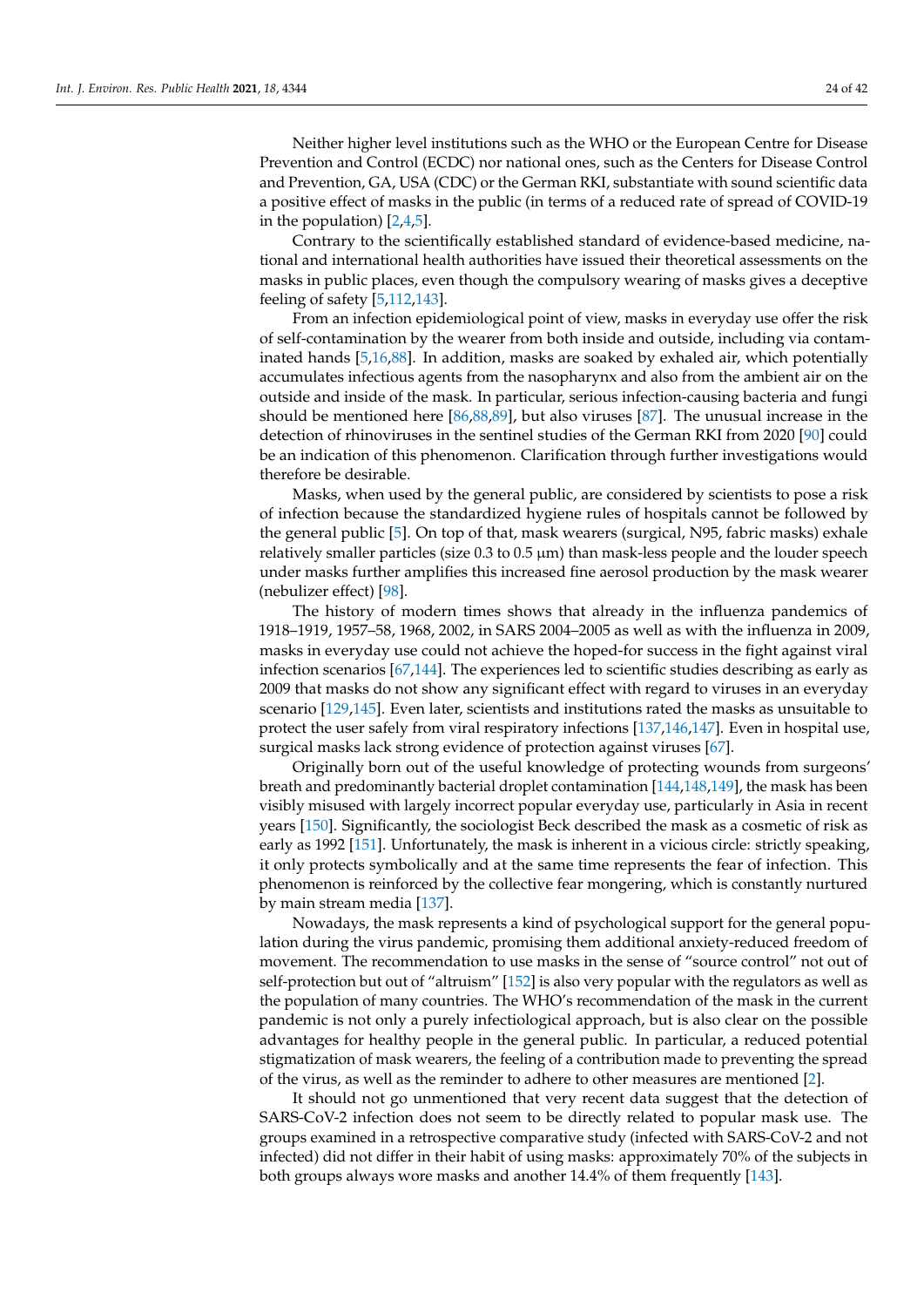Indeed, in the case of viral infections, masks appear to be not only less effective than expected, but also not free of undesirable biological, chemical, physical and psychological side effects [\[67\]](#page-37-3). Accordingly, some experts claim that well-intentioned unprofessionalism can be quite dangerous [\[6\]](#page-34-5).

The dermatological colleagues were the first to describe common adverse effects of mask-wearing in larger collectives. Simple, direct physical, chemical and biological effects of the masks with increases in temperature, humidity and mechanical irritation caused acne in up to 60% of wearers [\[37,](#page-36-3)[71](#page-37-7)[–73](#page-37-8)[,85\]](#page-37-20). Other significantly documented consequences were eczema, skin damage and overall impaired skin barrier function [\[37](#page-36-3)[,72](#page-37-23)[,73\]](#page-37-8).

These direct effects of mask use are an important pointer to further detrimental effects affecting other organ systems.

In our work, we have identified scientifically validated and numerous statistically significant adverse effects of masks in various fields of medicine, especially with regard to a disruptive influence on the highly complex process of breathing and negative effects on the respiratory physiology and gas metabolism of the body (see Figures [2](#page-3-0) and [3\)](#page-8-1). The respiratory physiology and gas exchange play a key role in maintaining a health-sustaining balance in the human body [\[136,](#page-39-21)[153\]](#page-40-11). According to the studies we found, a dead space volume that is almost doubled by wearing a mask and a more than doubled breathing resistance (Figure [3\)](#page-8-1) [\[59–](#page-36-19)[61\]](#page-36-21) lead to a rebreathing of carbon dioxide with every breathing cycle [\[16](#page-35-24)[–18,](#page-35-8)[39,](#page-36-0)[83\]](#page-37-18) with—in healthy people mostly—a subthreshold but, in sick people, a partly pathological increase in the carbon dioxide partial pressure ( $PaCO<sub>2</sub>$ ) in the blood [\[25,](#page-35-15)[34](#page-35-18)[,58\]](#page-36-18). According to the primary studies found, these changes contribute reflexively to an increase in respiratory frequency and depth [\[21,](#page-35-11)[23,](#page-35-13)[34,](#page-35-18)[36\]](#page-35-21) with a corresponding increase in the work of the respiratory muscles via physiological feedback mechanisms [\[31,](#page-35-23)[36\]](#page-35-21). Thus, it is not, as initially assumed, purely positive training through mask use. This often increases the subliminal drop in oxygen saturation  $SpO<sub>2</sub>$  in the blood [\[23,](#page-35-13)[28–](#page-35-16)[30](#page-35-19)[,32\]](#page-35-22), which is already reduced by increased dead space volume and increased breathing resistance [\[18](#page-35-8)[,31\]](#page-35-23).

The overall possible resulting measurable drop in oxygen saturation  $O<sub>2</sub>$  of the blood on the one hand  $[18,23,28-30,32]$  $[18,23,28-30,32]$  $[18,23,28-30,32]$  $[18,23,28-30,32]$  $[18,23,28-30,32]$  and the increase in carbon dioxide (CO<sub>2</sub>) on the other [\[13,](#page-35-4)[15,](#page-35-6)[19,](#page-35-9)[21](#page-35-11)[–28\]](#page-35-16) contribute to an increased noradrenergic stress response, with heart rate increase [\[29](#page-35-17)[,30,](#page-35-19)[35\]](#page-35-20) and respiratory rate increase [\[15](#page-35-6)[,21](#page-35-11)[,23,](#page-35-13)[34\]](#page-35-18), in some cases also to a significant blood pressure increase [\[25](#page-35-15)[,35\]](#page-35-20).

In panic-prone individuals, stress-inducing noradrenergic sympathetic activation can be partly directly mediated via the carbon dioxide  $(CO<sub>2</sub>)$  mechanism at the locus coeruleus in the brainstem [\[39,](#page-36-0)[78,](#page-37-13)[79,](#page-37-14)[153\]](#page-40-11), but also in the usual way via chemo-sensitive neurons of the nucleus solitarius in the medulla [\[136](#page-39-21)[,154\]](#page-40-12). The nucleus solitarius [\[136\]](#page-39-21) is located in the deepest part of the brainstem, a gateway to neuronal respiratory and circulatory control [\[154\]](#page-40-12). A decreased oxygen  $(O<sub>2</sub>)$  blood level there causes the activation of the sympathetic axis via chemoreceptors in the carotids [\[155](#page-40-13)[,156\]](#page-40-14).

Even subthreshold changes in blood gases such as those provoked when wearing a mask cause reactions in these control centers in the central nervous system. Masks, therefore, trigger direct reactions in important control centers of the affected brain via the slightest changes in oxygen and carbon dioxide in the blood of the wearer [\[136](#page-39-21)[,154](#page-40-12)[,155\]](#page-40-13).

A link between disturbed breathing and cardiorespiratory diseases such as hypertension, sleep apnea and metabolic syndrome has been scientifically proven [\[56,](#page-36-16)[57\]](#page-36-17). Interestingly, decreased oxygen/ $O_2$  blood levels and also increased carbon dioxide/ $CO_2$ blood levels are considered the main triggers for the sympathetic stress response [\[38](#page-36-1)[,136\]](#page-39-21). The aforementioned chemo-sensitive neurons of the nucleus solitarius in the medulla are considered to be the main responsible control centers [\[136,](#page-39-21)[154,](#page-40-12)[155\]](#page-40-13). Clinical effects of prolonged mask-wearing would, thus, be a conceivable intensification of chronic stress re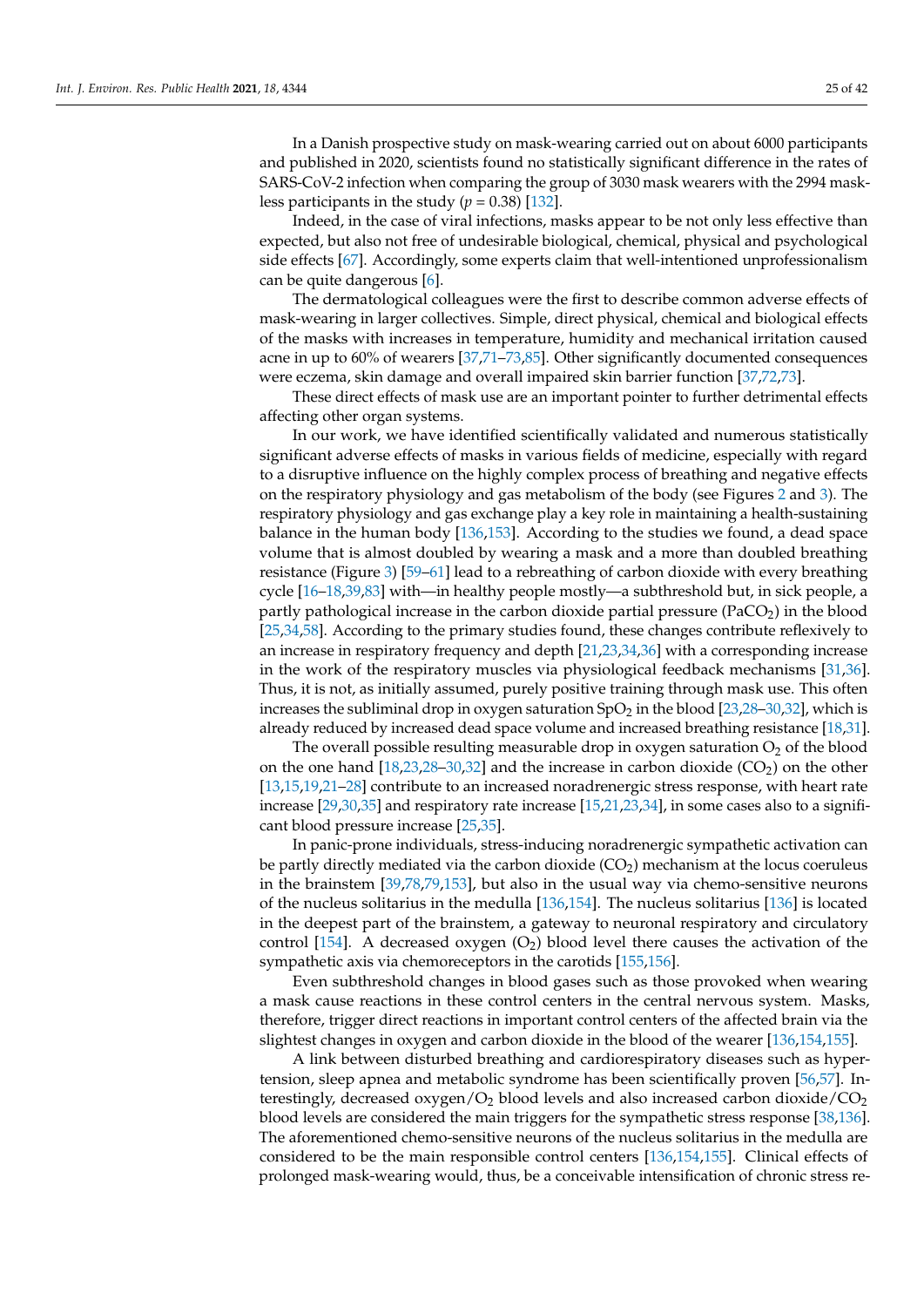actions and negative influences on the metabolism leading towards a metabolic syndrome. The mask studies we found show that such disease-relevant respiratory gas changes  $(O<sub>2</sub>)$ and  $CO<sub>2</sub>$ ) [\[38](#page-36-1)[,136\]](#page-39-21) are already achieved by wearing a mask [\[13,](#page-35-4)[15](#page-35-6)[,18](#page-35-8)[,19](#page-35-9)[,21](#page-35-11)[–34\]](#page-35-18).

A connection between hypoxia, sympathetic reactions and leptin release is scientifically known [\[136\]](#page-39-21).

Additionally important is the connection of breathing with the influence on other bodily functions [\[56](#page-36-16)[,57\]](#page-36-17), including the psyche with the generation of positive emotions and drive [\[153\]](#page-40-11). The latest findings from neuro-psychobiological research indicate that respiration is not only a function regulated by physical variables to control them (feedback mechanism), but rather independently influences higher-level brain centers and, thus, also helps to shape psychological and other bodily functions and reactions [\[153,](#page-40-11)[157,](#page-40-15)[158\]](#page-40-16). Since masks impede the wearer's breathing and accelerate it, they work completely against the principles of health-promoting breathing [\[56](#page-36-16)[,57\]](#page-36-17) used in holistic medicine and yoga. According to recent research, undisturbed breathing is essential for happiness and healthy drive [\[157](#page-40-15)[,159\]](#page-40-17), but masks work against this.

The result of significant changes in blood gases in the direction of hypoxia (drop in oxygen saturation) and hypercapnia (increase in carbon dioxide concentration) through masks, thus, has the potential to have a clinically relevant influence on the human organism even without exceeding normal limits.

According to the latest scientific findings, blood-gas shifts towards hypoxia and hypercapnia not only have an influence on the described immediate, psychological and physiological reactions on a macroscopic and microscopic level, but additionally on gene expression and metabolism on a molecular cellular level in many different body cells. Through this, the drastic disruptive intervention of masks in the physiology of the body also becomes clear down to the cellular level, e.g., in the activation of hypoxia-induced factor (HIF) through both hypercapnia and hypoxia-like effects [\[160\]](#page-40-18). HIF is a transcription factor that regulates cellular oxygen supply and activates signaling pathways relevant to adaptive responses. e.g., HIF inhibits stem cells, promotes tumor cell growth and inflammatory processes [\[160\]](#page-40-18). Based on the hypoxia- and hypercapnia-promoting effects of masks, which have been comprehensively described for the first time in our study, potential disruptive influences down to the intracellular level (HIF-a) can be assumed, especially through the prolonged and excessive use of masks. Thus, in addition to the vegetative chronic stress reaction in mask wearers, which is channeled via brain centers, there is also likely to be an adverse influence on metabolism at the cellular level. With the prospect of continued mask use in everyday life, this also opens up an interesting field of research for the future.

The fact that prolonged exposure to latently elevated  $CO<sub>2</sub>$  levels and unfavorable breathing air compositions has disease-promoting effects was recognized early on. As early as 1983, the WHO described "Sick Building Syndrome" (SBS) as a condition in which people living indoors experienced acute disease-relevant effects that increased with time of their stay, without specific causes or diseases [\[161](#page-40-19)[,162\]](#page-40-20). The syndrome affects people who spend most of their time indoors, often with subliminally elevated  $CO<sub>2</sub>$  levels, and are prone to symptoms such as increased heart rate, rise in blood pressure, headaches, fatigue and difficulty concentrating [\[38,](#page-36-1)[162\]](#page-40-20). Some of the complaints described in the mask studies we found (Figure [2\)](#page-3-0) are surprisingly similar to those of Sick Building Syndrome [\[161\]](#page-40-19). Temperature, carbon dioxide content of the air, headaches, dizziness, drowsiness and itching also play a role in Sick Building Syndrome. On the one hand, masks could themselves be responsible for effects such as those described for Sick Building Syndrome when used for a longer period of time. On the other hand, they could additionally intensify these effects when worn in air-conditioned buildings, especially when masks are mandatory indoors. Nevertheless, there was a tendency towards higher systolic blood pressure values in mask wearers in some studies [\[21](#page-35-11)[,31](#page-35-23)[,34\]](#page-35-18), but statistical significance was only found in two studies [\[25,](#page-35-15)[35\]](#page-35-20). However, we found more relevant and significant evidence of heart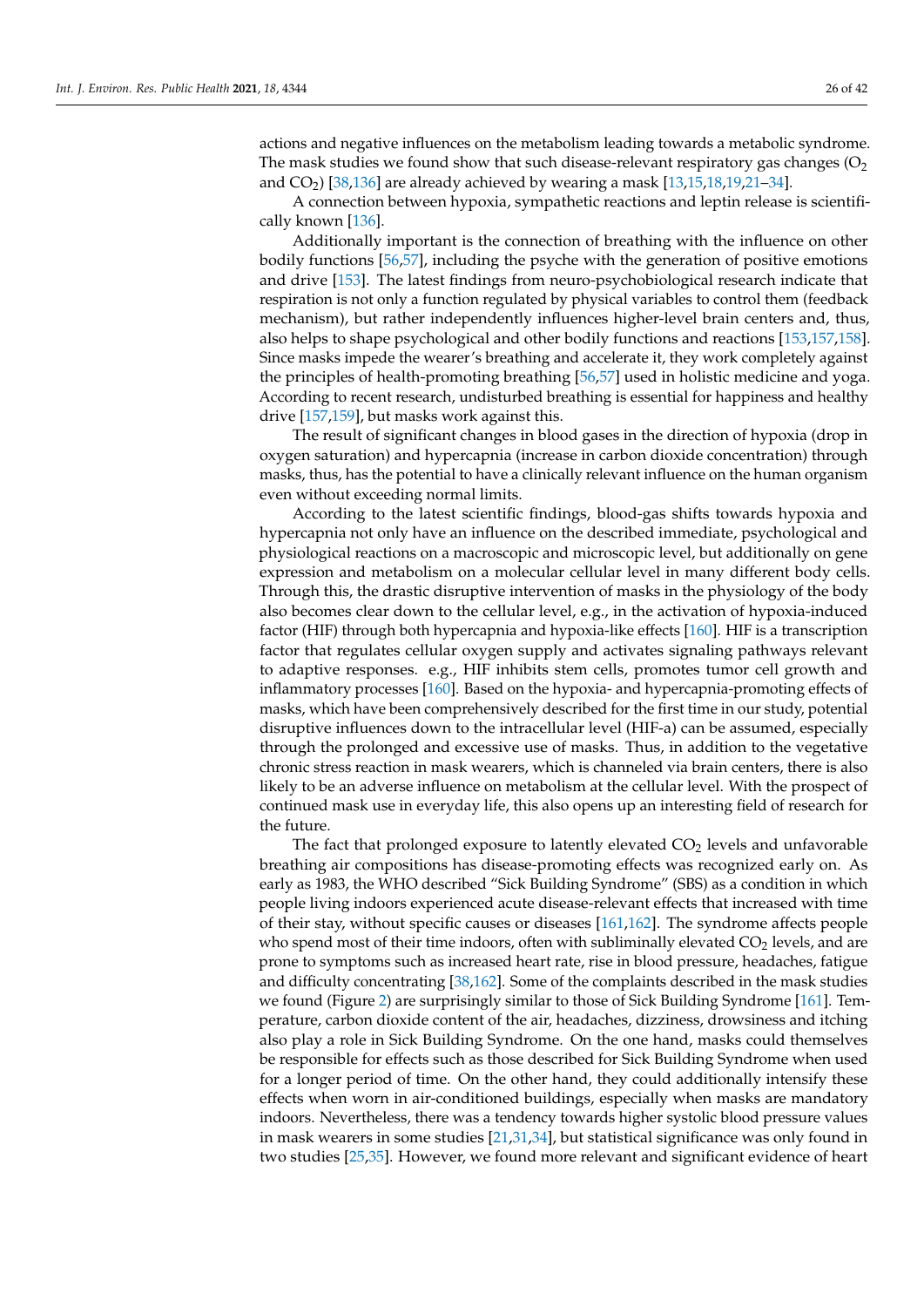According to the scientific results and findings, masks have measurably harmful effects not only on healthy people, but also on sick people and their relevance is likely to increase with the duration of use [\[69\]](#page-37-5). Further research is needed here to shed light on the long-term consequences of widespread mask use with subthreshold hypoxia and hypercapnia in the general population, also regarding possible exacerbating effects on cardiorespiratory lifestyle diseases such as hypertension, sleep apnea and metabolic syndrome. The already often elevated blood carbon dioxide (CO2) levels in overweight people, sleep apnea patients and patients with overlap-COPD could possibly increase even further with everyday masks. Not only a high body mass index (BMI) but also sleep apnea are associated with hypercapnia during the day in these patients (even without masks) [\[19,](#page-35-9)[163\]](#page-40-21). For such patients, hypercapnia means an increase in the risk of serious diseases with increased morbidity, which could then be further increased by excessive mask use [\[18](#page-35-8)[,38\]](#page-36-1).

The hypercapnia-induced effects of sympathetic stress activation are even cycle phasedependent in women. Controlled by a progesterone mechanism, the sympathetic reaction, measured by increased blood pressure in the luteal phase, is considerably stronger [\[164\]](#page-40-22). This may also result in different sensitivities for healthy and sick women to undesirable effects masks have, which are related to an increase in carbon dioxide  $(CO<sub>2</sub>)$ .

In our review, negative physical and psychological changes caused by masks could be objectified even in younger and healthy individuals.

The physical and chemical parameters did not exceed the normal values in most cases but were statistically significantly measurable  $(p < 0.05)$  tending towards pathological ranges. They were accompanied by physical impairments (see Figure [2\)](#page-3-0). It is well known that subthreshold stimuli are capable of causing pathological changes when exposed to them for a long time: not only a single high dose of a disturbance, but also a chronically persistent, subthreshold exposure to it often leads to illness [\[38,](#page-36-1)[46](#page-36-6)[–48](#page-36-8)[,50–](#page-36-10)[54\]](#page-36-14). The scientifically repeatedly measurable physical and chemical mask effects were often accompanied by typical subjective complaints and pathophysiological phenomena. The fact that these frequently occur simultaneously and together indicates a syndrome under masks.

Figure [2](#page-3-0) sums up the significant mask-dependent physiological, psychological, somatic and general pathological changes and their frequent occurrence together is striking. Within the framework of the quantitative evaluation of the experimental studies, we were actually able to prove a statistically significant correlation of the observed side effects of fatigue and oxygen depletion under mask use with  $p < 0.05$ . In addition, we found a frequent, simultaneous and joint occurrence of further undesirable effects in the scientific studies (Figure [2\)](#page-3-0). Statistically significant associations of such co-occurring, adverse effects have already been described in primary studies [\[21,](#page-35-11)[29\]](#page-35-17). We detected a combined occurrence of the physical parameter temperature rise under the mask with the symptom respiratory impairment in seven of the nine studies concerned (88%). We found a similar result for the decrease in oxygen saturation under mask and the symptom respiratory impairment with a simultaneous detection in six of the eight studies concerned (67%). We detected a combined occurrence of carbon dioxide rise under N95 mask use in nine of the 11 scientific papers (82%). We found a similar result for oxygen drop under N95 mask use with simultaneous co-occurrence in eight of 11 primary papers (72%). The use of N95 masks was also associated with headache in six of the 10 primary studies concerned (60%). A combined occurrence of the physical parameters temperature rise and humidity under masks was even found 100% within six of the six studies with significant measurements of these parameters (Figure [2\)](#page-3-0).

Since the symptoms were described in combination in mask wearers and were not observed in isolation in the majority of cases, we refer to them as general Mask-Induced Exhaustion Syndrome (MIES) because of the consistent presentation in numerous papers from different disciplines. These include the following, predominantly statistically significantly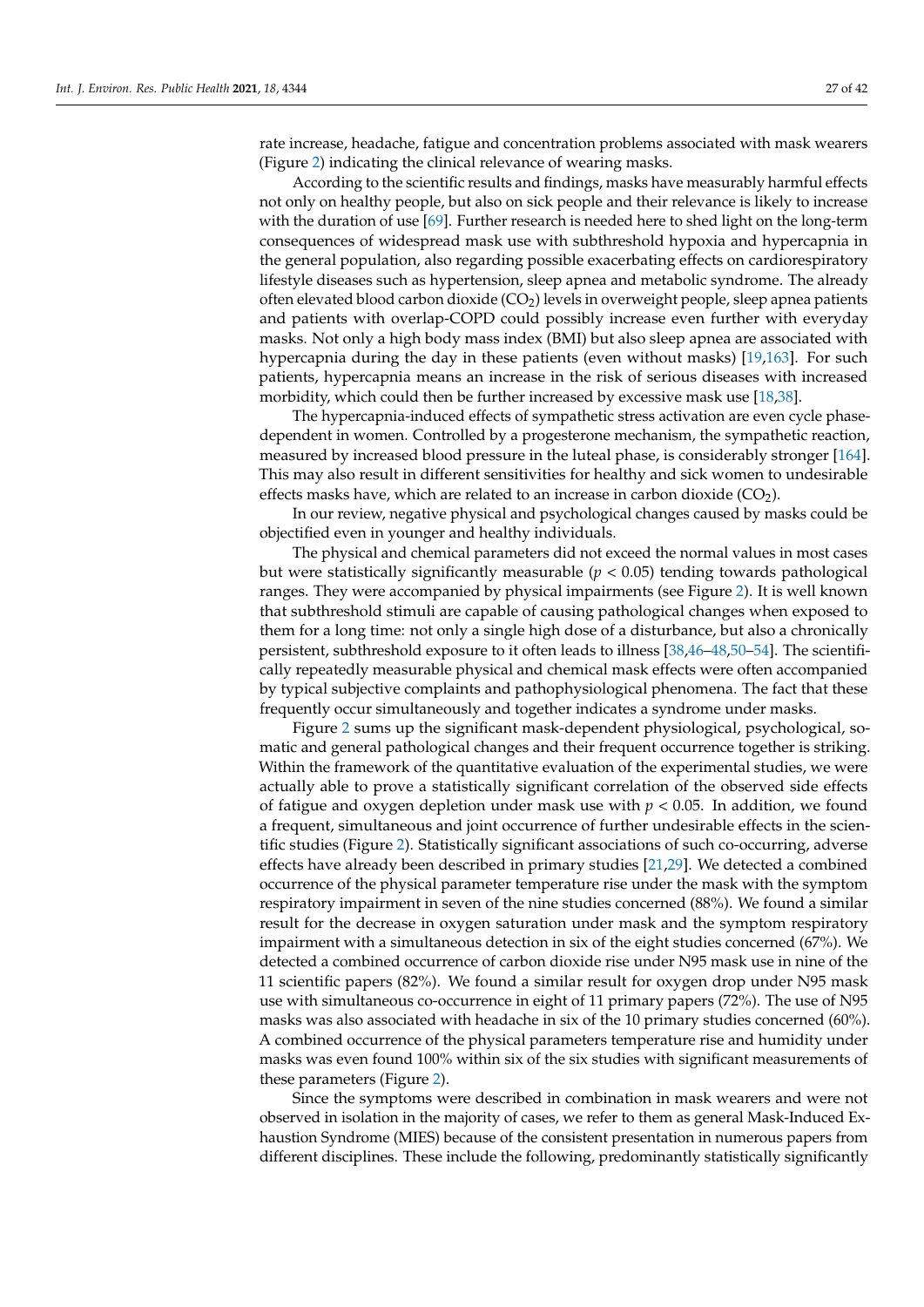(*p* < 0.05) proven pathophysiological changes and subjective complaints, which often occur in combination as described above (see also Section [3.1](#page-4-0) to Section [3.11,](#page-17-0) Figures [2](#page-3-0)[–4\)](#page-28-0):

- Increase in dead space volume [\[22,](#page-35-12)[24,](#page-35-14)[58](#page-36-18)[,59\]](#page-36-19) (Figure [3,](#page-8-1) Sections [3.1](#page-4-0) and [3.2\)](#page-8-0).
- Increase in breathing resistance [\[31,](#page-35-23)[35,](#page-35-20)[61,](#page-36-21)[118\]](#page-39-3) (Figure [3,](#page-8-1) Figure [2:](#page-3-0) Column 8).
- Increase in blood carbon dioxide [\[13,](#page-35-4)[15](#page-35-6)[,19](#page-35-9)[,21](#page-35-11)[–28\]](#page-35-16) (Figure [2:](#page-3-0) Column 5).
- Decrease in blood oxygen saturation [\[18](#page-35-8)[,19](#page-35-9)[,21](#page-35-11)[,23](#page-35-13)[,28–](#page-35-16)[34\]](#page-35-18) (Figure [2:](#page-3-0) Column 4).
- Increase in heart rate [\[15](#page-35-6)[,19](#page-35-9)[,23](#page-35-13)[,29](#page-35-17)[,30,](#page-35-19)[35\]](#page-35-20) (Figure [2:](#page-3-0) Column 12).
- Decrease in cardiopulmonary capacity [\[31\]](#page-35-23) (Section [3.2\)](#page-8-0).
- Feeling of exhaustion [\[15](#page-35-6)[,19,](#page-35-9)[21,](#page-35-11)[29,](#page-35-17)[31–](#page-35-23)[35,](#page-35-20)[69\]](#page-37-5) (Figure [2:](#page-3-0) Column 14).
- Increase in respiratory rate [\[15](#page-35-6)[,21](#page-35-11)[,23](#page-35-13)[,34\]](#page-35-18) (Figure [2:](#page-3-0) Column 9).
- Difficulty breathing and shortness of breath [\[15](#page-35-6)[,19](#page-35-9)[,21](#page-35-11)[,23](#page-35-13)[,25](#page-35-15)[,29](#page-35-17)[,31](#page-35-23)[,34](#page-35-18)[,35](#page-35-20)[,71](#page-37-7)[,85](#page-37-20)[,101](#page-38-11)[,133\]](#page-39-18) (Figure [2:](#page-3-0) Column 13).
- Headache [\[19,](#page-35-9)[27,](#page-35-25)[37,](#page-36-3)[66–](#page-37-2)[68](#page-37-4)[,83\]](#page-37-18) (Figure [2:](#page-3-0) Column 17).
- Dizziness [\[23](#page-35-13)[,29\]](#page-35-17) (Figure [2:](#page-3-0) Column 16).
- Feeling of dampness and heat [\[15](#page-35-6)[,16](#page-35-24)[,22](#page-35-12)[,29](#page-35-17)[,31](#page-35-23)[,35,](#page-35-20)[85,](#page-37-20)[133\]](#page-39-18) (Figure [2:](#page-3-0) Column 7).
- Drowsiness (qualitative neurological deficits) [\[19,](#page-35-9)[29,](#page-35-17)[32,](#page-35-22)[36](#page-35-21)[,37\]](#page-36-3) (Figure [2:](#page-3-0) Column 15).
- Decrease in empathy perception [\[99\]](#page-38-9) (Figure [2:](#page-3-0) Column 19).
- Impaired skin barrier function with acne, itching and skin lesions [\[37](#page-36-3)[,72](#page-37-23)[,73\]](#page-37-8) (Figure [2:](#page-3-0) Column 20–22).

It can be deduced from the results that the effects described in healthy people are all more pronounced in sick people, since their compensatory mechanisms, depending on the severity of the illness, are reduced or even exhausted. Some existing studies on and with patients with measurable pathological effects of the masks support this assumption [\[19,](#page-35-9)[23,](#page-35-13)[25,](#page-35-15)[34\]](#page-35-18). In most scientific studies, the exposure time to masks in the context of the measurements/investigations was significantly less (in relation to the total wearing and duration of use) than is expected of the general public under the current pandemic regulations and ordinances.

The exposure time limits are little observed or knowingly disregarded in many areas today as already mentioned in Section [3.11](#page-17-0) on occupational medicine. The above facts allow the conclusion that the described negative effects of masks, especially in some of our patients and the very elderly, may well be more severe and adverse with prolonged use than presented in some mask studies.

From a doctor's viewpoint, it may also be difficult to advise children and adults who, due to social pressure (to wear a mask) and the desire to feel they belong, suppress their own needs and concerns until the effects of masks have a noticeable negative impact on their health [\[76\]](#page-37-11). Nevertheless, the use of masks should be stopped immediately at the latest when shortness of breath, dizziness or vertigo occur [\[23,](#page-35-13)[25\]](#page-35-15). From this aspect, it seems sensible for decision makers and authorities to provide information, to define instruction obligations and offer appropriate training for employers, teachers and other persons who have a supervisory or caregiving duty. Knowledge about first aid measures could also be refreshed and expanded accordingly in this regard.

Elderly, high-risk patients with lung disease, cardiac patients, pregnant women or stroke patients are advised to consult a physician to discuss the safety of an N95 mask as their lung volume or cardiopulmonary performance may be reduced [\[23\]](#page-35-13). A correlation between age and the occurrence of the aforementioned symptoms while wearing a mask has been statistically proven [\[19\]](#page-35-9). Patients with reduced cardiopulmonary function are at increased risk of developing serious respiratory failure with mask use according to the referenced literature [\[34\]](#page-35-18). Without the possibility of continuous medical monitoring, it can be concluded that they should not wear masks without close monitoring. The American Asthma and Allergy Society has already advised caution in the use of masks with regard to the COVID-19 pandemic for people with moderate and severe lung disease [\[165\]](#page-40-23). Since the severely overweight, sleep apnea patients and overlap-COPD sufferers are known to be prone to hypercapnia, they also represent a risk group for serious adverse health effects under extensive mask use [\[163\]](#page-40-21). This is because the potential of masks to produce additional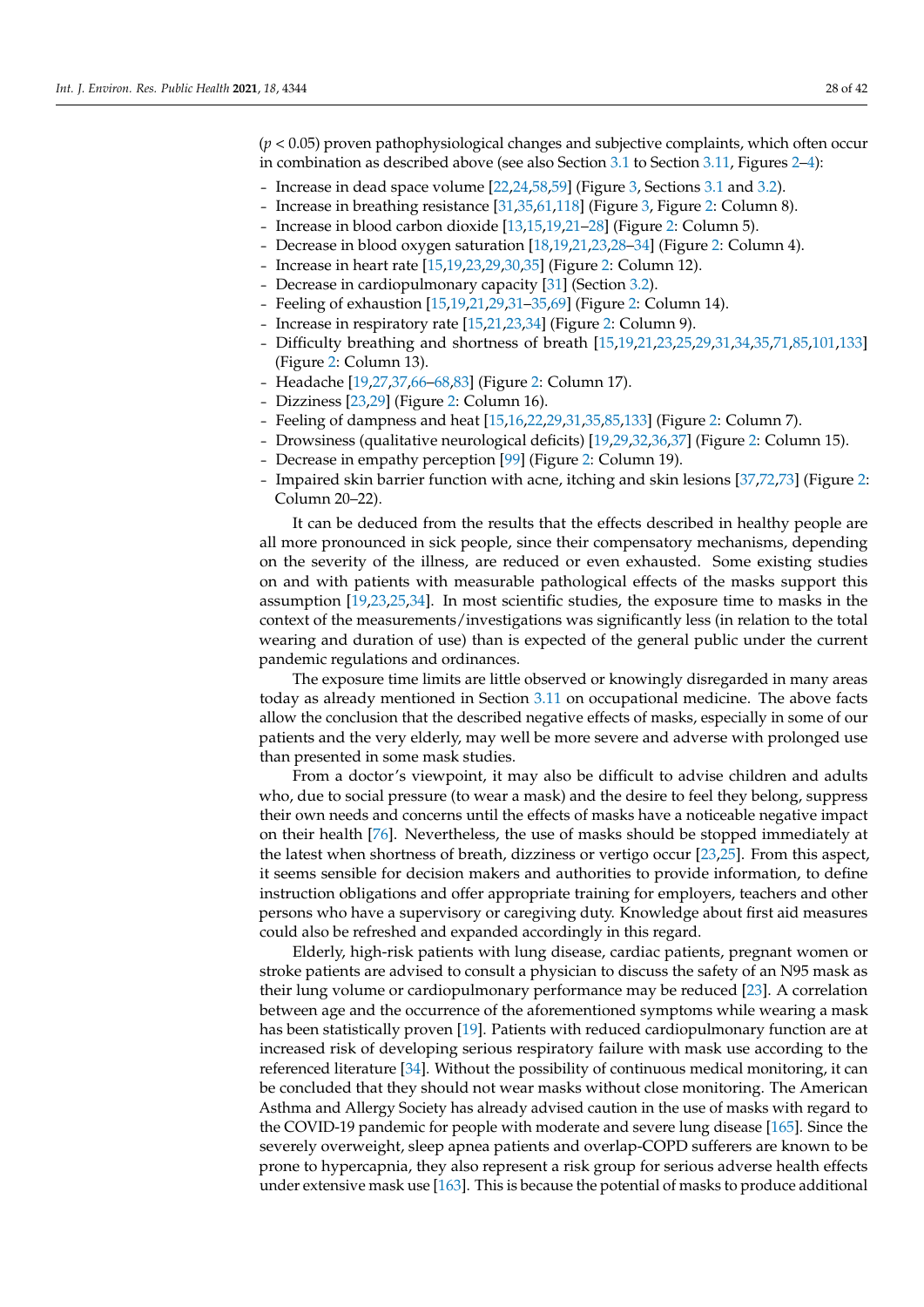CO<sup>2</sup> retention may not only have a disruptive effect on the blood gases and respiratory physiology of sufferers, but may also lead to further serious adverse health effects in the long term. Interestingly, in an animal experiment an increase in  $CO<sub>2</sub>$  with hypercapnia leads to contraction of smooth airway muscles with constriction of bronchi [\[166\]](#page-40-24). This effect could explain the observed pulmonary decompensations of patients with lung disease under masks (Section [3.2\)](#page-8-0) [\[23](#page-35-13)[,34\]](#page-35-18).

<span id="page-28-0"></span>

**Figure 4.** Unfavorable mask effects as components of Mask-Induced Exhaustion Syndrome (MIES). The chemical, physical and biological effects, as well as the organ system consequences mentioned, are all documented with statistically significant results in the scientific literature found (Figure [2\)](#page-3-0). The term drowsiness is used here to summarize any qualitative neurological deficits described in the examined scientific literature.

Patients with renal insufficiency requiring dialysis are, according to the literature available, further candidates for a possible exemption from the mask requirement [\[34\]](#page-35-18).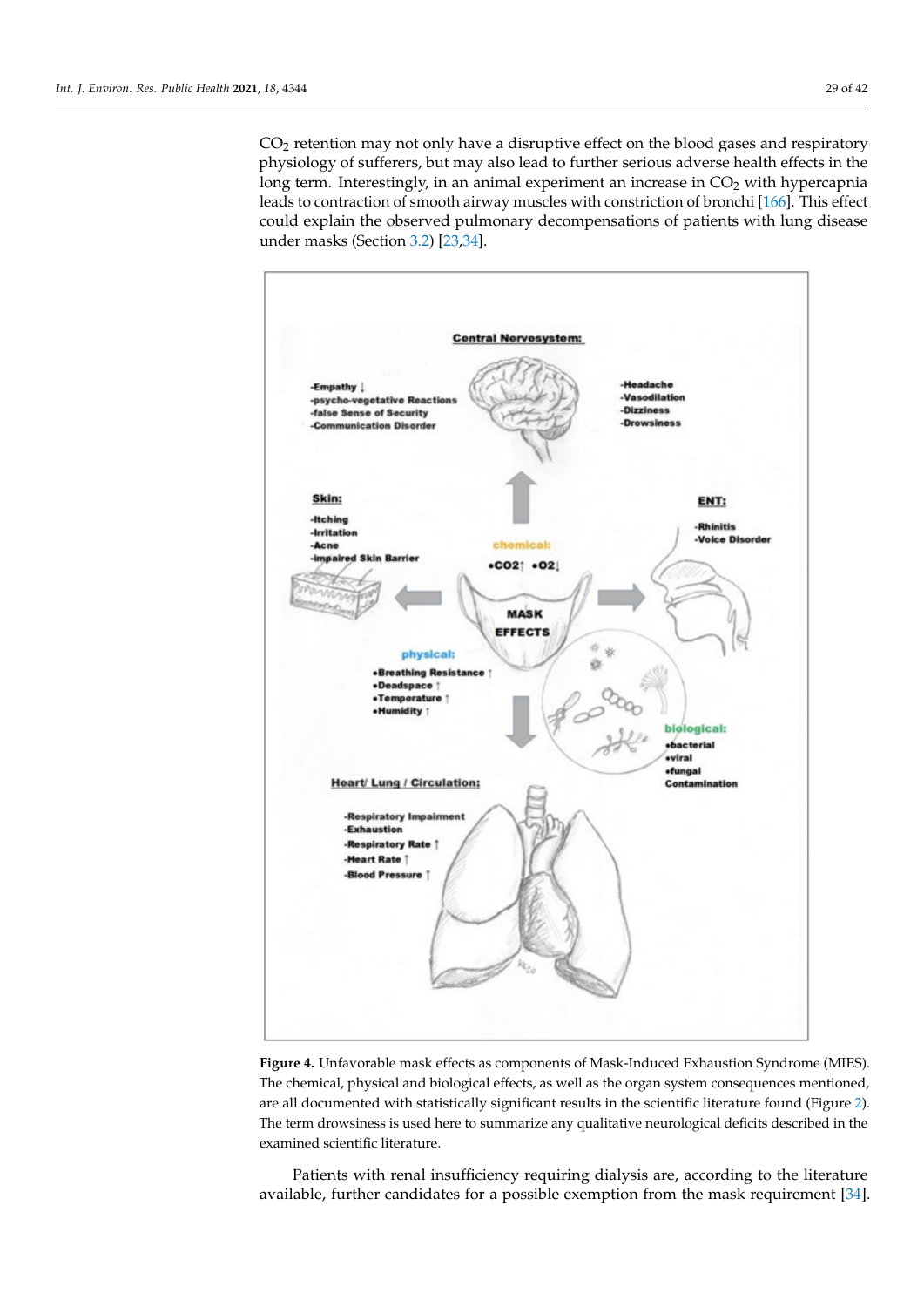According to the criteria of the Centers for Disease Control and Prevention, GA, USA (CDC), sick and helpless people who cannot remove a mask on their own should be exempted from the mask requirement [\[82\]](#page-37-17).

Since it can be assumed that children react even more sensitively to masks, the literature suggests that masks are a contraindication for children with epilepsies (hyperventilation as a trigger for seizures) [\[63\]](#page-36-23). In the field of pediatrics, special attention should also be paid to the mask symptoms described under psychological, psychiatric and sociological effects with possible triggering of panic attacks by  $CO<sub>2</sub>$  rebreathing in the case of predisposition and also reinforcement of claustrophobic fears [\[77](#page-37-12)[–79](#page-37-14)[,167\]](#page-40-25). The maskrelated disturbance of verbal [\[43](#page-36-25)[,45,](#page-36-5)[71\]](#page-37-7) and non-verbal communication and, thus, of social interaction is particularly serious for children. Masks restrict social interaction and block positive perceptions (smiling and laughing) and emotional mimicry [\[42\]](#page-36-4). The proven mask-induced mild to moderate cognitive impairment with impaired thinking, decreased attention and dizziness [\[19,](#page-35-9)[23,](#page-35-13)[29,](#page-35-17)[32](#page-35-22)[,36](#page-35-21)[,37,](#page-36-3)[39](#page-36-0)[–41](#page-36-2)[,69\]](#page-37-5), as well as the psychological and neurological effects [\[135\]](#page-39-20), should be additionally taken into account when masks are compulsory at school and in the vicinity of both public and non-public transport, also regarding the possibility of an increased risk of accidents (see also occupational health side effects and hazards) [\[19,](#page-35-9)[29,](#page-35-17)[32,](#page-35-22)[36,](#page-35-21)[37\]](#page-36-3). The exclusion criteria mentioned in pediatric studies on masks (see pediatric impairments, Section [3.14\)](#page-21-0) [\[26,](#page-35-27)[133\]](#page-39-18) should also apply to an exclusion of these children from the general mask obligation in accordance with the scientific findings for the protection of the sick children concerned. The long-term sociological, psychological and educational consequences of a comprehensive masking requirement extended to schools are also unpredictable with regard to the psychological and physical development of healthy children [\[42,](#page-36-4)[135\]](#page-39-20). Interestingly, according to the Corona Thesis Paper of the University of Bremen children "are infected less often, they become ill less often, the lethality is close to zero, and they also pass on the infection less often", according to the Thesis Paper 2.0 of the German University of Bremen on page 6 [\[138\]](#page-39-23). Studies conducted under real-life conditions with outcome endpoints showing hardly any infections, hardly any morbidity, hardly any mortality and only low contagiousness in children are clearly in the majority, according to Thesis Paper 3.0 of the German University of Bremen [\[138\]](#page-39-23). A recent German observational study (5600 reporting pediatricians) also showed a surprisingly low incidence of COVID-19 disease in children [\[168\]](#page-40-26). The infection of adults with SARS-CoV-2 by children has been considered in only one suspected case, but could not be proven with certainty, since the parents also had numerous contacts and exposure factors for viral infections due to their occupation. In this case, the circulating headlines in the public media that children contribute more to the incidence of infection are to be regarded as anecdotal.

In pregnant women, the use of masks during exertion or at rest over long periods of time is to be regarded as critical as little research has been done on this [\[20\]](#page-35-10). If there is clear scientific evidence of increased dead space ventilation with possible accumulation of  $CO<sub>2</sub>$ in the mother's blood, the use of masks by pregnant women for more than 1 h, as well as under physical stress, should be avoided in order to protect the unborn child [\[20,](#page-35-10)[22\]](#page-35-12). The hypercapnia-promoting masks could act as a confounder of the fetal/maternal  $CO<sub>2</sub>$ gradient in this case (Section [3.6\)](#page-12-1) [\[20](#page-35-10)[,22](#page-35-12)[,28\]](#page-35-16).

According to the literature cited in the Section [3.5](#page-12-0) on psychiatric side effects (personality disorders with anxiety and panic attacks, claustrophobia, dementia and schizophrenia), masking should only be done, if at all, with careful consideration of the advantages and disadvantages. Attention should be paid to possible provocation of the number and severity of panic attacks [\[77](#page-37-12)[–79\]](#page-37-14).

In patients with headaches, a worsening of symptoms can be expected with prolonged mask use (see also Section [3.3.](#page-10-0), neurological side effects) [\[27](#page-35-25)[,66–](#page-37-2)[68\]](#page-37-4). As a result of the increase in blood carbon dioxide  $(CO<sub>2</sub>)$  when the mask is used, vasodilatation occurs in the central nervous system and the pulsation of the blood vessels decreases [\[27\]](#page-35-25). In this connection, it is also interesting to note radiological experiments that demonstrate an increase in brain volume under subthreshold, but still within normal limits of  $CO<sub>2</sub>$  increase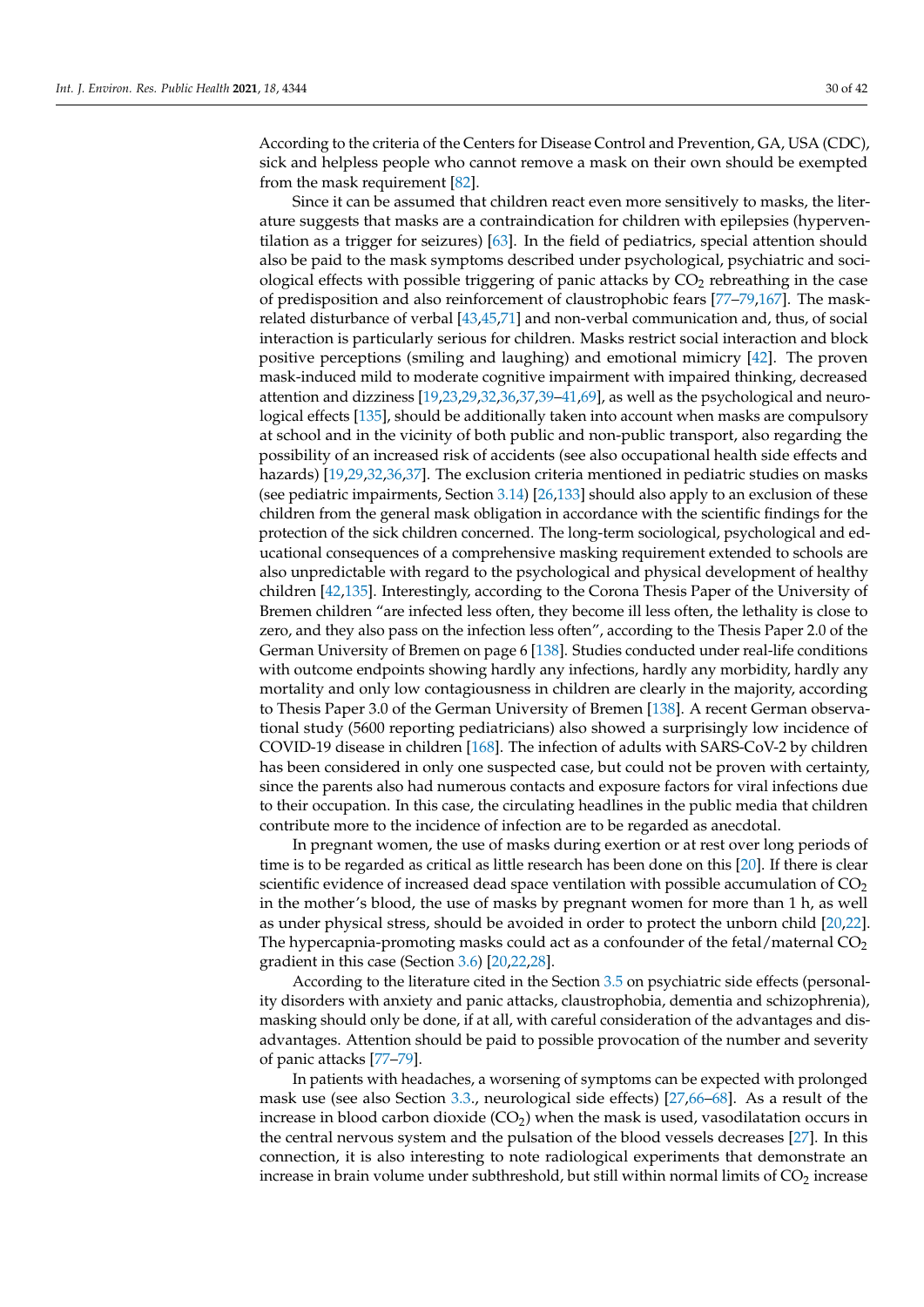in the blood by means of structural MRI. The blood carbon dioxide increase was produced in seven subjects via rebreathing with resulting median carbon dioxide concentration of 42 mmHg and an interquartile range of 39.44 mmHg, corresponding to only a subthreshold increase given the normal values of 32–45 mmHg. In the experiment, there was a significant increase in brain parenchymal volume measurable under increased arterial  $CO<sub>2</sub>$  levels  $(p < 0.02)$ , with a concomitant decrease in CSF spaces  $(p < 0.04)$ , entirely in accordance with the Monroe–Kelly doctrine, according to which the total volume within the skull always remains the same. The authors interpreted the increase in brain volume as an expression of an increase in blood volume due to a  $CO<sub>2</sub>$  increase-induced dilation of the cerebral vessels  $[169]$ . The consequences of such equally subthreshold carbon dioxide  $(CO_2)$ increases even under masks [\[13](#page-35-4)[,15](#page-35-6)[,18](#page-35-8)[,19,](#page-35-9)[22,](#page-35-12)[23,](#page-35-13)[25\]](#page-35-15) are unclear for people with pathological changes inside the skull (aneurysms, tumors, etc.) with associated vascular changes [\[27\]](#page-35-25) and brain volume shifts [\[169\]](#page-40-27) especially due to longer exposure while wearing a mask, but could be of great relevance due to the blood gas-related volume shifts that take place.

In view of the increased dead space volume, the long-term and increased accumulation and rebreathing of other respiratory air components apart from  $CO<sub>2</sub>$  is also unexplained, both in children and in old and sick people. Exhaled air contains over 250 substances, including irritant or toxic gases such as nitrogen oxides (NO), hydrogen sulfide (H2S), isoprene and acetone [\[170\]](#page-41-0). For nitrogen oxides [\[47\]](#page-36-7) and hydrogen sulfide [\[46\]](#page-36-6), pathological effects relevant to disease have been described in environmental medicine even at a low but chronic exposure [\[46–](#page-36-6)[48\]](#page-36-8). Among the volatile organic compounds in exhaled air, acetone and isoprene dominate in terms of quantity, but allyl methyl sulfide, propionic acid and ethanol (some of bacterial origin) should also be mentioned [\[171\]](#page-41-1). Whether such substances also react chemically with each other underneath masks and in the dead space volume created by masks (Figure [3\)](#page-8-1), and with the mask tissue itself, and in what quantities these and possible reaction products are rebreathed, has not yet been clarified. In addition to the blood gas changes described above ( $O_2$  drop and  $CO_2$  rise), these effects could also play a role with regard to undesirable mask effects. Further research is needed here and is of particular interest in the case of prolonged and ubiquitous use of masks.

The WHO sees the integration of individual companies and communities that produce their own fabric masks as a potential social and economic benefit. Due to the global shortage of surgical masks and personal protective equipment, it sees this as a source of income and points out that the reuse of fabric masks can reduce costs and waste and contribute to sustainability [\[2\]](#page-34-1). In addition to the question of certification procedures for such fabric masks, it should also be mentioned that due to the extensive mask obligation, textile (artificial) substances in the form of micro- and nanoparticles, some of which cannot be degraded in the body, are chronically absorbed into the body through inhalation to an unusual extent. In the case of medical masks, disposable polymers such as polypropylene, polyurethane, polyacrylonitrile, polystyrene, polycarbonate, polyethylene and polyester should be mentioned [\[140\]](#page-39-25). ENT physicians have already been able to detect such particles in the nasal mucosa of mask wearers with mucosal reactions in the sense of a foreign body reaction with rhinitis [\[96\]](#page-38-6). In the case of community masks, other substances from the textile industry are likely to be added to those mentioned above. The body will try to absorb these substances through macrophages and scavenger cells in the respiratory tract and alveoli as part of a foreign body reaction, whereby toxin release and corresponding local and generalized reactions may occur in an unsuccessful attempt to break them down [\[172\]](#page-41-2). Extensive respiratory protection in permanent long-term use (24/7), at least from a theoretical point of view, also potentially carries the risk of leading to a mask-related pulmonary [\[47\]](#page-36-7) or even generalized disorder, as is already known from textile workers chronically exposed to organic dusts in the Third World (byssinosis) [\[172\]](#page-41-2).

For the general public, from a scientific angle, it is necessary to draw on the longstanding knowledge of respiratory protection in occupational medicine in order to protect children in particular from harm caused by uncertified masks and improper use.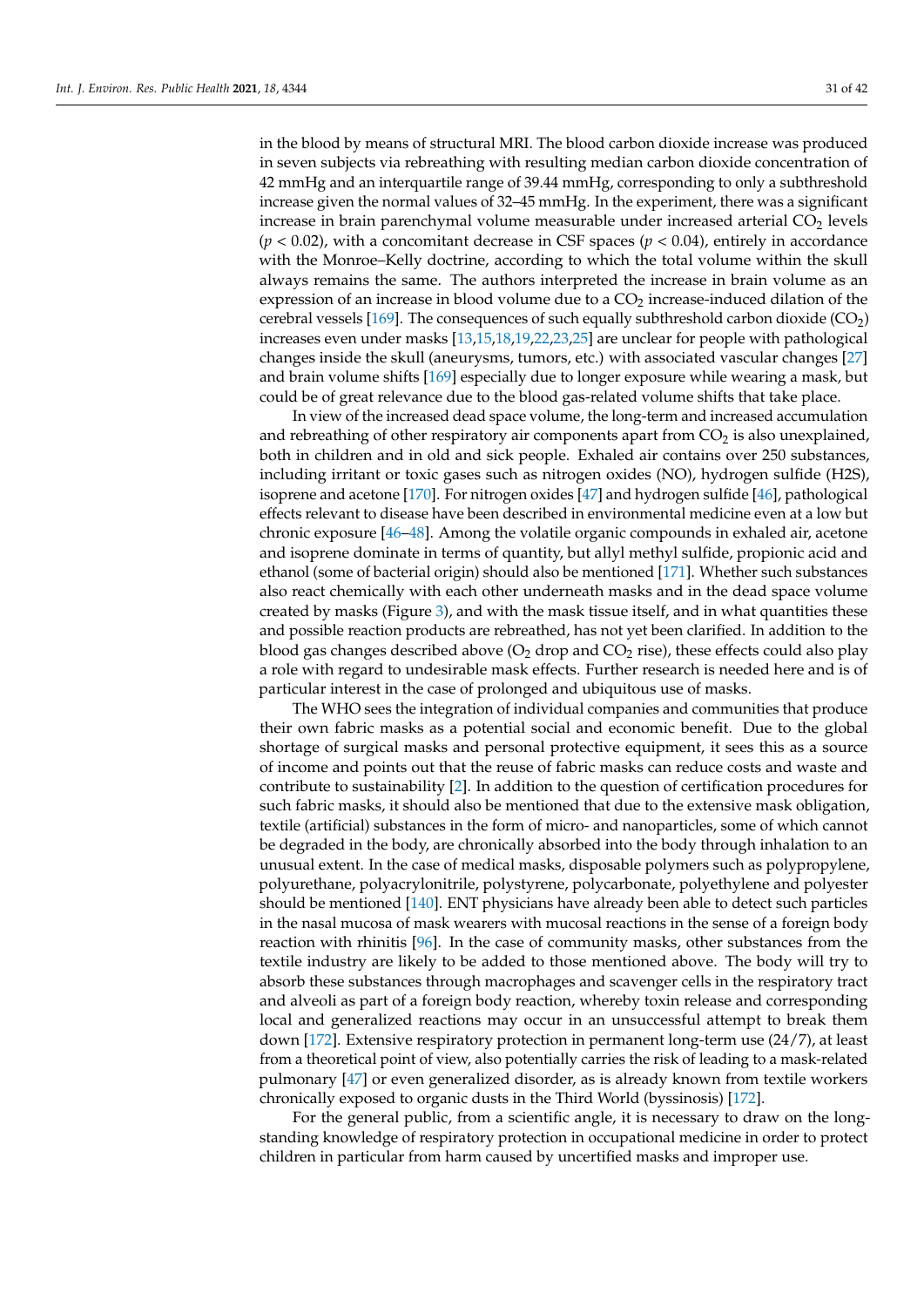The universal undefined and extended mask requirement—without taking into account multiple predispositions and susceptibilities—contradicts the claim of an increasingly important individualized medicine with a focus on the unique characteristics of each individual [\[173\]](#page-41-3).

A systematic review on the topic of masks is necessary according to the results of our scoping review. The primary studies often showed weaknesses in operationalization, especially in the evaluation of cognitive and neuropsychological parameters. Computerized test procedures will be useful here in the future. Mask research should also set itself the future goal of investigating and defining subgroups for whom respiratory protection use is particularly risky.

## **5. Limitations**

Our approach with a focus on negative effects is in line with Villalonga-Olives and Kawachi [\[12\]](#page-35-3). With the help of such selective questioning in the sense of dialectics, new insights can be gained that might otherwise have remained hidden. Our literature search focused on adverse negative effects of masks, in particular to point out risks especially for certain patient groups. Therefore, publications presenting only positive effects of masks were not considered in this review.

For a compilation of studies with harmless results when using masks, reference must, therefore, be made to reviews with a different research objective, whereby attention must be paid to possible conflicts of interest there. Some of the studies excluded by us lacking negative effects have shown methodological weaknesses (small, non-uniform experimental groups, missing control group even without masks due to corona constraints, etc.) [\[174\]](#page-41-4). In other words, if no negative concomitant effects were described in publications, it does not necessarily mean that masks have exclusively positive effects. It is quite possible that negative effects were simply not mentioned in the literature and the number of negative effects may well be higher than our review suggests.

We only searched one database, so the number of papers on negative mask effects may be higher than we reported.

In order to be able to describe characteristic effects for each mask type even more extensively, we did not have enough scientific data on the respective special designs of the masks. There is still a great need for research in this area due to the current pandemic situation with extensive mandatory masking.

In addition, the experiments evaluated in this paper do not always have uniform measurement parameters and study variables and, depending on the study, take into account the effect of masks at rest or under stress with subjects having different health conditions. Figure [2,](#page-3-0) therefore, represents a compromise. The results of the primary studies on mask use partially showed no natural variation in parameters, but often showed such clear correlations between symptoms and physiological changes, so that a statistical correlation analysis was not always necessary. We found a statistically significant correlation of oxygen deprivation and fatigue in 58% of the studies (*p* < 0.05). A statistically significant correlation evidence for other parameters has been previously demonstrated in primary studies [\[21](#page-35-11)[,29\]](#page-35-17).

The most commonly used personal particulate matter protective equipment in the COVID-19 pandemic is the N95 mask [\[23\]](#page-35-13). Due to its characteristics (better filtering function, but greater airway resistance and more dead space volume than other masks), the N95 mask is able to highlight negative effects of such protective equipment more clearly than others (Figure [3\)](#page-8-1). Therefore, a relatively frequent consideration and evaluation of N95 masks within the studies found (30 of the 44 quantitatively evaluated studies, 68%) is even advantageous within the framework of our research question. Nevertheless, it remains to be noted that the community masks sold on the market are increasingly similar to the protective equipment that has been better investigated in scientific studies, such as surgical masks and N95 masks, since numerous manufacturers and users of community masks are striving to approximate the professional standard (surgical mask, N95/FFP2). Recent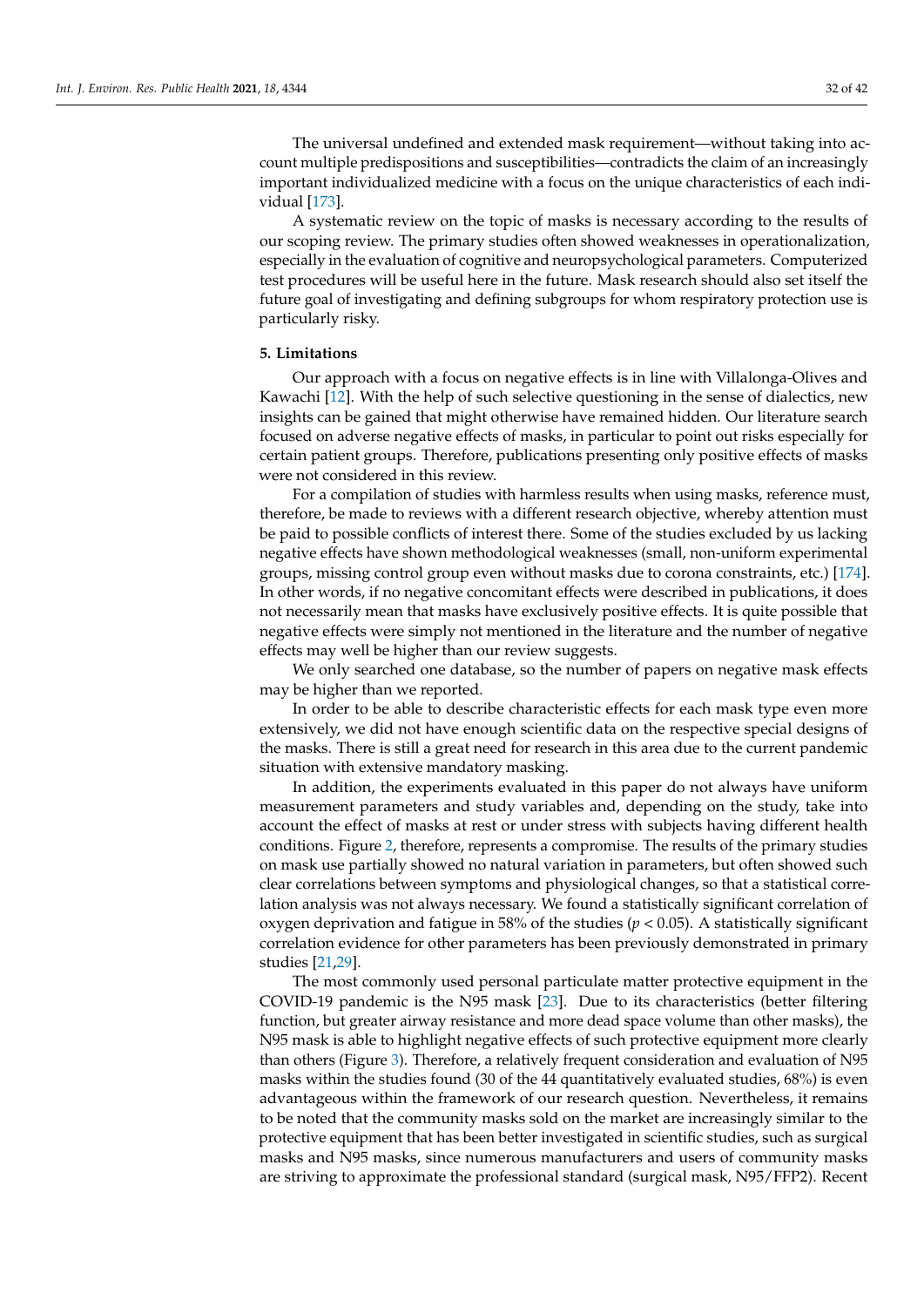study results on community masks indicate similar effects for respiratory physiology as described for medical masks: in a recent publication, fabric masks (community masks) also provoked a measurable increase in carbon dioxide PtcCO<sub>2</sub> in wearers during exertion and came very close to surgical masks in this effect [\[21\]](#page-35-11).

Most of the studies cited in our paper included only short observation and application periods (mask-wearing durations investigated ranged from 5 min [\[26\]](#page-35-27) to 12 h [\[19\]](#page-35-9). In only one study, a maximum observation period of an estimated 2-month period was chosen [\[37\]](#page-36-3). Therefore, the actual negative effects of masks over a longer application period might be more pronounced than presented in our work.

#### **6. Conclusions**

On the one hand, the advocacy of an extended mask requirement remains predominantly theoretical and can only be sustained with individual case reports, plausibility arguments based on model calculations and promising in vitro laboratory tests. Moreover, recent studies on SARS-CoV-2 show both a significantly lower infectivity [\[175\]](#page-41-5) and a significantly lower case mortality than previously assumed, as it could be calculated that the median corrected infection fatality rate (IFR) was 0.10% in locations with a lower than average global COVID-19 population mortality rate [\[176\]](#page-41-6). In early October 2020, the WHO also publicly announced that projections show COVID-19 to be fatal for approximately 0.14% of those who become ill—compared to 0.10% for endemic influenza—again a figure far lower than expected [\[177\]](#page-41-7).

On the other hand, the side effects of masks are clinically relevant.

In our work, we focused exclusively on the undesirable and negative side effects that can be produced by masks. Valid significant evidence of combined mask-related changes were objectified ( $p < 0.05$ ,  $n \ge 50$ %), and we found a clustered and common occurrence of the different adverse effects within the respective studies with significantly measured effects (Figure [2\)](#page-3-0). We were able to demonstrate a statistically significant correlation of the observed adverse effect of hypoxia and the symptom of fatigue with  $p < 0.05$  in the quantitative evaluation of the primary studies. Our review of the literature shows that both healthy and sick people can experience Mask-Induced Exhaustion Syndrome (MIES), with typical changes and symptoms that are often observed in combination, such as an increase in breathing dead space volume [\[22,](#page-35-12)[24](#page-35-14)[,58,](#page-36-18)[59\]](#page-36-19), increase in breathing resistance [\[31,](#page-35-23)[35,](#page-35-20)[60,](#page-36-20)[61\]](#page-36-21), increase in blood carbon dioxide [\[13](#page-35-4)[,15](#page-35-6)[,17](#page-35-7)[,19,](#page-35-9)[21](#page-35-11)[–30,](#page-35-19)[35\]](#page-35-20), decrease in blood oxygen saturation [\[18](#page-35-8)[,19](#page-35-9)[,21](#page-35-11)[,23,](#page-35-13)[28–](#page-35-16)[34\]](#page-35-18), increase in heart rate [\[23](#page-35-13)[,29](#page-35-17)[,30](#page-35-19)[,35\]](#page-35-20), increase in blood pressure [\[25,](#page-35-15)[35\]](#page-35-20), decrease in cardiopulmonary capacity [\[31\]](#page-35-23), increase in respiratory rate [\[15,](#page-35-6)[21](#page-35-11)[,23](#page-35-13)[,34](#page-35-18)[,36\]](#page-35-21), shortness of breath and difficulty breathing [\[15,](#page-35-6)[17,](#page-35-7)[19,](#page-35-9)[21,](#page-35-11)[23,](#page-35-13)[25,](#page-35-15)[29,](#page-35-17)[31,](#page-35-23)[34,](#page-35-18)[35,](#page-35-20)[60,](#page-36-20)[71,](#page-37-7)[85,](#page-37-20)[101,](#page-38-11)[133\]](#page-39-18), headache [\[19,](#page-35-9)[27,](#page-35-25)[29,](#page-35-17)[37,](#page-36-3)[66](#page-37-2)[–68](#page-37-4)[,71](#page-37-7)[,83\]](#page-37-18), dizziness [\[23](#page-35-13)[,29\]](#page-35-17), feeling hot and clammy [\[17](#page-35-7)[,22](#page-35-12)[,29](#page-35-17)[,31,](#page-35-23)[35,](#page-35-20)[44,](#page-36-24)[71,](#page-37-7)[85](#page-37-20)[,133\]](#page-39-18), decreased ability to concentrate [\[29\]](#page-35-17), decreased ability to think [\[36](#page-35-21)[,37\]](#page-36-3), drowsiness [\[19](#page-35-9)[,29](#page-35-17)[,32,](#page-35-22)[36,](#page-35-21)[37\]](#page-36-3), decrease in empathy perception [\[99\]](#page-38-9), impaired skin barrier function [\[37,](#page-36-3)[72,](#page-37-23)[73\]](#page-37-8) with itching [\[31,](#page-35-23)[35,](#page-35-20)[67,](#page-37-3)[71](#page-37-7)[–73,](#page-37-8)[91–](#page-38-1)[93\]](#page-38-3), acne, skin lesions and irritation [\[37,](#page-36-3)[72](#page-37-23)[,73\]](#page-37-8), overall perceived fatigue and exhaustion [\[15,](#page-35-6)[19,](#page-35-9)[21,](#page-35-11)[29,](#page-35-17)[31](#page-35-23)[,32](#page-35-22)[,34](#page-35-18)[,35](#page-35-20)[,69\]](#page-37-5) (Figures [2–](#page-3-0)[4\)](#page-28-0).

Wearing masks does not consistently cause clinical deviations from the norm of physiological parameters, but according to the scientific literature, a long-term pathological consequence with clinical relevance is to be expected owing to a longer-lasting effect with a subliminal impact and significant shift in the pathological direction. For changes that do not exceed normal values, but are persistently recurring, such as an increase in blood carbon dioxide [\[38](#page-36-1)[,160\]](#page-40-18), an increase in heart rate [\[55\]](#page-36-15) or an increase in respiratory rate [\[56](#page-36-16)[,57\]](#page-36-17), which have been documented while wearing a mask [\[13](#page-35-4)[,15](#page-35-6)[,17](#page-35-7)[,19](#page-35-9)[,21](#page-35-11)[–30,](#page-35-19)[34,](#page-35-18)[35\]](#page-35-20) (Figure [2\)](#page-3-0), a long-term generation of high blood pressure [\[25,](#page-35-15)[35\]](#page-35-20), arteriosclerosis and coronary heart disease and of neurological diseases is scientifically obvious [\[38,](#page-36-1)[55–](#page-36-15)[57](#page-36-17)[,160\]](#page-40-18). This pathogenetic damage principle with a chronic low-dose exposure with long-term effect, which leads to disease or disease-relevant conditions, has already been extensively studied and described in many areas of environmental medicine [\[38](#page-36-1)[,46](#page-36-6)[–54\]](#page-36-14). Extended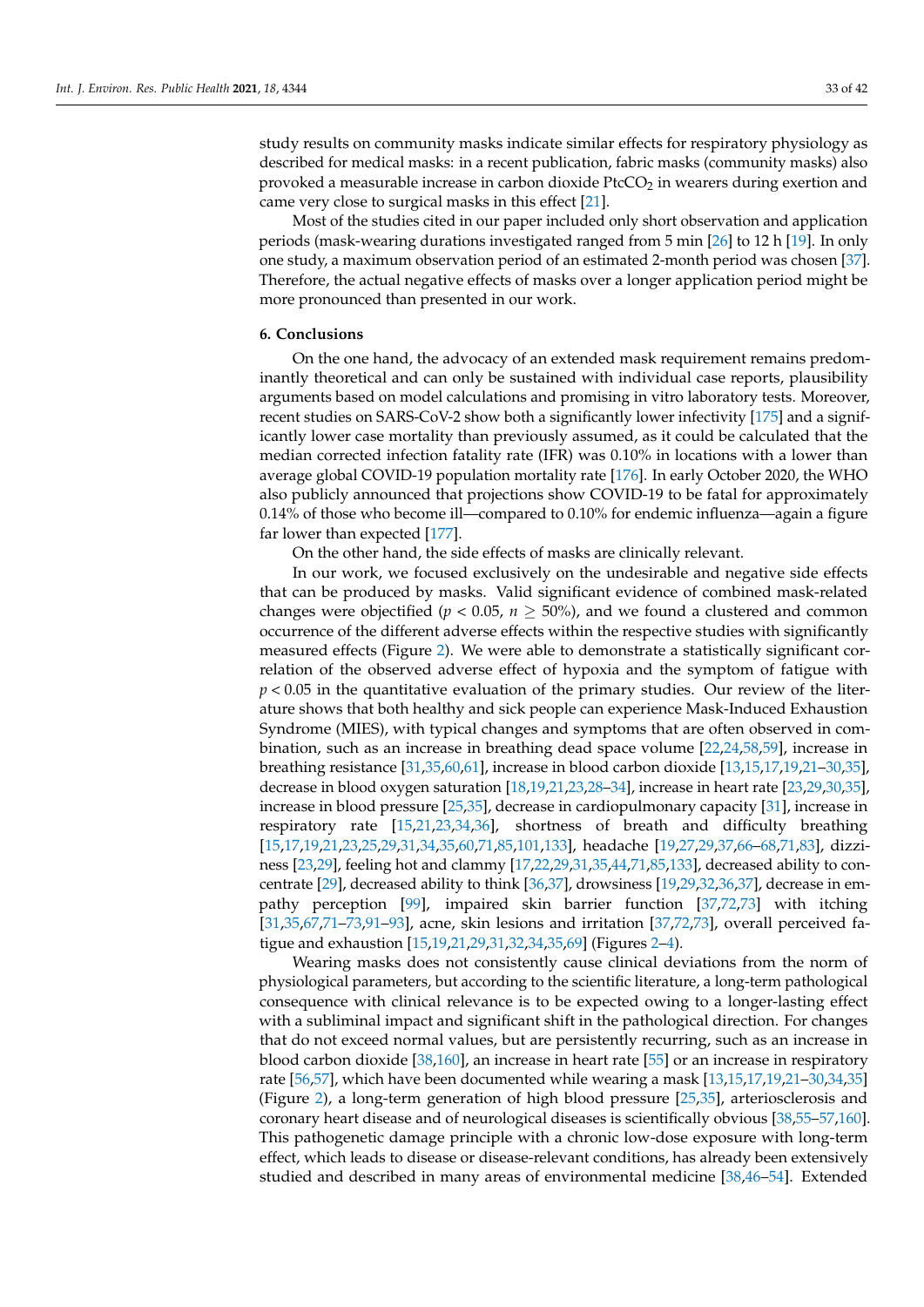mask-wearing would have the potential, according to the facts and correlations we have found, to cause a chronic sympathetic stress response induced by blood gas modifications and controlled by brain centers. This in turn induces and triggers immune suppression and metabolic syndrome with cardiovascular and neurological diseases.

We not only found evidence in the reviewed mask literature of potential long-term effects, but also evidence of an increase in direct short-term effects with increased maskwearing time in terms of cumulative effects for: carbon dioxide retention, drowsiness, headache, feeling of exhaustion, skin irritation (redness, itching) and microbiological contamination (germ colonization) [\[19,](#page-35-9)[22,](#page-35-12)[37,](#page-36-3)[66,](#page-37-2)[68,](#page-37-4)[69](#page-37-5)[,89](#page-37-22)[,91](#page-38-1)[,92\]](#page-38-2).

Overall, the exact frequency of the described symptom constellation MIES in the mask-using populace remains unclear and cannot be estimated due to insufficient data.

Theoretically, the mask-induced effects of the drop in blood gas oxygen and increase in carbon dioxide extend to the cellular level with induction of the transcription factor HIF (hypoxia-induced factor) and increased inflammatory and cancer-promoting effects [\[160\]](#page-40-18) and can, thus, also have a negative influence on pre-existing clinical pictures.

In any case, the MIES potentially triggered by masks (Figures [3](#page-8-1) and [4\)](#page-28-0) contrasts with the WHO definition of health: "health is a state of complete physical, mental and social well-being and not merely the absence of disease or infirmity." [\[178\]](#page-41-8).

All the scientific facts found in our work expand the knowledge base for a differentiated view of the mask debate. This gain can be relevant for decision makers who have to deal with the issue of mandatory mask use during the pandemic under constant review of proportionality as well as for physicians who can advise their patients more appropriately on this basis. For certain diseases, taking into account the literature found in this study, it is also necessary for the attending physician to weigh up the benefits and risks with regard to a mask obligation. With an overall strictly scientific consideration, a recommendation for mask exemption can become justifiable within the framework of a medical appraisal (Figure [5\)](#page-33-0).

<span id="page-33-0"></span>

| Increased risk of adverse effects when using masks: |                                   |                                         |
|-----------------------------------------------------|-----------------------------------|-----------------------------------------|
| <b>Internal diseases</b>                            | <b>Psychiatric illness</b>        | <b>Neurological Diseases</b>            |
| COPD                                                | Claustrophobia                    | Migraines and Headache Sufferers        |
| Sleep Apnea Syndrome                                | Panic Disorder                    | Patients with intracranial Masses       |
| advanced renal Failure                              | Personality Disorders             | Epilepsy                                |
| Obesity                                             | Dementia                          |                                         |
| Cardiopulmonary Dysfunction                         | Schizophrenia                     |                                         |
| Asthma                                              | helpless Patients                 |                                         |
|                                                     | fixed and sedated Patients        |                                         |
| <b>Pediatric Diseases</b>                           | <b>ENT Diseases</b>               | <b>Occupational Health Restrictions</b> |
| Asthma                                              | <b>Vocal Cord Disorders</b>       | moderate / heavy physical Work          |
| Respiratory diseases                                | Rhinitis and obstructive Diseases |                                         |
| Cardiopulmonary Diseases                            |                                   | <b>Gynecological restrictions</b>       |
| Neuromuscular Diseases                              | <b>Dermatological Diseases</b>    | Pregnant Women                          |
| Epilepsy                                            | Acne                              |                                         |
|                                                     | Atopic                            |                                         |

**Figure 5.** Diseases/predispositions with significant risks, according to the literature found, when using masks. Indications for weighing up medical mask exemption certificates.

In addition to protecting the health of their patients, doctors should also base their actions on the guiding principle of the 1948 Geneva Declaration, as revised in 2017. According to this, every doctor vows to put the health and dignity of his patient first and, even under threat, not to use his medical knowledge to violate human rights and civil liberties [\[9\]](#page-35-1). Within the framework of these findings, we, therefore, propagate an explicitly medically judicious, legally compliant action in consideration of scientific factual reality [\[2](#page-34-1)[,4](#page-34-3)[,5](#page-34-4)[,16](#page-35-24)[,130](#page-39-15)[,132](#page-39-17)[,143](#page-40-1)[,175](#page-41-5)[–177\]](#page-41-7) against a predominantly assumption-led claim to a general effectiveness of masks, always taking into account possible unwanted individual ef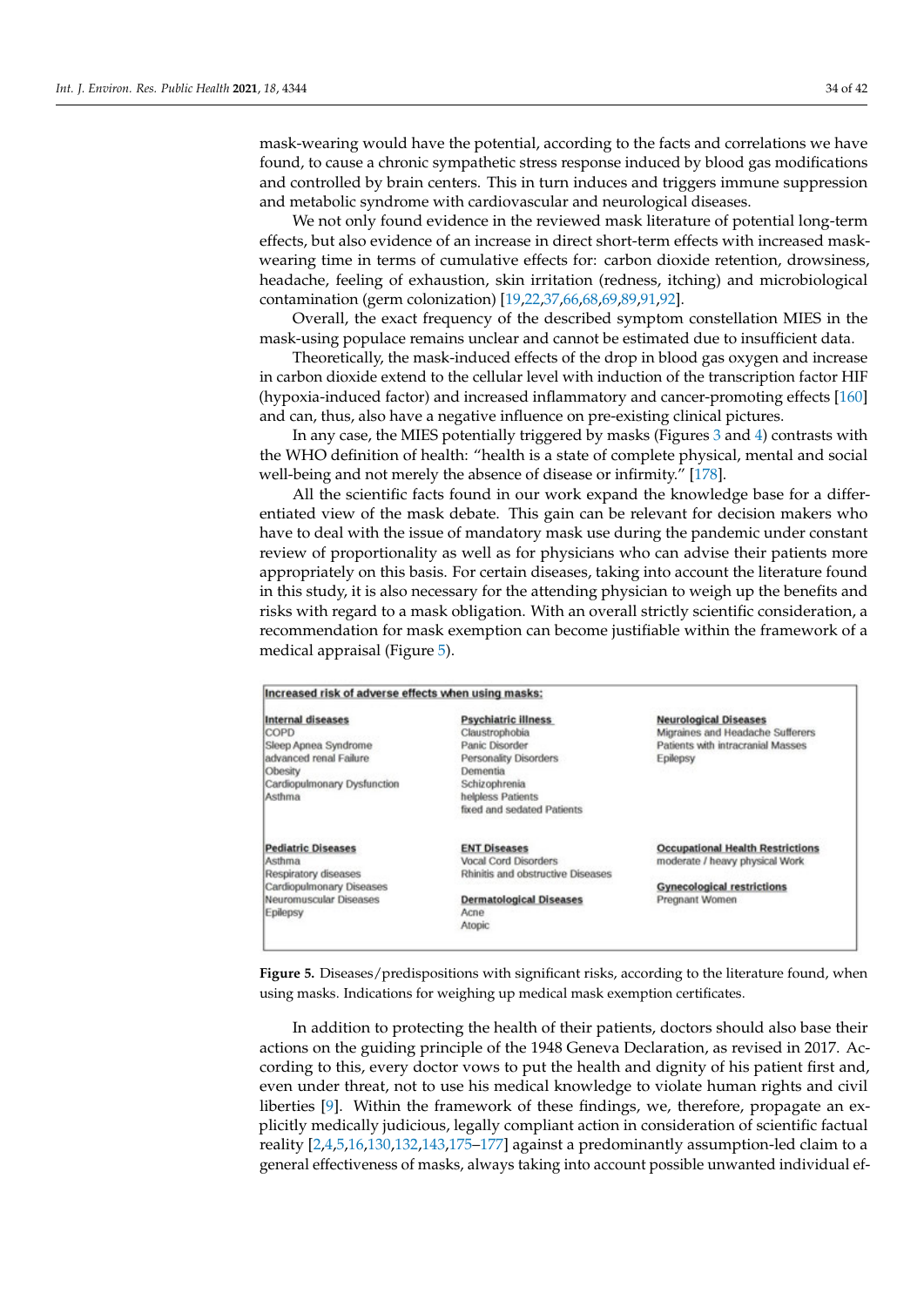fects for the patient and mask wearer concerned, entirely in accordance with the principles of evidence-based medicine and the ethical guidelines of a physician.

The results of the present literature review could help to include mask-wearing in the differential diagnostic pathophysiological cause consideration of every physician when corresponding symptoms are present (MIES, Figure [4\)](#page-28-0). In this way, the physician can draw on an initial complaints catalogue that may be associated with mask-wearing (Figure [2\)](#page-3-0) and also exclude certain diseases from the general mask requirement (Figure [5\)](#page-33-0).

For scientists, the prospect of continued mask use in everyday life suggests areas for further research. In our view, further research is particularly desirable in the gynecological (fetal and embryonic) and pediatric fields, as children are a vulnerable group that would face the longest and, thus, most profound consequences of a potentially risky mask use. Basic research at the cellular level regarding mask-induced triggering of the transcription factor HIF with potential promotion of immunosuppression and carcinogenicity also appears to be useful under this circumstance. Our scoping review shows the need for a systematic review.

The described mask-related changes in respiratory physiology can have an adverse effect on the wearer's blood gases sub-clinically and in some cases also clinically manifest and, therefore, have a negative effect on the basis of all aerobic life, external and internal respiration, with an influence on a wide variety of organ systems and metabolic processes with physical, psychological and social consequences for the individual human being.

**Author Contributions:** Conceptualization, K.K. and O.H.; methodology, K.K. and O.H.; software, O.H.; formal analysis, K.K., O.H., P.G., A.P., B.K., D.G., S.F. and O.K.; investigation, K.K., O.H., P.G., A.P., B.K., D.G., S.F. and O.K.; writing—original draft preparation, K.K., O.H., P.G., A.P., B.K., D.G., S.F. and O.K.; writing—review and editing K.K., O.H., P.G., A.P., B.K., D.G., S.F. and O.K. All authors have read and agreed to the published version of the manuscript.

**Funding:** This research received no external funding.

**Institutional Review Board Statement:** Not applicable.

**Informed Consent Statement:** Not applicable.

**Data Availability Statement:** Not applicable.

**Acknowledgments:** We thank Bonita Blankart, for translation of the manuscript. For support in their special field we wish to thank: Tanja Boehnke (Psychology), Nicola Fels (Pediatrics), Michael Grönke (Anesthesiology), Basile Marcos (Psychiatry), Bartholomeus Maris (Gynecology) and Markus Veit (Pharmacist).

**Conflicts of Interest:** The authors declare no conflict of interest.

#### **References**

- <span id="page-34-0"></span>1. World Health Organization. *WHO-Advice on the Use of Masks in the Context of COVID-19: Interim Guidance, 6 April 2020*; World Health Organization: Geneva, Switzerland, 2020; Available online: https://apps.who.int/iris/handle/10665/331693 (accessed on 7 November 2020).
- <span id="page-34-1"></span>2. World Health Organization. *WHO-Advice on the Use of Masks in the Context of COVID-19: Interim Guidance, 5 June 2020*; World Health Organization: Geneva, Switzerland, 2020; Available online: https://apps.who.int/iris/handle/10665/332293 (accessed on 7 November 2020).
- <span id="page-34-2"></span>3. Chu, D.K.; Akl, E.A.; Duda, S.; Solo, K.; Yaacoub, S.; Schünemann, H.J.; Chu, D.K.; Akl, E.A.; El-harakeh, A.; Bognanni, A.; et al. Physical Distancing, Face Masks, and Eye Protection to Prevent Person-to-Person Transmission of SARS-CoV-2 and COVID-19: A Systematic Review and Meta-Analysis. *Lancet* **2020**, *395*, 1973–1987. [CrossRef]
- <span id="page-34-3"></span>Jefferson, T.; Jones, M.; Ansari, L.A.A.; Bawazeer, G.; Beller, E.; Clark, J.; Conly, J.; Mar, C.D.; Dooley, E.; Ferroni, E.; et al. Physical Interventions to Interrupt or Reduce the Spread of Respiratory Viruses. Part 1-Face Masks, Eye Protection and Person Distancing: Systematic Review and Meta-Analysis. *medRxiv* **2020**. [CrossRef]
- <span id="page-34-4"></span>5. Kappstein, I. Mund-Nasen-Schutz in der Öffentlichkeit: Keine Hinweise für eine Wirksamkeit. *Krankenh. Up2date* **2020**, *15*, 279–295. [CrossRef]
- <span id="page-34-5"></span>6. De Brouwer, C. Wearing a Mask, a Universal Solution against COVID-19 or an Additional Health Risk? 2020. Available online: https://papers.ssrn.com/sol3/papers.cfm?abstract\_id=3676885 (accessed on 12 November 2020). [CrossRef]
- 7. Ewig, S.; Gatermann, S.; Lemmen, S. Die Maskierte Gesellschaft. *Pneumologie* **2020**, *74*, 405–408. [CrossRef] [PubMed]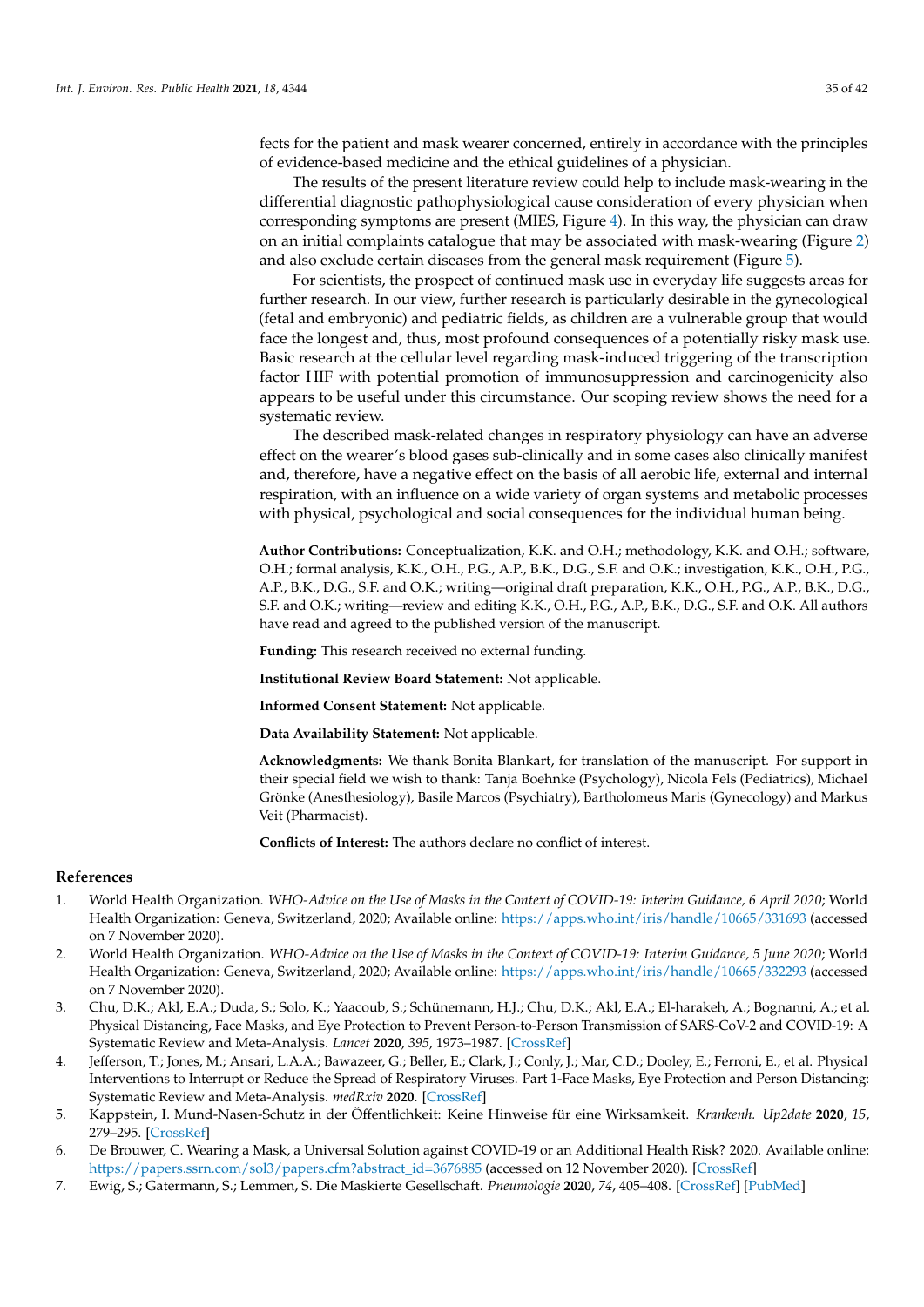- <span id="page-35-0"></span>8. Great Barrington Declaration Great Barrington Declaration and Petition. Available online: https://gbdeclaration.org/ (accessed on 9 November 2020).
- <span id="page-35-1"></span>9. WMA-The World Medical Association-WMA Declaration of Geneva. Available online: https://www.wma.net/policies-post/ wma-declaration-of-geneva/ (accessed on 7 November 2020).
- 10. WMA-The World Medical Association-WMA Declaration of Helsinki–Ethical Principles for Medical Research Involving Human Subjects. Available online: https://www.wma.net/policies-post/wma-declaration-of-geneva/ (accessed on 7 November 2020).
- <span id="page-35-2"></span>11. WMA-The World Medical Association-WMA Declaration of Lisbon on the Rights of the Patient. Available online: https://www.wma.net/policies-post/wma-declaration-of-lisbon-on-the-rights-of-the-patient/ (accessed on 7 November 2020).
- <span id="page-35-3"></span>12. Villalonga-Olives, E.; Kawachi, I. The Dark Side of Social Capital: A Systematic Review of the Negative Health Effects of Social Capital. *Soc. Sci. Med.* **2017**, *194*, 105–127. [CrossRef]
- <span id="page-35-4"></span>13. Butz, U. Rückatmung von Kohlendioxid bei Verwendung von Operationsmasken als hygienischer Mundschutz an medizinischem Fachpersonal. Ph.D. Thesis, Fakultät für Medizin der Technischen Universität München, Munich, Germany, 2005.
- <span id="page-35-5"></span>14. Smolka, L.; Borkowski, J.; Zaton, M. The Effect of Additional Dead Space on Respiratory Exchange Ratio and Carbon Dioxide Production Due to Training. *J. Sports Sci. Med.* **2014**, *13*, 36–43. [PubMed]
- <span id="page-35-6"></span>15. Roberge, R.J.; Kim, J.-H.; Benson, S.M. Absence of Consequential Changes in Physiological, Thermal and Subjective Responses from Wearing a Surgical Mask. *Respir. Physiol. Neurobiol.* **2012**, *181*, 29–35. [CrossRef] [PubMed]
- <span id="page-35-24"></span>16. Matuschek, C.; Moll, F.; Fangerau, H.; Fischer, J.C.; Zänker, K.; van Griensven, M.; Schneider, M.; Kindgen-Milles, D.; Knoefel, W.T.; Lichtenberg, A.; et al. Face Masks: Benefits and Risks during the COVID-19 Crisis. *Eur. J. Med. Res.* **2020**, *25*, 32. [CrossRef]
- <span id="page-35-7"></span>17. Roberge, R.J.; Coca, A.; Williams, W.J.; Powell, J.B.; Palmiero, A.J. Physiological Impact of the N95 Filtering Facepiece Respirator on Healthcare Workers. *Respir. Care* **2010**, *55*, 569–577.
- <span id="page-35-8"></span>18. Pifarré, F.; Zabala, D.D.; Grazioli, G.; de Yzaguirre i Maura, I. COVID 19 and Mask in Sports. *Apunt. Sports Med.* **2020**. [CrossRef]
- <span id="page-35-9"></span>19. Rebmann, T.; Carrico, R.; Wang, J. Physiologic and Other Effects and Compliance with Long-Term Respirator Use among Medical Intensive Care Unit Nurses. *Am. J. Infect. Control* **2013**, *41*, 1218–1223. [CrossRef]
- <span id="page-35-10"></span>20. Roeckner, J.T.; Krstić, N.; Sipe, B.H.; Običan, S.G. N95 Filtering Facepiece Respirator Use during Pregnancy: A Systematic Review. *Am. J. Perinatol.* **2020**, *37*, 995–1001. [CrossRef]
- <span id="page-35-11"></span>21. Georgi, C.; Haase-Fielitz, A.; Meretz, D.; Gäsert, L.; Butter, C. Einfluss gängiger Gesichtsmasken auf physiologische Parameter und Belastungsempfinden unter arbeitstypischer körperlicher Anstrengung. *Deutsches Ärzteblatt* **2020**, 674–675. [CrossRef]
- <span id="page-35-12"></span>22. Roberge, R.J.; Kim, J.-H.; Powell, J.B. N95 Respirator Use during Advanced Pregnancy. *Am. J. Infect. Control* **2014**, *42*, 1097–1100. [CrossRef]
- <span id="page-35-13"></span>23. Kyung, S.Y.; Kim, Y.; Hwang, H.; Park, J.-W.; Jeong, S.H. Risks of N95 Face Mask Use in Subjects with COPD. *Respir. Care* **2020**, *65*, 658–664. [CrossRef]
- <span id="page-35-14"></span>24. Epstein, D.; Korytny, A.; Isenberg, Y.; Marcusohn, E.; Zukermann, R.; Bishop, B.; Minha, S.; Raz, A.; Miller, A. Return to Training in the COVID-19 Era: The Physiological Effects of Face Masks during Exercise. *Scand. J. Med. Sci. Sports* **2020**. [CrossRef]
- <span id="page-35-15"></span>25. Mo, Y.; Wei, D.; Mai, Q.; Chen, C.; Yu, H.; Jiang, C.; Tan, X. Risk and Impact of Using Mask on COPD Patients with Acute Exacerbation during the COVID-19 Outbreak: A Retrospective Study. *Res. Sq.* **2020**. [CrossRef]
- <span id="page-35-27"></span>26. Goh, D.Y.T.; Mun, M.W.; Lee, W.L.J.; Teoh, O.H.; Rajgor, D.D. A Randomised Clinical Trial to Evaluate the Safety, Fit, Comfort of a Novel N95 Mask in Children. *Sci. Rep.* **2019**, *9*, 18952. [CrossRef]
- <span id="page-35-25"></span>27. Bharatendu, C.; Ong, J.J.Y.; Goh, Y.; Tan, B.Y.Q.; Chan, A.C.Y.; Tang, J.Z.Y.; Leow, A.S.; Chin, A.; Sooi, K.W.X.; Tan, Y.L.; et al. Powered Air Purifying Respirator (PAPR) Restores the N95 Face Mask Induced Cerebral Hemodynamic Alterations among Healthcare Workers during COVID-19 Outbreak. *J. Neurol. Sci.* **2020**, *417*, 117078. [CrossRef]
- <span id="page-35-16"></span>28. Tong, P.S.Y.; Kale, A.S.; Ng, K.; Loke, A.P.; Choolani, M.A.; Lim, C.L.; Chan, Y.H.; Chong, Y.S.; Tambyah, P.A.; Yong, E.-L. Respiratory Consequences of N95-Type Mask Usage in Pregnant Healthcare Workers—A Controlled Clinical Study. *Antimicrob. Resist. Infect. Control* **2015**, *4*, 48. [CrossRef]
- <span id="page-35-17"></span>29. Liu, C.; Li, G.; He, Y.; Zhang, Z.; Ding, Y. Effects of Wearing Masks on Human Health and Comfort during the COVID-19 Pandemic. *IOP Conf. Ser. Earth Environ. Sci.* **2020**, *531*, 012034. [CrossRef]
- <span id="page-35-19"></span>30. Beder, A.; Büyükkoçak, U.; Sabuncuoğlu, H.; Keskil, Z.A.; Keskil, S. Preliminary Report on Surgical Mask Induced Deoxygenation during Major Surgery. *Neurocirugía* **2008**, *19*, 121–126. [CrossRef]
- <span id="page-35-23"></span>31. Fikenzer, S.; Uhe, T.; Lavall, D.; Rudolph, U.; Falz, R.; Busse, M.; Hepp, P.; Laufs, U. Effects of Surgical and FFP2/N95 Face Masks on Cardiopulmonary Exercise Capacity. *Clin. Res. Cardiol.* **2020**, *109*, 1522–1530. [CrossRef] [PubMed]
- <span id="page-35-22"></span>32. Jagim, A.R.; Dominy, T.A.; Camic, C.L.; Wright, G.; Doberstein, S.; Jones, M.T.; Oliver, J.M. Acute Effects of the Elevation Training Mask on Strength Performance in Recreational Weight Lifters. *J. Strength Cond. Res.* **2018**, *32*, 482–489. [CrossRef]
- <span id="page-35-26"></span>33. Porcari, J.P.; Probst, L.; Forrester, K.; Doberstein, S.; Foster, C.; Cress, M.L.; Schmidt, K. Effect of Wearing the Elevation Training Mask on Aerobic Capacity, Lung Function, and Hematological Variables. *J. Sports Sci. Med.* **2016**, *15*, 379–386.
- <span id="page-35-18"></span>34. Kao, T.-W.; Huang, K.-C.; Huang, Y.-L.; Tsai, T.-J.; Hsieh, B.-S.; Wu, M.-S. The Physiological Impact of Wearing an N95 Mask during Hemodialysis as a Precaution against SARS in Patients with End-Stage Renal Disease. *J. Formos. Med. Assoc.* **2004**, *103*, 624–628.
- <span id="page-35-20"></span>35. Li, Y.; Tokura, H.; Guo, Y.P.; Wong, A.S.W.; Wong, T.; Chung, J.; Newton, E. Effects of Wearing N95 and Surgical Facemasks on Heart Rate, Thermal Stress and Subjective Sensations. *Int. Arch. Occup. Environ. Health* **2005**, *78*, 501–509. [CrossRef]
- <span id="page-35-21"></span>36. Johnson, A.T. Respirator Masks Protect Health but Impact Performance: A Review. *J. Biol. Eng.* **2016**, *10*, 4. [CrossRef]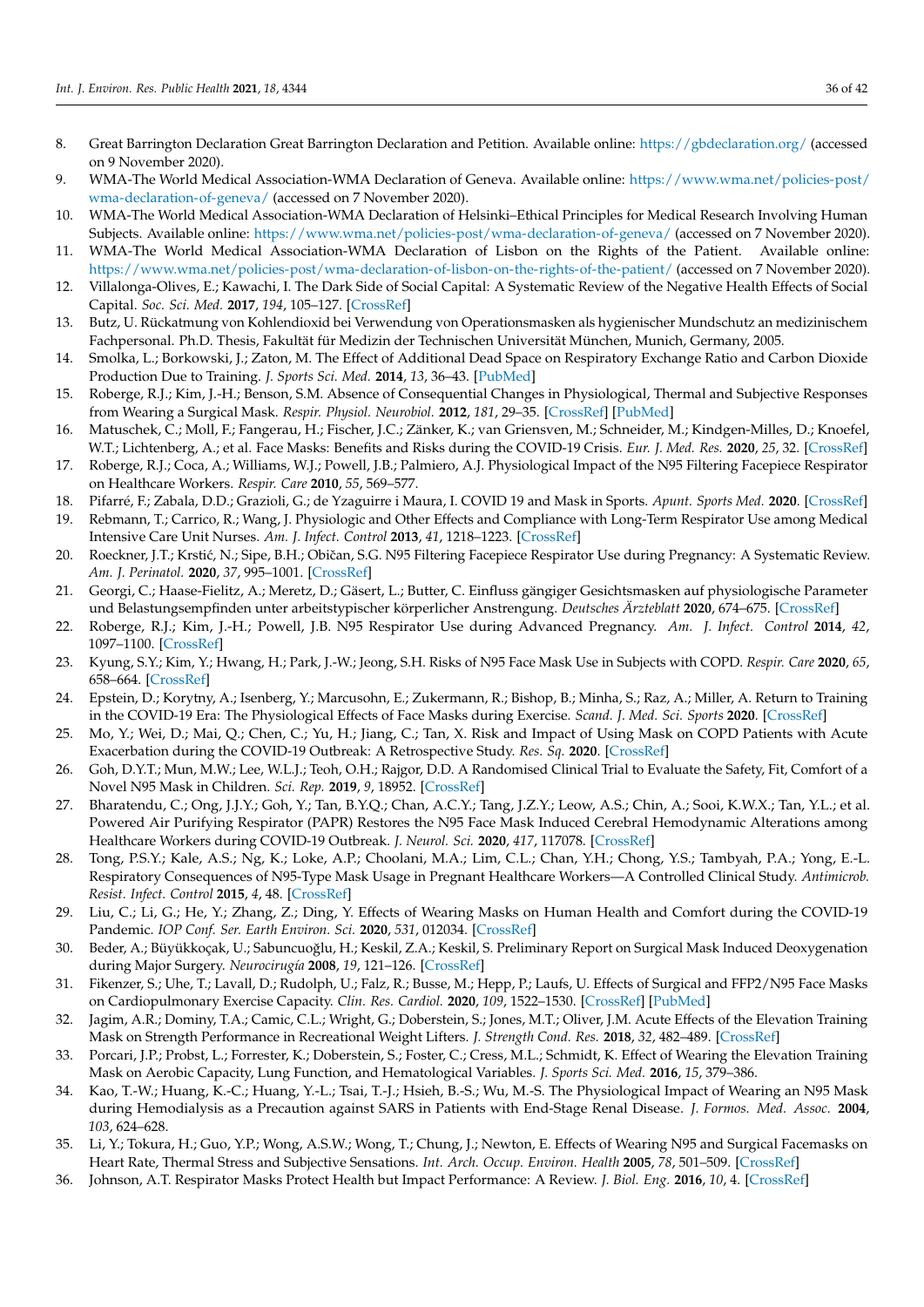- <span id="page-36-3"></span>37. Rosner, E. Adverse Effects of Prolonged Mask Use among Healthcare Professionals during COVID-19. *J. Infect. Dis. Epidemiol.* **2020**. [CrossRef]
- <span id="page-36-1"></span>38. Azuma, K.; Kagi, N.; Yanagi, U.; Osawa, H. Effects of Low-Level Inhalation Exposure to Carbon Dioxide in Indoor Environments: A Short Review on Human Health and Psychomotor Performance. *Environ. Int.* **2018**, *121*, 51–56. [CrossRef]
- <span id="page-36-0"></span>39. Drechsler, M.; Morris, J. Carbon Dioxide Narcosis. In *StatPearls*; StatPearls Publishing: Treasure Island, FL, USA, 2020.
- 40. Noble, J.; Jones, J.G.; Davis, E.J. Cognitive Function during Moderate Hypoxaemia. *Anaesth. Intensive Care* **1993**, *21*, 180–184. [CrossRef]
- <span id="page-36-2"></span>41. Fothergill, D.M.; Hedges, D.; Morrison, J.B. Effects of CO<sub>2</sub> and N<sub>2</sub> Partial Pressures on Cognitive and Psychomotor Performance. *Undersea Biomed. Res.* **1991**, *18*, 1–19.
- <span id="page-36-4"></span>42. Spitzer, M. Masked Education? The Benefits and Burdens of Wearing Face Masks in Schools during the Current Corona Pandemic. *Trends Neurosci. Educ.* **2020**, *20*, 100138. [CrossRef]
- <span id="page-36-25"></span>43. Heider, C.A.; Álvarez, M.L.; Fuentes-López, E.; González, C.A.; León, N.I.; Verástegui, D.C.; Badía, P.I.; Napolitano, C.A. Prevalence of Voice Disorders in Healthcare Workers in the Universal Masking COVID-19 Era. *Laryngoscope* **2020**. [CrossRef]
- <span id="page-36-24"></span>44. Roberge, R.J.; Kim, J.-H.; Coca, A. Protective Facemask Impact on Human Thermoregulation: An Overview. *Ann. Occup. Hyg.* **2012**, *56*, 102–112. [CrossRef]
- <span id="page-36-5"></span>45. Palmiero, A.J.; Symons, D.; Morgan, J.W.; Shaffer, R.E. Speech Intelligelibility Assessment of Protective Facemasks and Air-Purifying Respirators. *J. Occup. Environ. Hyg.* **2016**, *13*, 960–968. [CrossRef]
- <span id="page-36-6"></span>46. Simonton, D.; Spears, M. Human Health Effects from Exposure to Low-Level Concentrations of Hydrogen Sulfide. *Occup. Health Saf. (Waco Tex.)* **2007**, *76*, 102–104.
- <span id="page-36-7"></span>47. Salimi, F.; Morgan, G.; Rolfe, M.; Samoli, E.; Cowie, C.T.; Hanigan, I.; Knibbs, L.; Cope, M.; Johnston, F.H.; Guo, Y.; et al. Long-Term Exposure to Low Concentrations of Air Pollutants and Hospitalisation for Respiratory Diseases: A Prospective Cohort Study in Australia. *Environ. Int.* **2018**, *121*, 415–420. [CrossRef]
- <span id="page-36-8"></span>48. Dominici, F.; Schwartz, J.; Di, Q.; Braun, D.; Choirat, C.; Zanobetti, A. *Assessing Adverse Health Effects of Long-Term Exposure to Low Levels of Ambient Air Pollution: Phase 1 Research Report*; Health Effects Institute: Boston, MA, USA, 2019; pp. 1–51.
- <span id="page-36-9"></span>49. Alleva, R.; Manzella, N.; Gaetani, S.; Bacchetti, T.; Bracci, M.; Ciarapica, V.; Monaco, F.; Borghi, B.; Amati, M.; Ferretti, G.; et al. Mechanism Underlying the Effect of Long-Term Exposure to Low Dose of Pesticides on DNA Integrity. *Environ. Toxicol.* **2018**, *33*, 476–487. [CrossRef]
- <span id="page-36-10"></span>50. Roh, T.; Lynch, C.F.; Weyer, P.; Wang, K.; Kelly, K.M.; Ludewig, G. Low-Level Arsenic Exposure from Drinking Water Is Associated with Prostate Cancer in Iowa. *Environ. Res.* **2017**, *159*, 338–343. [CrossRef]
- <span id="page-36-11"></span>51. Deering, K.E.; Callan, A.C.; Prince, R.L.; Lim, W.H.; Thompson, P.L.; Lewis, J.R.; Hinwood, A.L.; Devine, A. Low-Level Cadmium Exposure and Cardiovascular Outcomes in Elderly Australian Women: A Cohort Study. *Int. J. Hyg. Environ. Health* **2018**, *221*, 347–354. [CrossRef] [PubMed]
- <span id="page-36-12"></span>52. Kosnett, M. Health Effects of Low Dose Lead Exposure in Adults and Children, and Preventable Risk Posed by the Consumption of Game Meat Harvested with Lead Ammunition. In *Ingestion of Lead from Spent Ammunition: Implications for Wildlife and Humans*; The Peregrine Fund: Boise, ID, USA, 2009. [CrossRef]
- <span id="page-36-13"></span>53. Crinnion, W.J. Environmental Medicine, Part Three: Long-Term Effects of Chronic Low-Dose Mercury Exposure. *Altern. Med. Rev.* **2000**, *5*, 209–223. [PubMed]
- <span id="page-36-14"></span>54. Wu, S.; Han, J.; Vleugels, R.A.; Puett, R.; Laden, F.; Hunter, D.J.; Qureshi, A.A. Cumulative Ultraviolet Radiation Flux in Adulthood and Risk of Incident Skin Cancers in Women. *Br. J. Cancer* **2014**, *110*, 1855–1861. [CrossRef] [PubMed]
- <span id="page-36-15"></span>55. Custodis, F.; Schirmer, S.H.; Baumhäkel, M.; Heusch, G.; Böhm, M.; Laufs, U. Vascular Pathophysiology in Response to Increased Heart Rate. *J. Am. Coll. Cardiol.* **2010**, *56*, 1973–1983. [CrossRef]
- <span id="page-36-16"></span>56. Russo, M.A.; Santarelli, D.M.; O'Rourke, D. The Physiological Effects of Slow Breathing in the Healthy Human. *Breathe* **2017**, *13*, 298–309. [CrossRef]
- <span id="page-36-17"></span>57. Nuckowska, M.K.; Gruszecki, M.; Kot, J.; Wolf, J.; Guminski, W.; Frydrychowski, A.F.; Wtorek, J.; Narkiewicz, K.; Winklewski, P.J. Impact of Slow Breathing on the Blood Pressure and Subarachnoid Space Width Oscillations in Humans. *Sci. Rep.* **2019**, *9*, 6232. [CrossRef]
- <span id="page-36-18"></span>58. Johnson, A.T.; Scott, W.H.; Lausted, C.G.; Coyne, K.M.; Sahota, M.S.; Johnson, M.M. Effect of External Dead Volume on Performance While Wearing a Respirator. *AIHAJ-Am. Ind. Hyg. Assoc.* **2000**, *61*, 678–684. [CrossRef]
- <span id="page-36-19"></span>59. Xu, M.; Lei, Z.; Yang, J. Estimating the Dead Space Volume between a Headform and N95 Filtering Facepiece Respirator Using Microsoft Kinect. *J. Occup. Environ. Hyg.* **2015**, *12*, 538–546. [CrossRef]
- <span id="page-36-20"></span>60. Lee, H.P.; Wang, D.Y. Objective Assessment of Increase in Breathing Resistance of N95 Respirators on Human Subjects. *Ann. Occup. Hyg.* **2011**, *55*, 917–921. [CrossRef]
- <span id="page-36-21"></span>61. Roberge, R.; Bayer, E.; Powell, J.; Coca, A.; Roberge, M.; Benson, S. Effect of Exhaled Moisture on Breathing Resistance of N95 Filtering Facepiece Respirators. *Ann. Occup. Hyg.* **2010**, *54*, 671–677. [CrossRef]
- <span id="page-36-22"></span>62. Jamjoom, A.; Nikkar-Esfahani, A.; Fitzgerald, J. Operating Theatre Related Syncope in Medical Students: A Cross Sectional Study. *BMC Med. Educ.* **2009**, *9*, 14. [CrossRef]
- <span id="page-36-23"></span>63. Asadi-Pooya, A.A.; Cross, J.H. Is Wearing a Face Mask Safe for People with Epilepsy? *Acta Neurol. Scand.* **2020**, *142*, 314–316. [CrossRef]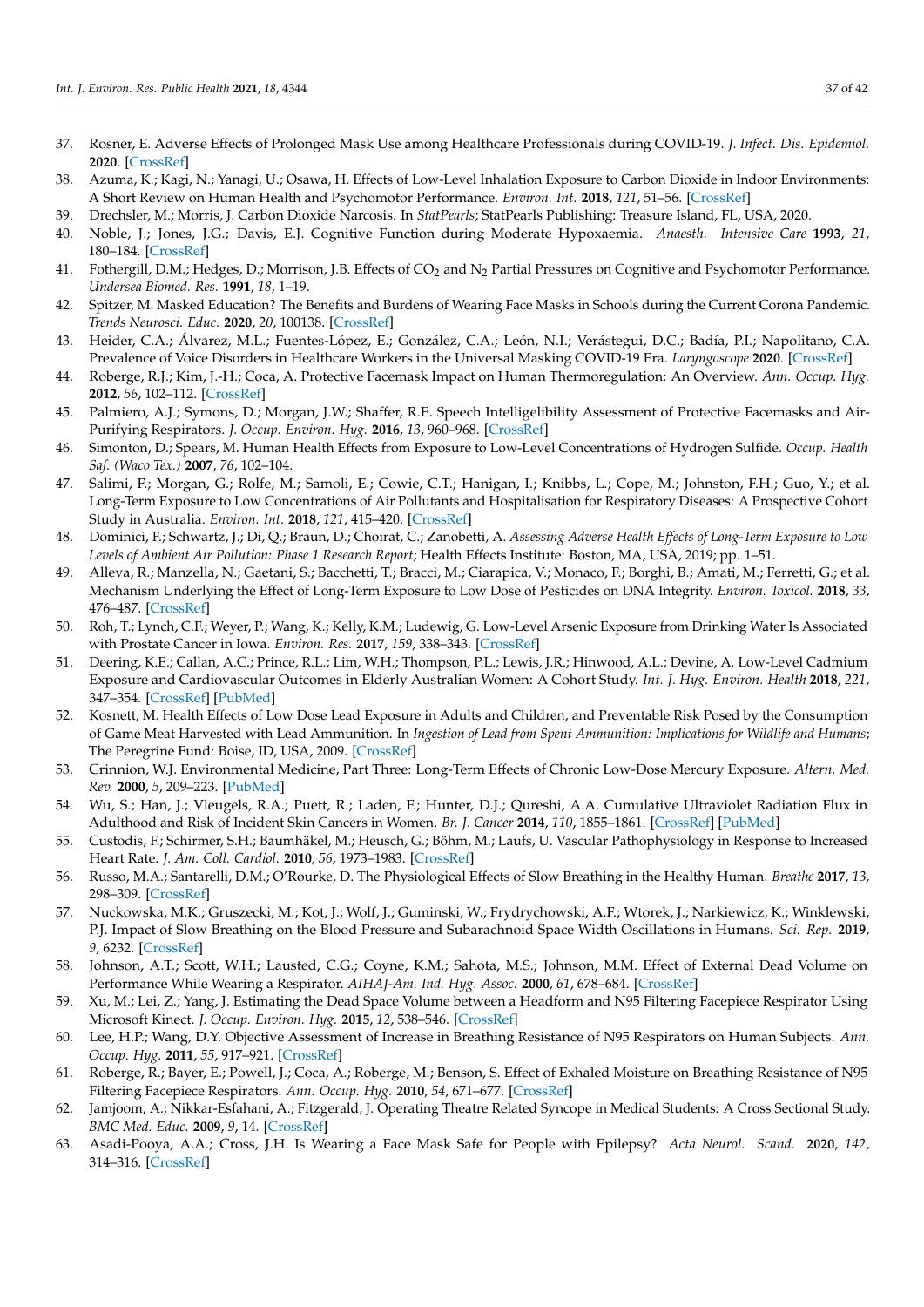- <span id="page-37-0"></span>64. Lazzarino, A.I.; Steptoe, A.; Hamer, M.; Michie, S. Covid-19: Important Potential Side Effects of Wearing Face Masks That We Should Bear in Mind. *BMJ* **2020**, *369*, m2003. [CrossRef]
- <span id="page-37-1"></span>65. Guaranha, M.S.B.; Garzon, E.; Buchpiguel, C.A.; Tazima, S.; Yacubian, E.M.T.; Sakamoto, A.C. Hyperventilation Revisited: Physiological Effects and Efficacy on Focal Seizure Activation in the Era of Video-EEG Monitoring. *Epilepsia* **2005**, *46*, 69–75. [CrossRef]
- <span id="page-37-2"></span>66. Ong, J.J.Y.; Bharatendu, C.; Goh, Y.; Tang, J.Z.Y.; Sooi, K.W.X.; Tan, Y.L.; Tan, B.Y.Q.; Teoh, H.-L.; Ong, S.T.; Allen, D.M.; et al. Headaches Associated With Personal Protective Equipment-A Cross-Sectional Study among Frontline Healthcare Workers During COVID-19. *Headache* **2020**, *60*, 864–877. [CrossRef]
- <span id="page-37-3"></span>Jacobs, J.L.; Ohde, S.; Takahashi, O.; Tokuda, Y.; Omata, F.; Fukui, T. Use of Surgical Face Masks to Reduce the Incidence of the Common Cold among Health Care Workers in Japan: A Randomized Controlled Trial. *Am. J. Infect. Control* **2009**, *37*, 417–419. [CrossRef]
- <span id="page-37-4"></span>68. Ramirez-Moreno, J.M. Mask-Associated de Novo Headache in Healthcare Workers during the Covid-19 Pandemic. *medRxiv* **2020**. [CrossRef]
- <span id="page-37-5"></span>69. Shenal, B.V.; Radonovich, L.J.; Cheng, J.; Hodgson, M.; Bender, B.S. Discomfort and Exertion Associated with Prolonged Wear of Respiratory Protection in a Health Care Setting. *J. Occup. Environ. Hyg.* **2011**, *9*, 59–64. [CrossRef]
- <span id="page-37-6"></span>70. Rains, S.A. The Nature of Psychological Reactance Revisited: A Meta-Analytic Review. *Hum. Commun. Res.* **2013**, *39*, 47–73. [CrossRef]
- <span id="page-37-7"></span>71. Matusiak, Ł.; Szepietowska, M.; Krajewski, P.; Białynicki-Birula, R.; Szepietowski, J.C. Inconveniences Due to the Use of Face Masks during the COVID-19 Pandemic: A Survey Study of 876 Young People. *Dermatol. Ther.* **2020**, *33*, e13567. [CrossRef]
- <span id="page-37-23"></span>72. Foo, C.C.I.; Goon, A.T.J.; Leow, Y.; Goh, C. Adverse Skin Reactions to Personal Protective Equipment against Severe Acute Respiratory Syndrome–a Descriptive Study in Singapore. *Contact Dermat.* **2006**, *55*, 291–294. [CrossRef]
- <span id="page-37-8"></span>73. Hua, W.; Zuo, Y.; Wan, R.; Xiong, L.; Tang, J.; Zou, L.; Shu, X.; Li, L. Short-Term Skin Reactions Following Use of N95 Respirators and Medical Masks. *Contact Dermat.* **2020**, *83*, 115–121. [CrossRef]
- <span id="page-37-9"></span>74. Prousa, D. Studie zu psychischen und psychovegetativen Beschwerden mit den aktuellen Mund-Nasenschutz-Verordnungen. *PsychArchives* **2020**. [CrossRef]
- <span id="page-37-10"></span>75. Sell, T.K.; Hosangadi, D.; Trotochaud, M. Misinformation and the US Ebola Communication Crisis: Analyzing the Veracity and Content of Social Media Messages Related to a Fear-Inducing Infectious Disease Outbreak. *BMC Public Health* **2020**, *20*, 550. [CrossRef]
- <span id="page-37-11"></span>76. Ryan, R.M.; Deci, E.L. Self-determination theory and the role of basic psychological needs in personality and the organization of behavior. In *Handbook of Personality: Theory and Research*, 3rd ed.; The Guilford Press: New York, NY, USA, 2008; pp. 654–678. ISBN 978-1-59385-836-0.
- <span id="page-37-12"></span>77. Kent, J.M.; Papp, L.A.; Martinez, J.M.; Browne, S.T.; Coplan, J.D.; Klein, D.F.; Gorman, J.M. Specificity of Panic Response to CO(2) Inhalation in Panic Disorder: A Comparison with Major Depression and Premenstrual Dysphoric Disorder. *Am. J. Psychiatry* **2001**, *158*, 58–67. [CrossRef] [PubMed]
- <span id="page-37-13"></span>78. Morris, L.S.; McCall, J.G.; Charney, D.S.; Murrough, J.W. The Role of the Locus Coeruleus in the Generation of Pathological Anxiety. *Brain Neurosci. Adv.* **2020**, *4*. [CrossRef] [PubMed]
- <span id="page-37-14"></span>79. Gorman, J.M.; Askanazi, J.; Liebowitz, M.R.; Fyer, A.J.; Stein, J.; Kinney, J.M.; Klein, D.F. Response to Hyperventilation in a Group of Patients with Panic Disorder. *Am. J. Psychiatry* **1984**, *141*, 857–861. [CrossRef] [PubMed]
- <span id="page-37-15"></span>80. Tsugawa, A.; Sakurai, S.; Inagawa, Y.; Hirose, D.; Kaneko, Y.; Ogawa, Y.; Serisawa, S.; Takenoshita, N.; Sakurai, H.; Kanetaka, H.; et al. Awareness of the COVID-19 Outbreak and Resultant Depressive Tendencies in Patients with Severe Alzheimer's Disease. *JAD* **2020**, *77*, 539–541. [CrossRef]
- <span id="page-37-16"></span>81. Maguire, P.A.; Reay, R.E.; Looi, J.C. Nothing to Sneeze at-Uptake of Protective Measures against an Influenza Pandemic by People with Schizophrenia: Willingness and Perceived Barriers. *Australas. Psychiatry* **2019**, *27*, 171–178. [CrossRef]
- <span id="page-37-17"></span>82. COVID-19: Considerations for Wearing Masks | CDC. Available online: https://www.cdc.gov/coronavirus/2019-ncov/preventgetting-sick/cloth-face-cover-guidance.html (accessed on 12 November 2020).
- <span id="page-37-18"></span>83. Lim, E.C.H.; Seet, R.C.S.; Lee, K.-H.; Wilder-Smith, E.P.V.; Chuah, B.Y.S.; Ong, B.K.C. Headaches and the N95 Face-mask amongst Healthcare Providers. *Acta Neurol. Scand.* **2006**, *113*, 199–202. [CrossRef]
- <span id="page-37-19"></span>84. Badri, F.M.A. Surgical Mask Contact Dermatitis and Epidemiology of Contact Dermatitis in Healthcare Workers. *Curr. Allergy Clin. Immunol.* **2017**, *30*, 183–188.
- <span id="page-37-20"></span>85. Scarano, A.; Inchingolo, F.; Lorusso, F. Facial Skin Temperature and Discomfort When Wearing Protective Face Masks: Thermal Infrared Imaging Evaluation and Hands Moving the Mask. *Int. J. Environ. Res. Public Health* **2020**, *17*, 4624. [CrossRef]
- <span id="page-37-21"></span>86. Luksamijarulkul, P.; Aiempradit, N.; Vatanasomboon, P. Microbial Contamination on Used Surgical Masks among Hospital Personnel and Microbial Air Quality in Their Working Wards: A Hospital in Bangkok. *Oman Med. J.* **2014**, *29*, 346–350. [CrossRef]
- <span id="page-37-25"></span>87. Chughtai, A.A.; Stelzer-Braid, S.; Rawlinson, W.; Pontivivo, G.; Wang, Q.; Pan, Y.; Zhang, D.; Zhang, Y.; Li, L.; MacIntyre, C.R. Contamination by Respiratory Viruses on Outer Surface of Medical Masks Used by Hospital Healthcare Workers. *BMC Infect. Dis.* **2019**, *19*, 491. [CrossRef]
- <span id="page-37-24"></span>88. Monalisa, A.C.; Padma, K.B.; Manjunath, K.; Hemavathy, E.; Varsha, D. Microbial Contamination of the Mouth Masks Used by Post-Graduate Students in a Private Dental Institution: An In-Vitro Study. *IOSR J. Dent. Med. Sci.* **2017**, *16*, 61–67.
- <span id="page-37-22"></span>Liu, Z.; Chang, Y.; Chu, W.; Yan, M.; Mao, Y.; Zhu, Z.; Wu, H.; Zhao, J.; Dai, K.; Li, H.; et al. Surgical Masks as Source of Bacterial Contamination during Operative Procedures. *J. Orthop. Transl.* **2018**, *14*, 57–62. [CrossRef]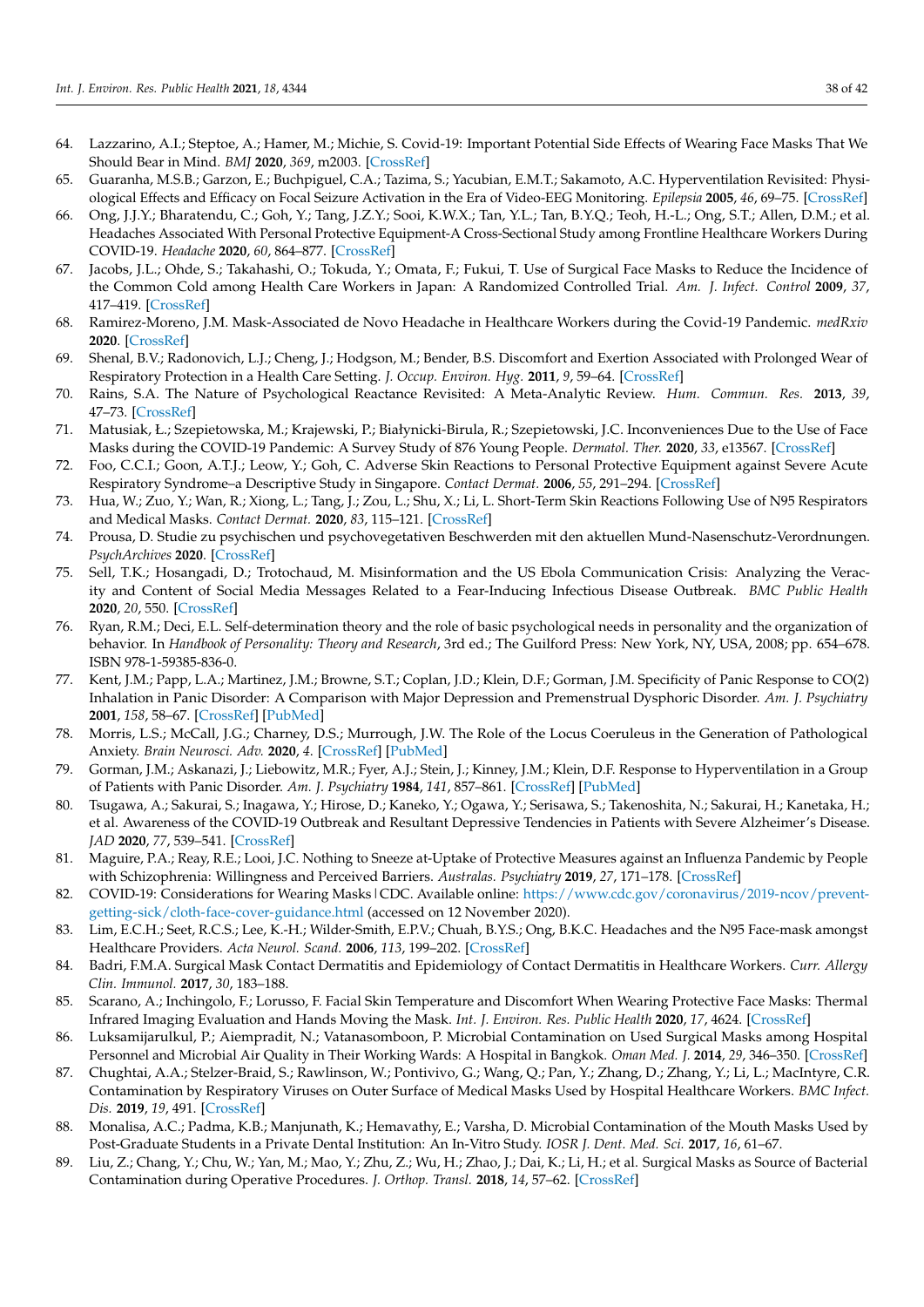- <span id="page-38-0"></span>90. Robert Koch-Institut. *Influenza-Monatsbericht*; Robert Koch-Institut: Berlin, Germany, 2020.
- <span id="page-38-1"></span>91. Techasatian, L.; Lebsing, S.; Uppala, R.; Thaowandee, W.; Chaiyarit, J.; Supakunpinyo, C.; Panombualert, S.; Mairiang, D.; Saengnipanthkul, S.; Wichajarn, K.; et al. The Effects of the Face Mask on the Skin Underneath: A Prospective Survey During the COVID-19 Pandemic. *J. Prim. Care Community Health* **2020**, *11*, 2150132720966167. [CrossRef]
- <span id="page-38-2"></span>92. Lan, J.; Song, Z.; Miao, X.; Li, H.; Li, Y.; Dong, L.; Yang, J.; An, X.; Zhang, Y.; Yang, L.; et al. Skin Damage among Health Care Workers Managing Coronavirus Disease-2019. *J. Am. Acad. Dermatol.* **2020**, *82*, 1215–1216. [CrossRef]
- <span id="page-38-3"></span>93. Szepietowski, J.C.; Matusiak, Ł.; Szepietowska, M.; Krajewski, P.K.; Białynicki-Birula, R. Face Mask-Induced Itch: A Self-Questionnaire Study of 2,315 Responders during the COVID-19 Pandemic. *Acta Derm.-Venereol.* **2020**, *100*, adv00152. [CrossRef]
- <span id="page-38-4"></span>94. Darlenski, R.; Tsankov, N. COVID-19 Pandemic and the Skin: What Should Dermatologists Know? *Clin. Dermatol.* **2020**. [CrossRef]
- <span id="page-38-5"></span>95. Muley, P.; 'Mask Mouth'-a Novel Threat to Oral Health in the COVID Era–Dr Pooja Muley. Dental Tribune South Asia 2020. Available online: https://in.dental-tribune.com/news/mask-mouth-a-novel-threat-to-oral-health-in-the-covid-era/ (accessed on 12 November 2020).
- <span id="page-38-6"></span>96. Klimek, L.; Huppertz, T.; Alali, A.; Spielhaupter, M.; Hörmann, K.; Matthias, C.; Hagemann, J. A New Form of Irritant Rhinitis to Filtering Facepiece Particle (FFP) Masks (FFP2/N95/KN95 Respirators) during COVID-19 Pandemic. *World Allergy Organ. J.* **2020**, *13*, 100474. [CrossRef]
- <span id="page-38-7"></span>97. COVID-19 Mythbusters–World Health Organization. Available online: https://www.who.int/emergencies/diseases/novelcoronavirus-2019/advice-for-public/myth-busters (accessed on 28 January 2021).
- <span id="page-38-8"></span>98. Asadi, S.; Cappa, C.D.; Barreda, S.; Wexler, A.S.; Bouvier, N.M.; Ristenpart, W.D. Efficacy of Masks and Face Coverings in Controlling Outward Aerosol Particle Emission from Expiratory Activities. *Sci. Rep.* **2020**, *10*, 15665. [CrossRef]
- <span id="page-38-9"></span>99. Wong, C.K.M.; Yip, B.H.K.; Mercer, S.; Griffiths, S.; Kung, K.; Wong, M.C.; Chor, J.; Wong, S.Y. Effect of Facemasks on Empathy and Relational Continuity: A Randomised Controlled Trial in Primary Care. *BMC Fam. Pract.* **2013**, *14*, 200. [CrossRef]
- <span id="page-38-10"></span>100. World Health Organization; United Nations Children's Fund. *WHO-Advice on the Use of Masks for Children in the Community in the Context of COVID-19: Annex to the Advice on the Use of Masks in the Context of COVID-19, 21 August 2020*; World Health Organization: Geneva, Switzerland, 2020.
- <span id="page-38-11"></span>101. Person, E.; Lemercier, C.; Royer, A.; Reychler, G. Effet du port d'un masque de soins lors d'un test de marche de six minutes chez des sujets sains. *Rev. Mal. Respir.* **2018**, *35*, 264–268. [CrossRef]
- <span id="page-38-12"></span>102. Johnson, A.T.; Scott, W.H.; Phelps, S.J.; Caretti, D.M.; Koh, F.C. How Is Respirator Comfort Affected by Respiratory Resistance? *J. Int. Soc. Respir. Prot.* **2005**, *22*, 38.
- <span id="page-38-13"></span>103. Koh, F.C.; Johnson, A.T.; Scott, W.H.; Phelps, S.J.; Francis, E.B.; Cattungal, S. The Correlation between Personality Type and Performance Time While Wearing a Respirator. *J. Occup. Environ. Hyg.* **2006**, *3*, 317–322. [CrossRef]
- <span id="page-38-14"></span>104. Deutsche Gesetzliche Unfallversicherung. *DGUV Grundsätze für Arbeitsmedizinische Vorsorgeuntersuchungen*; Alfons, W., Ed.; Gentner Verlag: Stuttgart, Germany, 2010; ISBN 978-3-87247-733-0.
- <span id="page-38-15"></span>105. Browse by Country-NATLEX. Available online: https://www.ilo.org/dyn/natlex/natlex4.byCountry?p\_lang=en (accessed on 28 January 2021).
- <span id="page-38-16"></span>106. BAuA-SARS-CoV-2 FAQ Und Weitere Informationen-Kennzeichnung von Masken Aus USA, Kanada, Australien/Neuseeland, Japan, China Und Korea-Bundesanstalt Für Arbeitsschutz Und Arbeitsmedizin. Available online: https://www.baua.de/DE/ Themen/Arbeitsgestaltung-im-Betrieb/Coronavirus/pdf/Kennzeichnung-Masken.html (accessed on 28 January 2021).
- <span id="page-38-17"></span>107. Veit, M. Hauptsache Maske!? *DAZ.Online*. 2020, p. S26. Available online: https://www.deutsche-apotheker-zeitung.de/daz-az/ 2020/daz-33-2020/hauptsache-maske (accessed on 12 November 2020).
- <span id="page-38-18"></span>108. MacIntyre, C.R.; Seale, H.; Dung, T.C.; Hien, N.T.; Nga, P.T.; Chughtai, A.A.; Rahman, B.; Dwyer, D.E.; Wang, Q. A Cluster Randomised Trial of Cloth Masks Compared with Medical Masks in Healthcare Workers. *BMJ Open* **2015**, *5*, e006577. [CrossRef]
- <span id="page-38-24"></span>109. MacIntyre, C.R.; Chughtai, A.A. Facemasks for the Prevention of Infection in Healthcare and Community Settings. *BMJ* **2015**, *350*, h694. [CrossRef]
- <span id="page-38-19"></span>110. MacIntyre, C.R.; Wang, Q.; Seale, H.; Yang, P.; Shi, W.; Gao, Z.; Rahman, B.; Zhang, Y.; Wang, X.; Newall, A.T.; et al. A Randomized Clinical Trial of Three Options for N95 Respirators and Medical Masks in Health Workers. *Am. J. Respir. Crit. Care Med.* **2013**, *187*, 960–966. [CrossRef]
- <span id="page-38-20"></span>111. Dellweg, D.; Lepper, P.M.; Nowak, D.; Köhnlein, T.; Olgemöller, U.; Pfeifer, M. Position Paper of the German Respiratory Society (DGP) on the Impact of Community Masks on Self-Protection and Protection of Others in Regard to Aerogen Transmitted Diseases. *Pneumologie* **2020**, *74*, 331–336. [CrossRef]
- <span id="page-38-21"></span>112. Luckman, A.; Zeitoun, H.; Isoni, A.; Loomes, G.; Vlaev, I.; Powdthavee, N.; Read, D. Risk Compensation during COVID-19: The Impact of Face Mask Usage on Social Distancing. *OSF Preprints*. 2020. Available online: https://osf.io/rb8he/ (accessed on 25 October 2020).
- <span id="page-38-22"></span>113. Sharma, I.; Vashnav, M.; Sharma, R. COVID-19 Pandemic Hype: Losers and Gainers. *Indian J. Psychiatry* **2020**, *62*, S420–S430. [CrossRef] [PubMed]
- <span id="page-38-23"></span>114. BfArM-Empfehlungen Des BfArM-Hinweise Des BfArM Zur Verwendung von Mund–Nasen-Bedeckungen (z.B. Selbst Hergestellten Masken, "Community-Oder DIY-Masken"), Medizinischen Gesichtsmasken Sowie Partikelfiltrierenden Halbmasken (FFP1, FFP2 Und FFP3) Im Zusammenhang Mit Dem Coronavirus (SARS-CoV-2/Covid-19). Available online: https://www.bfarm.de/ SharedDocs/Risikoinformationen/Medizinprodukte/DE/schutzmasken.html (accessed on 12 November 2020).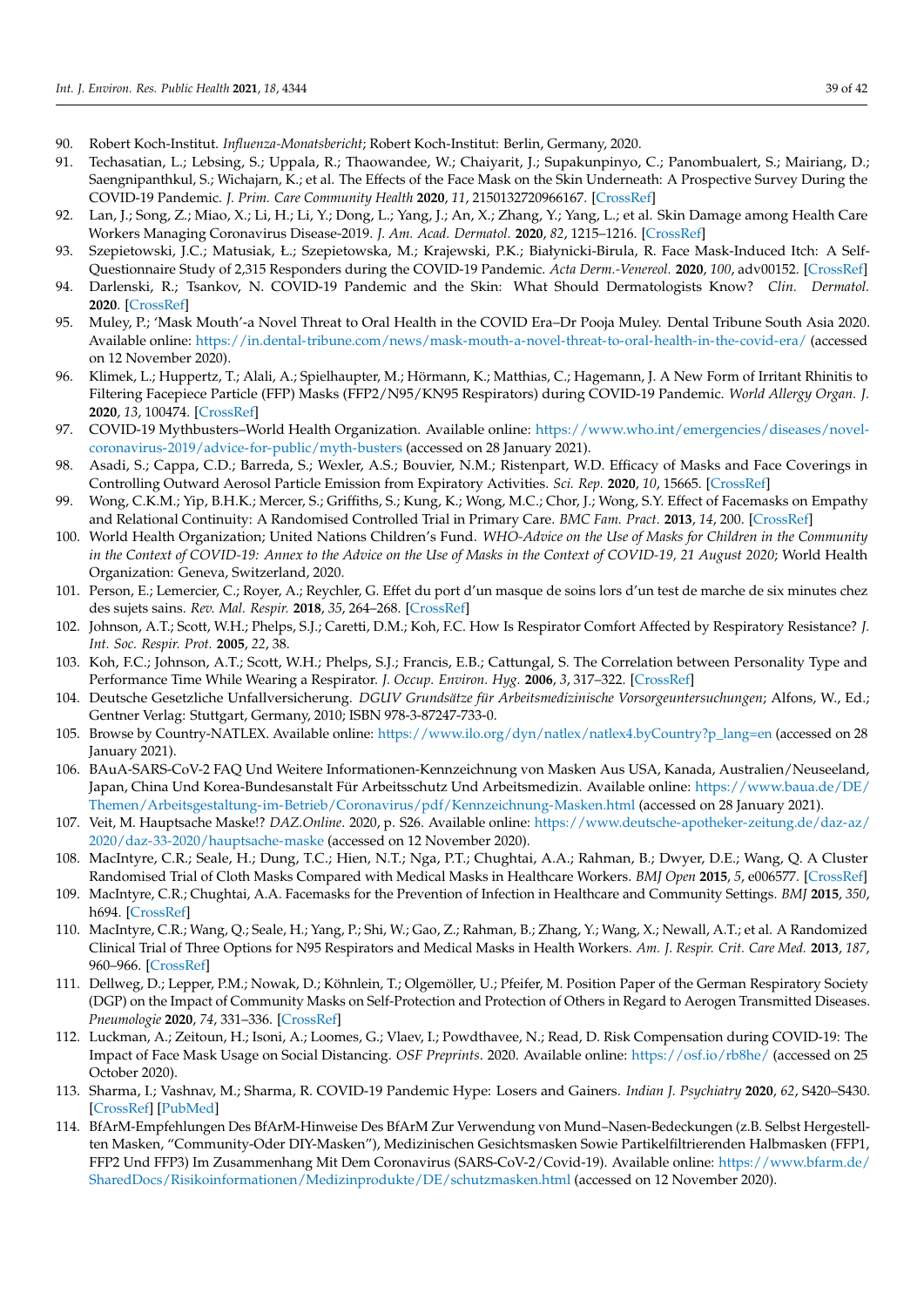- <span id="page-39-0"></span>115. MacIntyre, C.R.; Wang, Q.; Cauchemez, S.; Seale, H.; Dwyer, D.E.; Yang, P.; Shi, W.; Gao, Z.; Pang, X.; Zhang, Y.; et al. A Cluster Randomized Clinical Trial Comparing Fit-Tested and Non-Fit-Tested N95 Respirators to Medical Masks to Prevent Respiratory Virus Infection in Health Care Workers. *Influenza Other Respir. Viruses* **2011**, *5*, 170–179. [CrossRef] [PubMed]
- <span id="page-39-1"></span>116. Gralton, J.; McLaws, M.-L. Protecting Healthcare Workers from Pandemic Influenza: N95 or Surgical Masks? *Crit. Care Med.* **2010**, *38*, 657–667. [CrossRef] [PubMed]
- <span id="page-39-2"></span>117. Smith, J.D.; MacDougall, C.C.; Johnstone, J.; Copes, R.A.; Schwartz, B.; Garber, G.E. Effectiveness of N95 Respirators versus Surgical Masks in Protecting Health Care Workers from Acute Respiratory Infection: A Systematic Review and Meta-Analysis. *CMAJ* **2016**, *188*, 567–574. [CrossRef] [PubMed]
- <span id="page-39-3"></span>118. Lee, S.-A.; Grinshpun, S.A.; Reponen, T. Respiratory Performance Offered by N95 Respirators and Surgical Masks: Human Subject Evaluation with NaCl Aerosol Representing Bacterial and Viral Particle Size Range. *Ann. Occup. Hyg.* **2008**, *52*, 177–185. [CrossRef] [PubMed]
- <span id="page-39-4"></span>119. Zhu, N.; Zhang, D.; Wang, W.; Li, X.; Yang, B.; Song, J.; Zhao, X.; Huang, B.; Shi, W.; Lu, R.; et al. A Novel Coronavirus from Patients with Pneumonia in China, 2019. *N. Engl. J. Med.* **2020**. [CrossRef]
- <span id="page-39-5"></span>120. Oberg, T.; Brosseau, L.M. Surgical Mask Filter and Fit Performance. *Am. J. Infect. Control* **2008**, *36*, 276–282. [CrossRef]
- <span id="page-39-6"></span>121. Eninger, R.M.; Honda, T.; Adhikari, A.; Heinonen-Tanski, H.; Reponen, T.; Grinshpun, S.A. Filter Performance of N99 and N95 Facepiece Respirators Against Viruses and Ultrafine Particles. *Ann. Occup. Hyg.* **2008**, *52*, 385–396. [CrossRef]
- <span id="page-39-7"></span>122. Morawska, L. Droplet Fate in Indoor Environments, or Can We Prevent the Spread of Infection? *Indoor Air* **2006**, *16*, 335–347. [CrossRef]
- <span id="page-39-8"></span>123. Ueki, H.; Furusawa, Y.; Iwatsuki-Horimoto, K.; Imai, M.; Kabata, H.; Nishimura, H.; Kawaoka, Y. Effectiveness of Face Masks in Preventing Airborne Transmission of SARS-CoV-2. *mSphere* **2020**, *5*, e00637-20. [CrossRef]
- <span id="page-39-9"></span>124. Radonovich, L.J.; Simberkoff, M.S.; Bessesen, M.T.; Brown, A.C.; Cummings, D.A.T.; Gaydos, C.A.; Los, J.G.; Krosche, A.E.; Gibert, C.L.; Gorse, G.J.; et al. N95 Respirators vs Medical Masks for Preventing Influenza Among Health Care Personnel: A Randomized Clinical Trial. *JAMA* **2019**, *322*, 824–833. [CrossRef]
- <span id="page-39-10"></span>125. Loeb, M.; Dafoe, N.; Mahony, J.; John, M.; Sarabia, A.; Glavin, V.; Webby, R.; Smieja, M.; Earn, D.J.D.; Chong, S.; et al. Surgical Mask vs N95 Respirator for Preventing Influenza Among Health Care Workers: A Randomized Trial. *JAMA* **2009**, *302*, 1865–1871. [CrossRef]
- <span id="page-39-11"></span>126. Konda, A.; Prakash, A.; Moss, G.A.; Schmoldt, M.; Grant, G.D.; Guha, S. Aerosol Filtration Efficiency of Common Fabrics Used in Respiratory Cloth Masks. *ACS Nano* **2020**, *14*, 6339–6347. [CrossRef]
- <span id="page-39-12"></span>127. Chughtai, A. Use of Cloth Masks in the Practice of Infection Control–Evidence and Policy Gaps. *Int. J. Infect. Control* **2013**, *9*. [CrossRef]
- <span id="page-39-13"></span>128. Labortest-Schutzmasken im Härtetest: Die Meisten Filtern Ungenügend. Available online: https://www.srf.ch/news/panorama/ labortest-schutzmasken-im-haertetest-die-meisten-filtern-ungenuegend (accessed on 12 November 2020).
- <span id="page-39-14"></span>129. MacIntyre, C.R.; Cauchemez, S.; Dwyer, D.E.; Seale, H.; Cheung, P.; Browne, G.; Fasher, M.; Wood, J.; Gao, Z.; Booy, R.; et al. Face Mask Use and Control of Respiratory Virus Transmission in Households. *Emerg. Infect. Dis.* **2009**, *15*, 233–241. [CrossRef]
- <span id="page-39-15"></span>130. Xiao, J.; Shiu, E.Y.C.; Gao, H.; Wong, J.Y.; Fong, M.W.; Ryu, S.; Cowling, B.J. Nonpharmaceutical Measures for Pandemic Influenza in Nonhealthcare Settings—Personal Protective and Environmental Measures. *Emerg. Infect. Dis.* **2020**, *26*, 967–975. [CrossRef]
- <span id="page-39-16"></span>131. Aiello, A.E.; Murray, G.F.; Perez, V.; Coulborn, R.M.; Davis, B.M.; Uddin, M.; Shay, D.K.; Waterman, S.H.; Monto, A.S. Mask Use, Hand Hygiene, and Seasonal Influenza-like Illness among Young Adults: A Randomized Intervention Trial. *J. Infect. Dis.* **2010**, *201*, 491–498. [CrossRef]
- <span id="page-39-17"></span>132. Bundgaard, H.; Bundgaard, J.S.; Raaschou-Pedersen, D.E.T.; von Buchwald, C.; Todsen, T.; Norsk, J.B.; Pries-Heje, M.M.; Vissing, C.R.; Nielsen, P.B.; Winsløw, U.C.; et al. Effectiveness of Adding a Mask Recommendation to Other Public Health Measures to Prevent SARS-CoV-2 Infection in Danish Mask Wearers. *Ann. Intern. Med.* **2020**. [CrossRef]
- <span id="page-39-18"></span>133. Smart, N.R.; Horwell, C.J.; Smart, T.S.; Galea, K.S. Assessment of the Wearability of Facemasks against Air Pollution in Primary School-Aged Children in London. *Int. J. Environ. Res. Public Health* **2020**, *17*, 3935. [CrossRef]
- <span id="page-39-19"></span>134. Forgie, S.E.; Reitsma, J.; Spady, D.; Wright, B.; Stobart, K. The "Fear Factor" for Surgical Masks and Face Shields, as Perceived by Children and Their Parents. *Pediatrics* **2009**, *124*, e777–e781. [CrossRef]
- <span id="page-39-20"></span>135. Schwarz, S.; Jenetzky, E.; Krafft, H.; Maurer, T.; Martin, D. Corona Children Studies "Co-Ki": First Results of a Germany-Wide Registry on Mouth and Nose Covering (Mask) in Children. *Monatsschrift Kinderheilkde* **2021**, 1–10. [CrossRef]
- <span id="page-39-21"></span>136. Zoccal, D.B.; Furuya, W.I.; Bassi, M.; Colombari, D.S.A.; Colombari, E. The Nucleus of the Solitary Tract and the Coordination of Respiratory and Sympathetic Activities. *Front. Physiol.* **2014**, *5*, 238. [CrossRef]
- <span id="page-39-22"></span>137. Neilson, S. The Surgical Mask Is a Bad Fit for Risk Reduction. *CMAJ* **2016**, *188*, 606–607. [CrossRef]
- <span id="page-39-23"></span>138. SOCIUM Research Center on Inequality and Social Policy, Universität Bremen. Available online: https://www.socium.unibremen.de/ueber-das-socium/aktuelles/archiv/ (accessed on 28 January 2021).
- <span id="page-39-24"></span>139. Fadare, O.O.; Okoffo, E.D. Covid-19 Face Masks: A Potential Source of Microplastic Fibers in the Environment. *Sci. Total Environ.* **2020**, *737*, 140279. [CrossRef]
- <span id="page-39-25"></span>140. Potluri, P.; Needham, P. *Technical Textiles for Protection (Manchester EScholar-The University of Manchester)*; Woodhead Publishing: Cambridge, UK, 2005.
- <span id="page-39-26"></span>141. Schnurr, R.E.J.; Alboiu, V.; Chaudhary, M.; Corbett, R.A.; Quanz, M.E.; Sankar, K.; Srain, H.S.; Thavarajah, V.; Xanthos, D.; Walker, T.R. Reducing Marine Pollution from Single-Use Plastics (SUPs): A Review. *Mar. Pollut. Bull.* **2018**, *137*, 157–171. [CrossRef]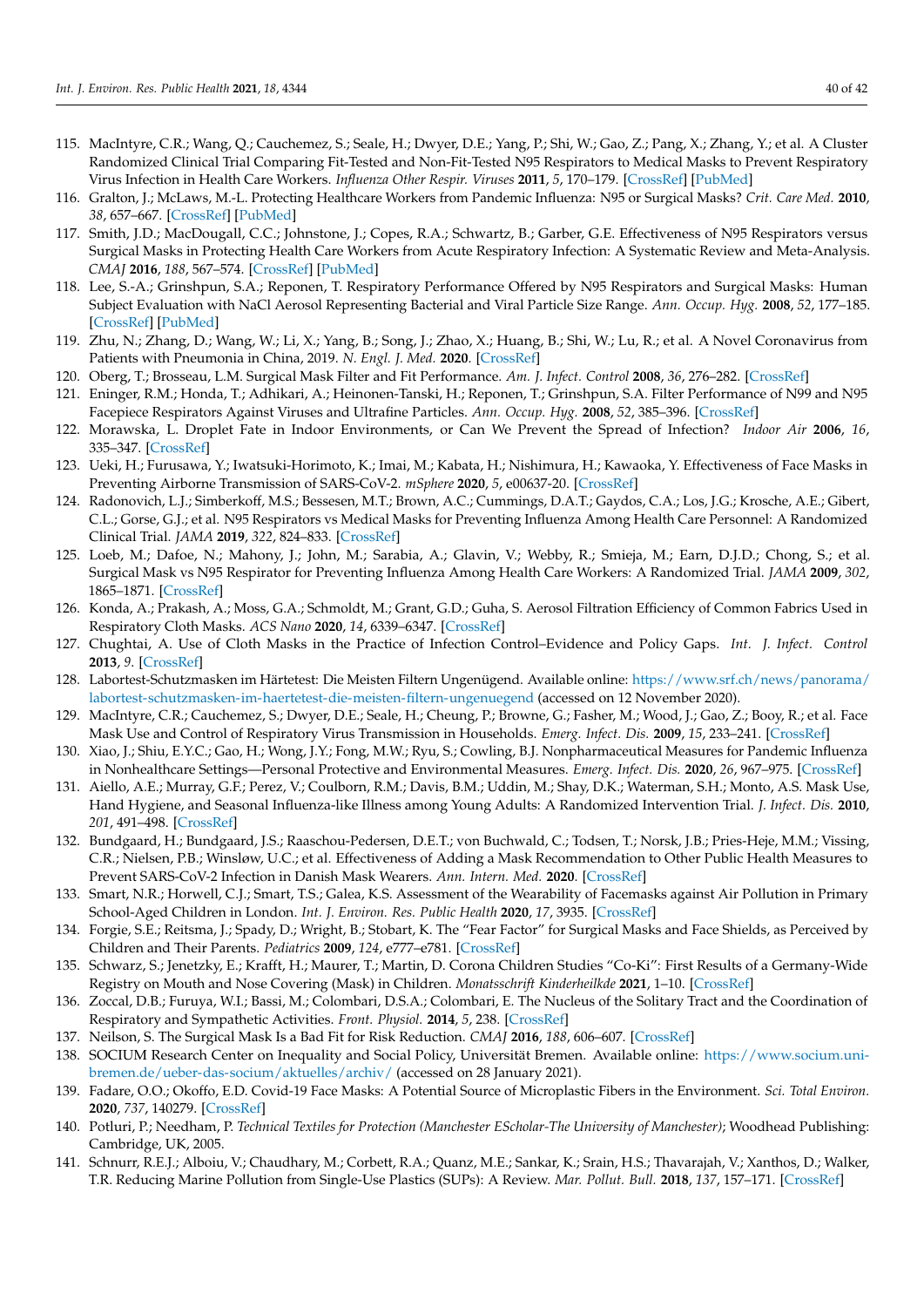- <span id="page-40-0"></span>142. Reid, A.J.; Carlson, A.K.; Creed, I.F.; Eliason, E.J.; Gell, P.A.; Johnson, P.T.J.; Kidd, K.A.; MacCormack, T.J.; Olden, J.D.; Ormerod, S.J.; et al. Emerging Threats and Persistent Conservation Challenges for Freshwater Biodiversity. *Biol. Rev. Camb. Philos. Soc.* **2019**, *94*, 849–873. [CrossRef]
- <span id="page-40-1"></span>143. Fisher, K.A.; Tenforde, M.W.; Feldstein, L.R.; Lindsell, C.J.; Shapiro, N.I.; Files, D.C.; Gibbs, K.W.; Erickson, H.L.; Prekker, M.E.; Steingrub, J.S.; et al. Community and Close Contact Exposures Associated with COVID-19 among Symptomatic Adults ≥18 Years in 11 Outpatient Health Care Facilities-United States, July 2020. *MMWR Morb. Mortal. Wkly. Rep.* **2020**, *69*, 1258–1264. [CrossRef]
- <span id="page-40-2"></span>144. Belkin, N. The Evolution of the Surgical Mask: Filtering Efficiency versus Effectiveness. *Infect. Control Hosp. Epidemiol.* **1997**, *18*, 49–57. [CrossRef]
- <span id="page-40-3"></span>145. Cowling, B.J.; Chan, K.-H.; Fang, V.J.; Cheng, C.K.Y.; Fung, R.O.P.; Wai, W.; Sin, J.; Seto, W.H.; Yung, R.; Chu, D.W.S.; et al. Facemasks and Hand Hygiene to Prevent Influenza Transmission in Households: A Cluster Randomized Trial. *Ann. Intern. Med.* **2009**, *151*, 437–446. [CrossRef]
- <span id="page-40-4"></span>146. Cowling, B.J.; Zhou, Y.; Ip, D.K.M.; Leung, G.M.; Aiello, A.E. Face Masks to Prevent Transmission of Influenza Virus: A Systematic Review. *Epidemiol. Infect.* **2010**, *138*, 449–456. [CrossRef]
- <span id="page-40-5"></span>147. Institute of Medicine (US). Committee on Personal Protective Equipment for Healthcare Personnel to Prevent Transmission of Pandemic Influenza and Other Viral Respiratory Infections: Current Research Issues. In *Preventing Transmission of Pandemic Influenza and Other Viral Respiratory Diseases: Personal Protective Equipment for Healthcare Personnel: Update 2010*; Larson, E.L., Liverman, C.T., Eds.; National Academies Press (US): Washington, DC, USA, 2011; ISBN 978-0-309-16254-8.
- <span id="page-40-6"></span>148. Matuschek, C.; Moll, F.; Fangerau, H.; Fischer, J.C.; Zänker, K.; van Griensven, M.; Schneider, M.; Kindgen-Milles, D.; Knoefel, W.T.; Lichtenberg, A.; et al. The History and Value of Face Masks. *Eur. J. Med. Res.* **2020**, *25*, 23. [CrossRef] [PubMed]
- <span id="page-40-7"></span>149. Spooner, J.L. History of Surgical Face Masks. *AORN J.* **1967**, *5*, 76–80. [CrossRef]
- <span id="page-40-8"></span>150. Burgess, A.; Horii, M. Risk, Ritual and Health Responsibilisation: Japan's "safety Blanket" of Surgical Face Mask-Wearing. *Sociol. Health Illn.* **2012**, *34*, 1184–1198. [CrossRef] [PubMed]
- <span id="page-40-9"></span>151. Beck, U. *Risk Society, towards a New Modernity*; SAGE Publications Ltd: Thousand Oaks, CA, USA, 1992.
- <span id="page-40-10"></span>152. Cheng, K.K.; Lam, T.H.; Leung, C.C. Wearing Face Masks in the Community during the COVID-19 Pandemic: Altruism and Solidarity. *Lancet* **2020**. [CrossRef]
- <span id="page-40-11"></span>153. Melnychuk, M.C.; Dockree, P.M.; O'Connell, R.G.; Murphy, P.R.; Balsters, J.H.; Robertson, I.H. Coupling of Respiration and Attention via the Locus Coeruleus: Effects of Meditation and Pranayama. *Psychophysiology* **2018**, *55*, e13091. [CrossRef] [PubMed]
- <span id="page-40-12"></span>154. Andresen, M.C.; Kunze, D.L. Nucleus Tractus Solitarius–Gateway to Neural Circulatory Control. *Annu. Rev. Physiol.* **1994**, *56*, 93–116. [CrossRef] [PubMed]
- <span id="page-40-13"></span>155. Kline, D.D.; Ramirez-Navarro, A.; Kunze, D.L. Adaptive Depression in Synaptic Transmission in the Nucleus of the Solitary Tract after In Vivo Chronic Intermittent Hypoxia: Evidence for Homeostatic Plasticity. *J. Neurosci.* **2007**, *27*, 4663–4673. [CrossRef]
- <span id="page-40-14"></span>156. King, T.L.; Heesch, C.M.; Clark, C.G.; Kline, D.D.; Hasser, E.M. Hypoxia Activates Nucleus Tractus Solitarii Neurons Projecting to the Paraventricular Nucleus of the Hypothalamus. *Am. J. Physiol. Regul. Integr. Comp. Physiol.* **2012**, *302*, R1219–R1232. [CrossRef]
- <span id="page-40-15"></span>157. Yackle, K.; Schwarz, L.A.; Kam, K.; Sorokin, J.M.; Huguenard, J.R.; Feldman, J.L.; Luo, L.; Krasnow, M.A. Breathing Control Center Neurons That Promote Arousal in Mice. *Science* **2017**, *355*, 1411–1415. [CrossRef]
- <span id="page-40-16"></span>158. Menuet, C.; Connelly, A.A.; Bassi, J.K.; Melo, M.R.; Le, S.; Kamar, J.; Kumar, N.N.; McDougall, S.J.; McMullan, S.; Allen, A.M. PreBötzinger Complex Neurons Drive Respiratory Modulation of Blood Pressure and Heart Rate. *eLife* **2020**, *9*, e57288. [CrossRef]
- <span id="page-40-17"></span>159. Zope, S.A.; Zope, R.A. Sudarshan Kriya Yoga: Breathing for Health. *Int. J. Yoga* **2013**, *6*, 4–10. [CrossRef]
- <span id="page-40-18"></span>160. Cummins, E.P.; Strowitzki, M.J.; Taylor, C.T. Mechanisms and Consequences of Oxygen and Carbon Dioxide Sensing in Mammals. *Physiol. Rev.* **2020**, *100*, 463–488. [CrossRef]
- <span id="page-40-19"></span>161. Jafari, M.J.; Khajevandi, A.A.; Mousavi Najarkola, S.A.; Yekaninejad, M.S.; Pourhoseingholi, M.A.; Omidi, L.; Kalantary, S. Association of Sick Building Syndrome with Indoor Air Parameters. *Tanaffos* **2015**, *14*, 55–62.
- <span id="page-40-20"></span>162. Redlich, C.A.; Sparer, J.; Cullen, M.R. Sick-Building Syndrome. *Lancet* **1997**, *349*, 1013–1016. [CrossRef]
- <span id="page-40-21"></span>163. Kaw, R.; Hernandez, A.V.; Walker, E.; Aboussouan, L.; Mokhlesi, B. Determinants of Hypercapnia in Obese Patients with Obstructive Sleep Apnea: A Systematic Review and Metaanalysis of Cohort Studies. *Chest* **2009**, *136*, 787–796. [CrossRef]
- <span id="page-40-22"></span>164. Edwards, N.; Wilcox, I.; Polo, O.J.; Sullivan, C.E. Hypercapnic Blood Pressure Response Is Greater during the Luteal Phase of the Menstrual Cycle. *J. Appl. Physiol.* **1996**, *81*, 2142–2146. [CrossRef]
- <span id="page-40-23"></span>165. AAFA Community Services. What People with Asthma Need to Know about Face Masks and Coverings during the COVID-19 Pandemic. Available online: https://community.aafa.org/blog/what-people-with-asthma-need-to-know-about-face-masksand-coverings-during-the-covid-19-pandemic (accessed on 29 January 2021).
- <span id="page-40-24"></span>166. Shigemura, M.; Lecuona, E.; Angulo, M.; Homma, T.; Rodríguez, D.A.; Gonzalez-Gonzalez, F.J.; Welch, L.C.; Amarelle, L.; Kim, S.-J.; Kaminski, N.; et al. Hypercapnia Increases Airway Smooth Muscle Contractility via Caspase-7-Mediated MiR-133a-RhoA Signaling. *Sci. Transl. Med.* **2018**, *10*, eaat1662. [CrossRef]
- <span id="page-40-25"></span>167. Roberge, R. Facemask Use by Children during Infectious Disease Outbreaks. *Biosecur. Bioterror.* **2011**, *9*, 225–231. [CrossRef]
- <span id="page-40-26"></span>168. Schwarz, S.; Jenetzky, E.; Krafft, H.; Maurer, T.; Steuber, C.; Reckert, T.; Fischbach, T.; Martin, D. Corona bei Kindern: Die Co-Ki Studie. *Mon. Kinderheilkde* **2020**. [CrossRef]
- <span id="page-40-27"></span>169. van der Kleij, L.A.; De Vis, J.B.; de Bresser, J.; Hendrikse, J.; Siero, J.C.W. Arterial CO<sub>2</sub> Pressure Changes during Hypercapnia Are Associated with Changes in Brain Parenchymal Volume. *Eur. Radiol. Exp.* **2020**, *4*, 17. [CrossRef]